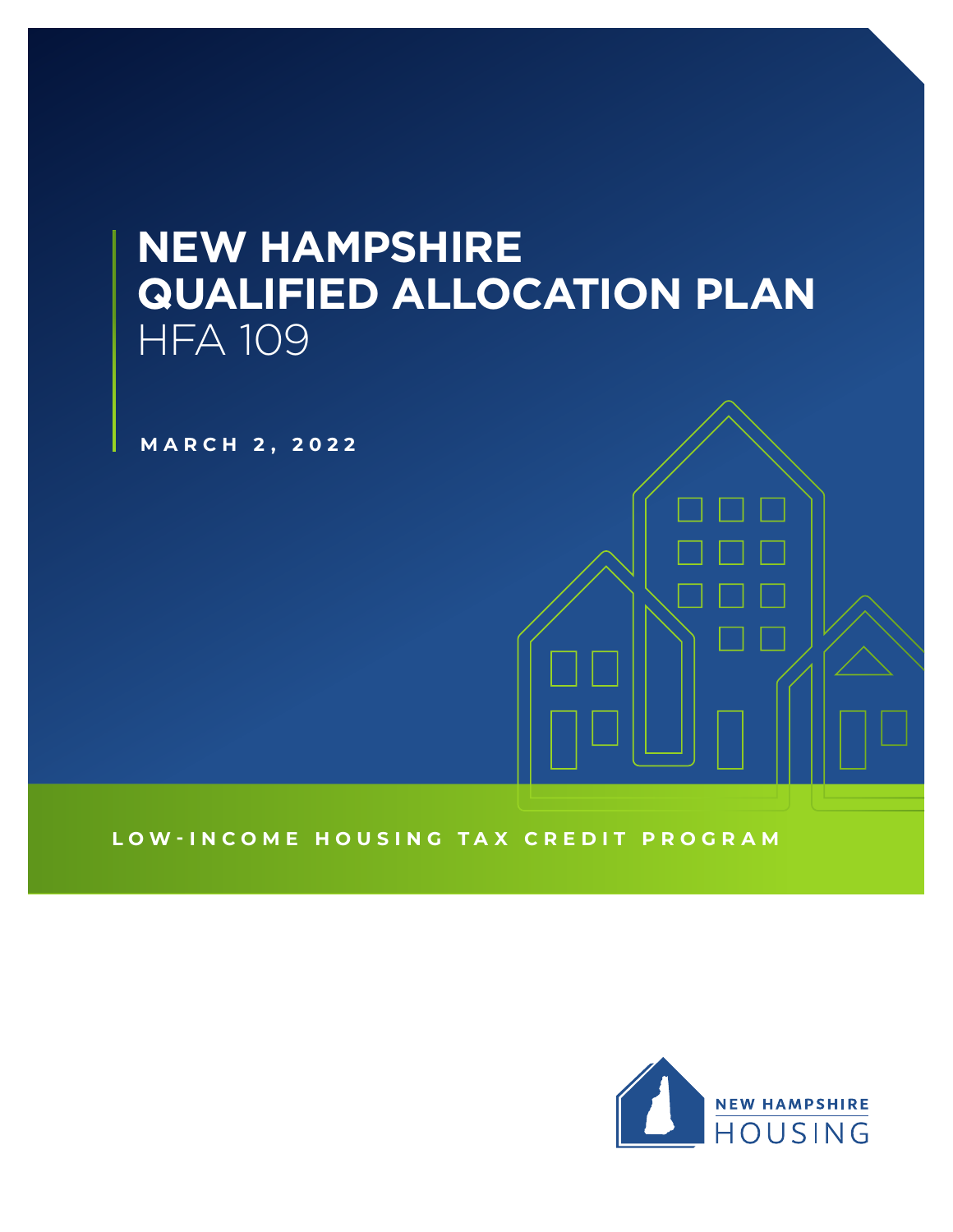# **TABLE OF CONTENTS**

| HFA 109.01        | Introduction                                                                                                                                                                                                                                                                                                                                                                                   | <b>Page</b><br>4 |
|-------------------|------------------------------------------------------------------------------------------------------------------------------------------------------------------------------------------------------------------------------------------------------------------------------------------------------------------------------------------------------------------------------------------------|------------------|
| HFA 109.02        | <b>Primary Allocation Priorities</b>                                                                                                                                                                                                                                                                                                                                                           | 4                |
| <b>HFA 109.03</b> | LIHTC Availability and Set-Asides                                                                                                                                                                                                                                                                                                                                                              | 5                |
|                   | A. LIHTC Availability<br>B. Non-Profit Set-Aside<br>C. Supplemental Set-Aside                                                                                                                                                                                                                                                                                                                  |                  |
| <b>HFA 109.04</b> | <b>Primary Program Policies</b>                                                                                                                                                                                                                                                                                                                                                                | $5 - 7$          |
|                   | A. Maximum Amount of LIHTC per Project<br>B. Maximum Number of Applications and Projects<br>C. Per Unit Cost Standards/Housing Investment Limits<br>D. Preservation/Recapitalization Project Initiative<br>E. Developer Fee<br>F. Basis Boost                                                                                                                                                  |                  |
| <b>HFA 109.05</b> | <b>Application Process</b>                                                                                                                                                                                                                                                                                                                                                                     | $7 - 8$          |
|                   | A. Preliminary Applications<br><b>B.</b> Application Deadline<br>C. Application Submittals<br>D. Healthy Housing                                                                                                                                                                                                                                                                               |                  |
| <b>HFA 109.06</b> | Threshold Criteria                                                                                                                                                                                                                                                                                                                                                                             | $8 - 11$         |
|                   | A. Feasibility and Appropriateness<br><b>B.</b> Market Demand<br>C. Capacity<br>D. Completion of Prior Phase<br>E. Site Control<br>F. Cost Reasonableness<br>G. Readiness<br>H. Service Coordination<br>I. Year 15 Investor Exit and Aggregators<br>J. Environment<br>K. Public Housing Waiting Lists<br>L. Projects Intended for Eventual Tenant Ownership<br>M. Minimum Scoring Requirements |                  |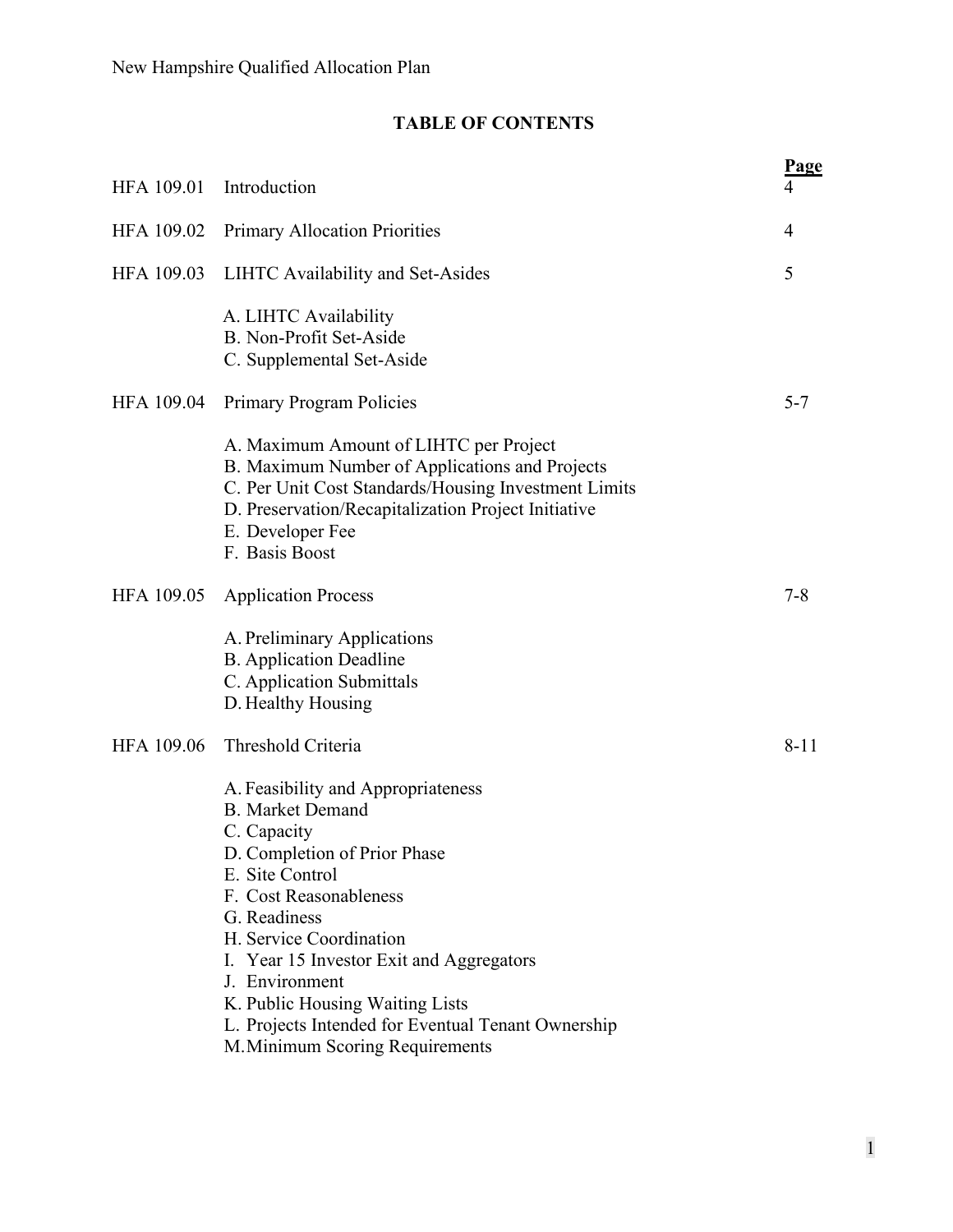|                   | HFA 109.07 Scoring and Tiebreakers                                                                                                                                                                                                                                                                    | 11-22     |
|-------------------|-------------------------------------------------------------------------------------------------------------------------------------------------------------------------------------------------------------------------------------------------------------------------------------------------------|-----------|
|                   | A. Scoring Criteria<br><b>B.</b> Tiebreakers                                                                                                                                                                                                                                                          |           |
| <b>HFA 109.08</b> | <b>Allocation Process</b>                                                                                                                                                                                                                                                                             | $22 - 24$ |
|                   | A. Reservation of LIHTC<br><b>B.</b> Appeal Process<br>C. Conversion from a 9% LIHTC Project to a 4% LIHTC "Out-of-Cap" Project<br>D. Post Reservation Processing<br>E. LIHTC Exchange<br>F. Project Representations                                                                                  |           |
|                   | HFA 109.09 Fees to New Hampshire Housing                                                                                                                                                                                                                                                              |           |
|                   | A. Program Fees<br>B. Compliance Monitoring Fees<br>C. HUD Environmental Checklist Fee                                                                                                                                                                                                                | $24 - 25$ |
|                   | HFA 109.10 Long-Term Affordability and Compliance                                                                                                                                                                                                                                                     | 25        |
|                   | A. Recorded Affordability Commitment<br>B. Right of First Refusal<br>C. Compliance Monitoring                                                                                                                                                                                                         |           |
|                   | HFA 109.11 Miscellaneous New Hampshire Housing Provisions                                                                                                                                                                                                                                             | $25 - 27$ |
|                   | A. Waiver Authority<br>B. Authority to Approve Amended Regulatory Documents<br>C. Compliance with Federal, State and New Hampshire Housing Regulations<br>D. Warranty and Liability<br>E. Amendments to the QAP<br>F. Board Role<br>G. Consistency with IRC §42<br>H. New Hampshire Right to Know Law |           |
|                   | HFA 109.12 Projects Financed by Tax-Exempt Bonds                                                                                                                                                                                                                                                      | 27        |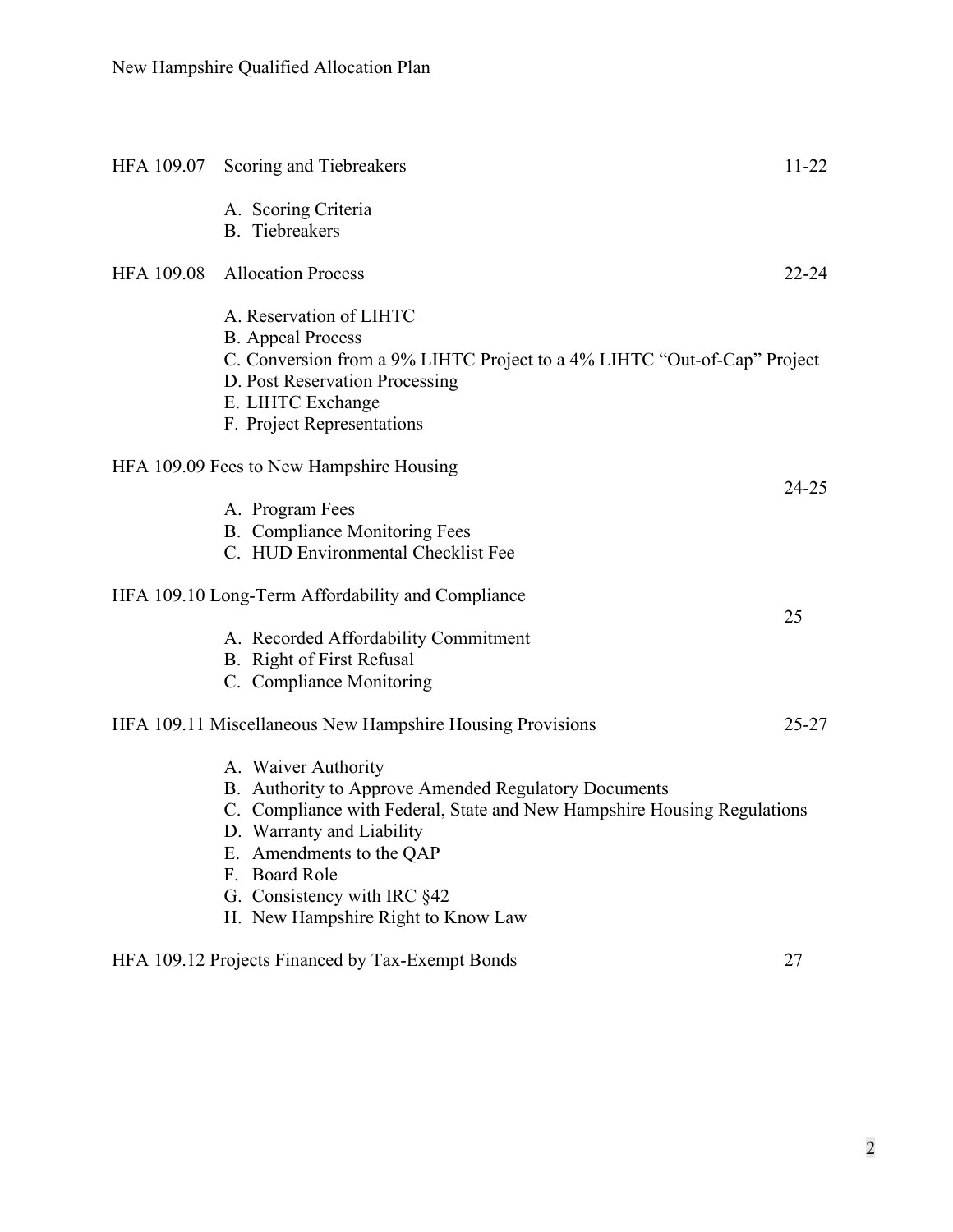# **LIST OF APPENDICES**

| Appendix A | <b>Progress Phase Requirements</b>                                                  |
|------------|-------------------------------------------------------------------------------------|
| Appendix B | <b>Carryover Allocation Requirements</b>                                            |
| Appendix C | <b>Final Allocation Requirements</b>                                                |
| Appendix D | Sample Right of First Refusal                                                       |
| Appendix E | Developer's Certification of Development Costs                                      |
| Appendix F | Developer's Certification of Equity Proceeds                                        |
| Appendix G | As-Built Architect's Certification                                                  |
| Appendix H | Election of Gross Rent Floor                                                        |
| Appendix I | Service Coordination                                                                |
| Appendix J | Sample - Homeless, at Risk of Becoming Homeless, or<br>Veteran Status Certification |
| Appendix K | <b>LIHTC Compliance Monitoring Requirements</b>                                     |
| Appendix L | <b>Preservation Scoring Matrix</b>                                                  |
| Appendix M | <b>Conduit Bond Provisions</b>                                                      |
| Appendix N | 4% LIHTC Threshold and Scoring Criteria                                             |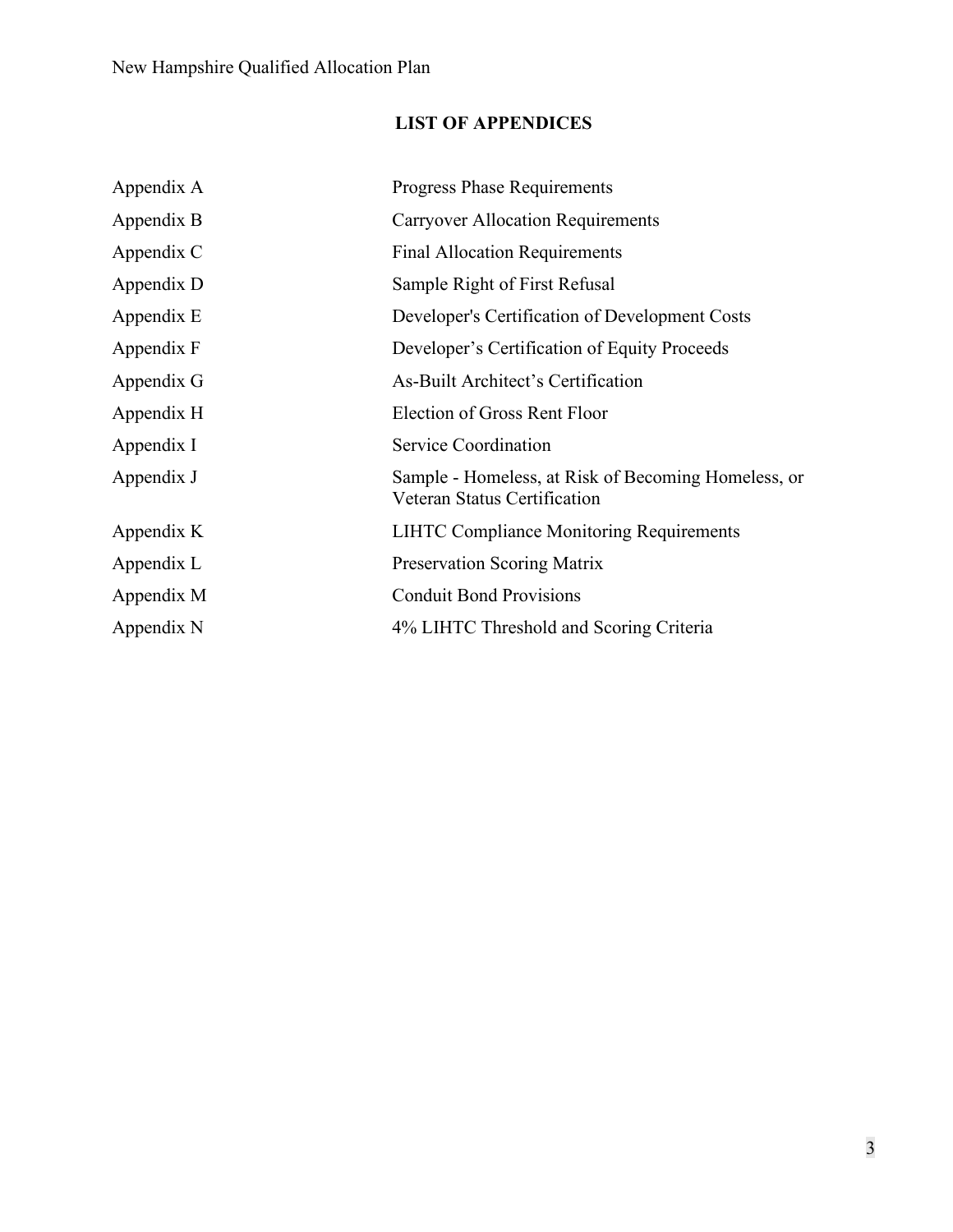## **NEW HAMPSHIRE QUALIFIED ALLOCATION PLAN LOW-INCOME HOUSING TAX CREDIT PROGRAM Program Rules HFA 109**

## **HFA 109.01 INTRODUCTION**

The Low-Income Housing Tax Credit (LIHTC) program is currently the single largest source of federal capital subsidy to create and preserve affordable rental housing. The program was added to Section 42 of the Internal Revenue Code (IRC §42) in 1986. Under IRC §42, the Internal Revenue Service allocates LIHTCs to states on a per capita basis. States in turn designate an agency to allocate LIHTCs using competitive criteria established in accordance with IRC §42. The State of New Hampshire has designated New Hampshire Housing Finance Authority (NHHFA) as the agency to allocate LIHTCs. NHHFA has developed this Qualified Allocation Plan (QAP) to establish the criteria and process for the allocation of LIHTCs in New Hampshire.

This QAP is in effect until repealed or replaced.

# **HFA 109.02 PRIMARY ALLOCATION PRIORITIES**

NHHFA uses the U.S. Department of Housing and Urban Development's (HUD) Consolidated Plan process to assess New Hampshire's affordable housing and community development needs and market conditions. The Consolidated Plan is also used as a tool to coordinate several federal housing resources that are administered at the state level. The priorities of this QAP are based on conclusions contained in the 2021-2025 Consolidated Plan, public forums on QAP priorities, and extensive discussions with the affordable housing community. These priorities are:

- New construction (adding new units to housing markets)
- General occupancy housing
- Readiness to proceed (i.e., ability to get to construction in a relatively short period)
- Non-profit sponsored housing
- High quality of construction, including energy efficiency
- Projects that achieve broad community development objectives, including "smart growth" and neighborhood revitalization
- Cost containment
- Projects that benefit underserved populations and communities
- Projects that benefit communities that have been disproportionally impacted by the housing shortage including persons with disabilities and persons experiencing homelessness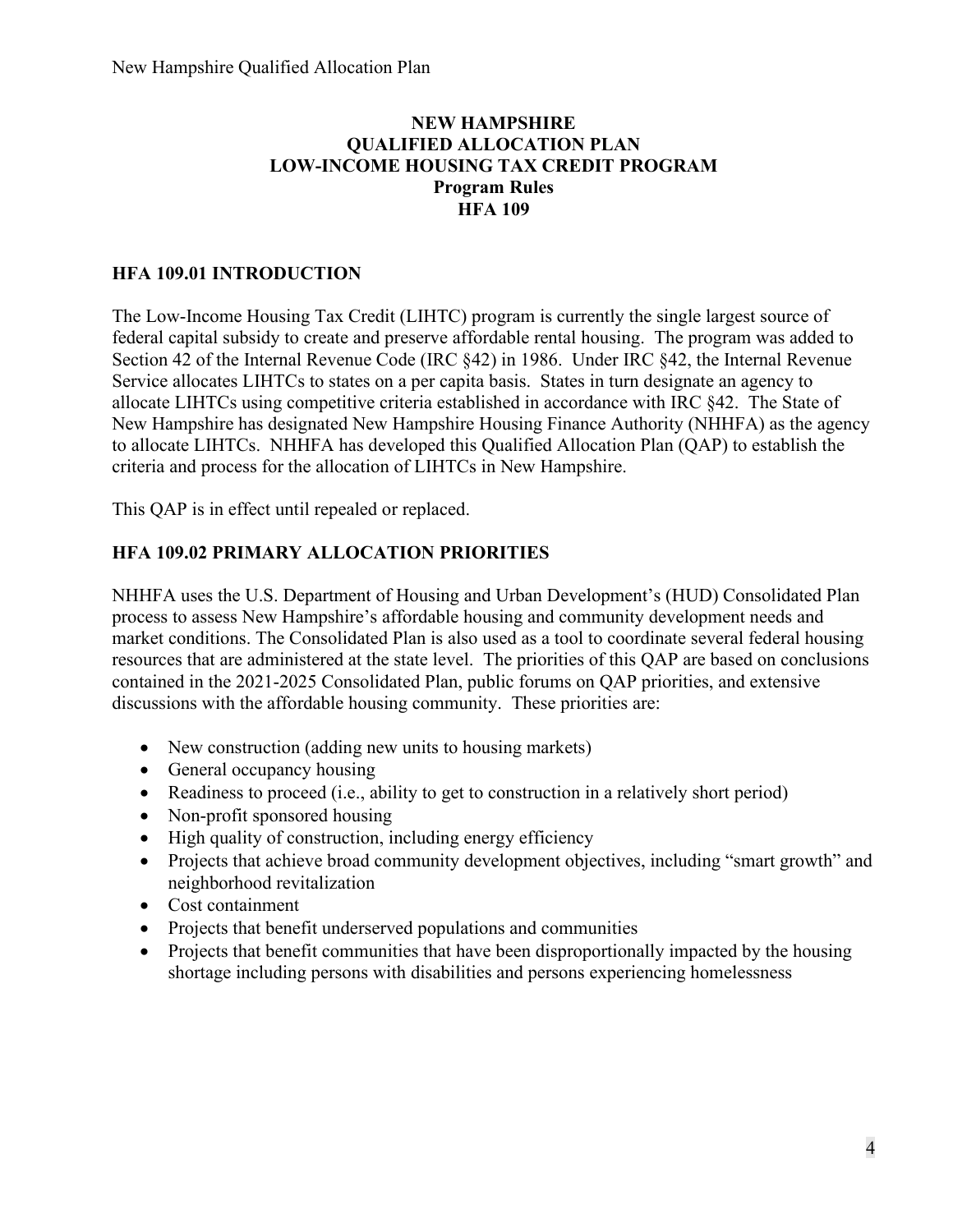# **HFA 109.03 LIHTC AVAILABILITY AND SET-ASIDES**

## A. LIHTC Availability

New Hampshire's annual allocation authority for 9% LIHTCs is determined by the U.S. Department of the Treasury based on a fixed rate per resident, adjusted for inflation. This "Housing Credit Ceiling" will be published as an Internal Revenue Service Revenue Procedure and a link will be posted on NHHFA's website.

## B. Non-Profit Set-Aside

IRC §42 requires that at least 10% of New Hampshire's annual LIHTC allocation be set aside for qualified non-profit organizations that:

- Meet the tax-exempt requirements of IRC  $501(c)(3)$  or  $(c)(4)$ ;
- Own a controlling interest in a project and materially participate in the development and management of the project throughout the compliance period; and
- Have exempt purposes including the fostering of low-income housing.

Wholly owned affiliates of a non-profit are eligible as qualified non-profit organizations.

# C. Supplemental Set-Aside

\$60,000 of the annual LIHTC allocation shall be set aside for projects returning for supplemental LIHTCs after having received a reservation or allocation of LIHTCs. Requests made under this setaside can be up to \$30,000 per project.The decision to award supplemental LIHTCs will be made by NHHFA in its sole discretion. To be eligible for supplemental LIHTCs, a project must meet one or more of the following criteria:

- It incurred or faces substantial and unforeseen cost increases:
- It is subject to an unanticipated reduction in equity yield on the sale of the LIHTCs;
- Supplemental LIHTCs would reduce the level of NHHFA capital subsidy funding;
- Supplemental LIHTCs would improve the project's financial feasibility and keep it consistent with NHHFA's Underwriting Standards and Development Policies for Multi-Family Finance.

Any amounts of the supplemental set-aside pool remaining after September 1 of each year, will be made generally available. However, if tax credits are still available after the reservations are approved, NHHFA can make additional supplemental reservations under the same program guidelines.

# **HFA 109.04 PRIMARY PROGRAM POLICIES**

#### A. Maximum Amount of LIHTC per Project

The maximum LIHTC allocation that any single general occupancy project may receive in any single funding round is \$880,000. The maximum LIHTC allocation that any single age-restricted project may receive in any single funding round is \$660,000. Allocation amounts for projects funded with "Out-of-cap" 4% LIHTCs and tax-exempt bonds are not limited.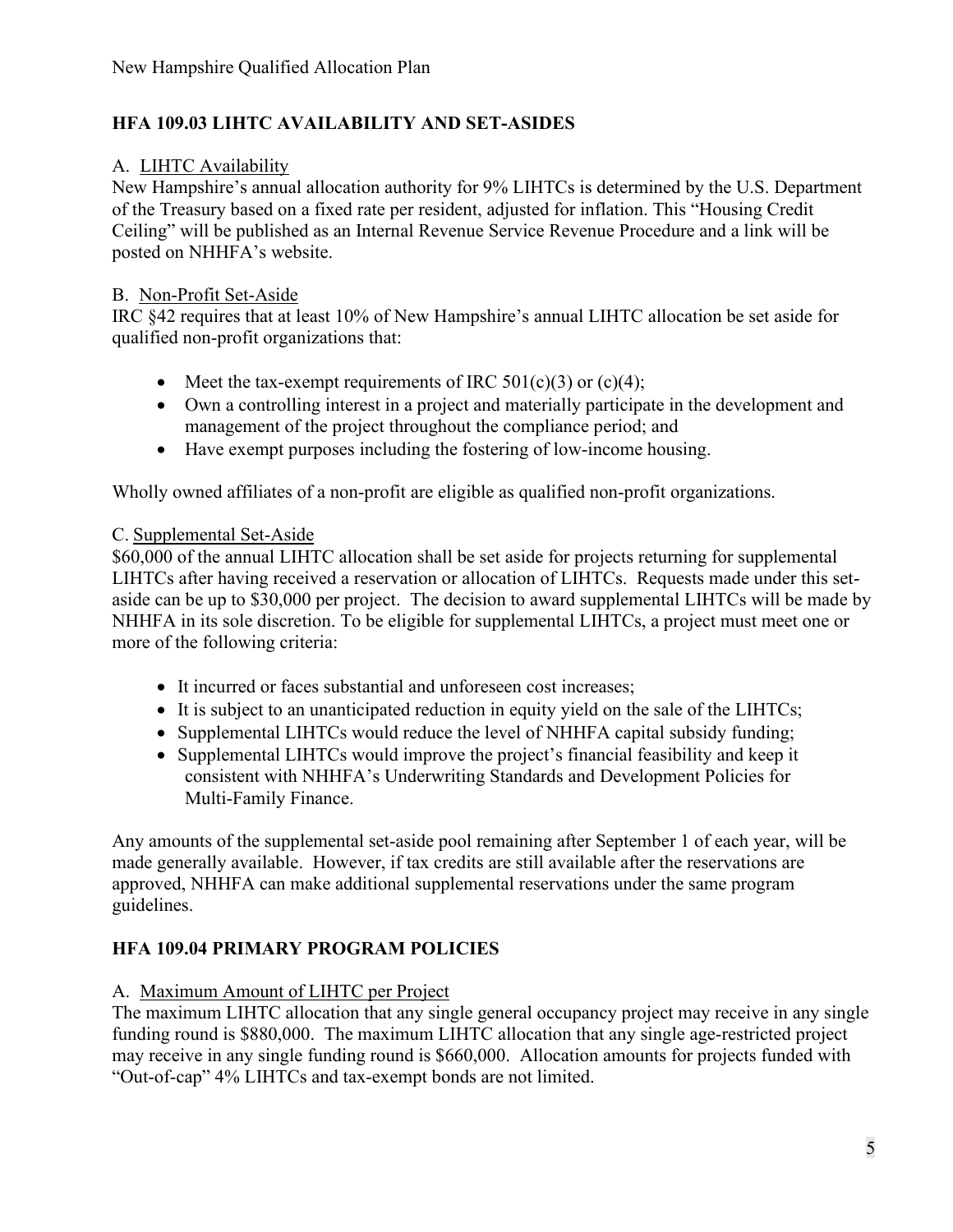#### New Hampshire Qualified Allocation Plan

#### B. Maximum Number of Applications and Projects

No applicant (defined as a general partner, property owner and/or development agent) may submit more than one 9% project application in a LIHTC round, unless it is a supplemental application for a previously approved project.

NHHFA will not accept a new application if an applicant (including any general partner) has two or more LIHTC projects that have not yet been completed. A complete project is one for which the municipality has issued a Certificate of Occupancy for all buildings*,* NHHFA has signed off on construction completion inspection, and IRS form 8609 has been issued. "Out of cap" 4% LIHTC and tax-exempt bond financed projects will not be considered as outstanding LIHTC projects. NHHFA reserves the right to limit 4% LIHTC resources based on NHHFA underwriting criteria.

#### C. Per Unit Cost Standards/Housing Investment Limits

Project applications will be evaluated for cost reasonableness. Applications which indicate unreasonably high total or specific line-item development costs may be rejected. Cost reasonableness will be evaluated using an index, which is the weighted average of the Total Development Cost (TDC) per net new unit and the TDC per bedroom. For mixed-use projects, TDC for only the residential portion of the project, including common areas, will be used for this calculation. The weighted average will be calculated as follows:

#### $([2 \ X \ TDC/unit] + [TDC/bedroom])$  divided by 3

The product of this calculation will be referred to throughout this document as the "TDC weighted average." An application will be rejected if the TDC weighted average exceeds \$280,000.

For projects using Historic Rehab Tax Credits (HRTCs) in conjunction with LIHTCs, projects with increased costs due to a Brownfield location, projects designed and built to meet Passive House or Net Zero standards, or projects with an inadequate bidder pool to achieve a competitive bid, as determined by NHHFA in its sole discretion, the TDC weighted average may not exceed \$300,000. Projects in Grafton, Carroll, and Coos counties are automatically qualified for this category.

The total development cost per unit (not weighted) may not exceed \$330,000.

The investment limit for all projects of combined NHHFA capital subsidy funds and LIHTC equity is \$230,000 per unit with the exception of projects targeting households earning at or below 30% of Area Median Income (AMI), which will be evaluated on a case-by-case basis.

The investment limit is evaluated based on projected equity pricing and NHHFA subsidy at the time of application; subsequent changes in equity pricing will not trigger a re-evaluation of a project's compliance with this limit. NHHFA reserves the right to evaluate equity pricing included in an application for reasonableness and consistency with the market. NHHFA, at its sole discretion, may allow the investment limit to be exceeded after application due to other circumstances determined to be beyond the control of the developer (i.e., HUD Income Limit or Utility Allowance fluctuations). If a supplemental or additional credit allocation is made to a project in this or subsequent years, NHHFA has the authority to use the most recent investment limits in evaluation and allocating tax credits and other NHHFA resources to the project.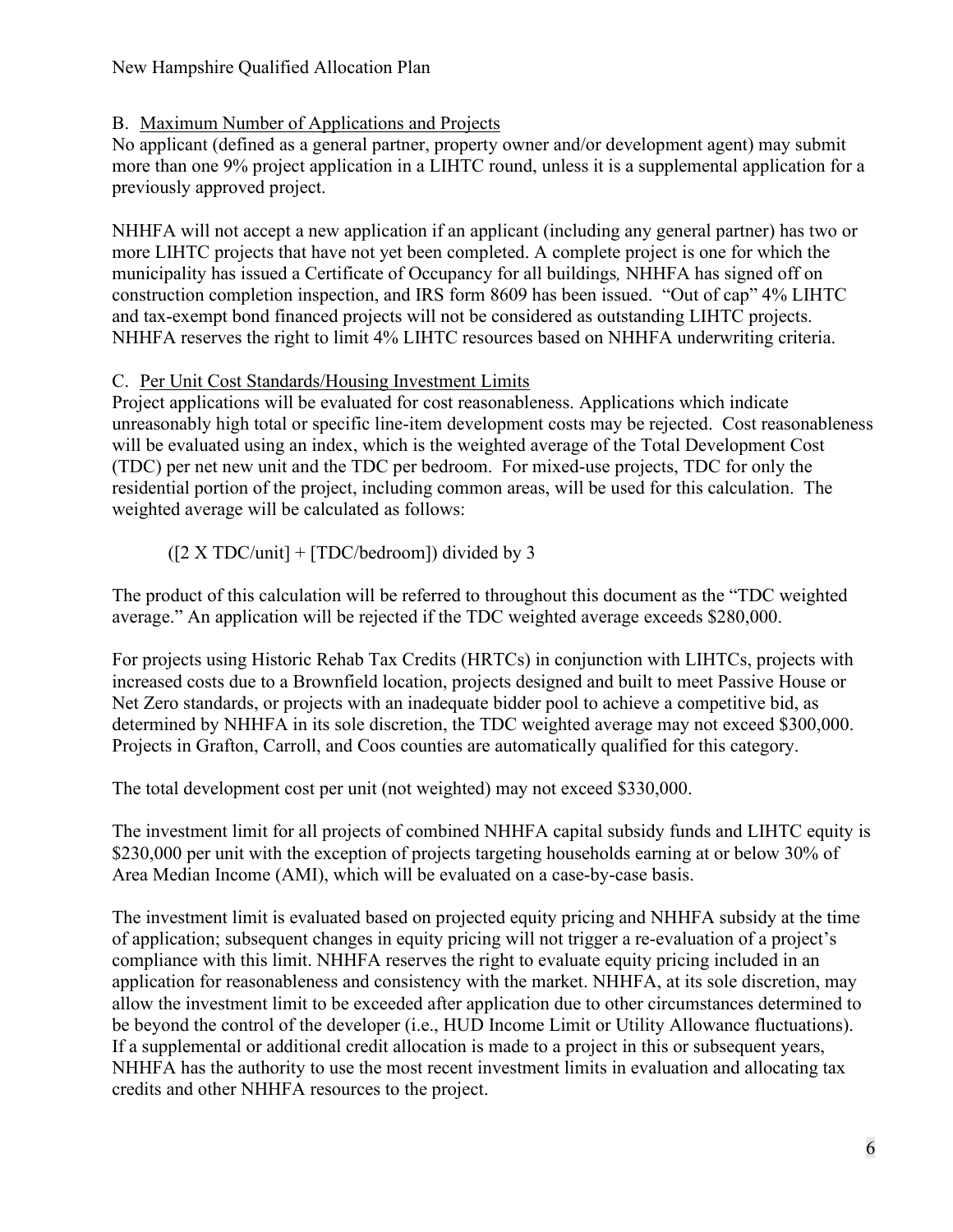# D. Preservation/Recapitalization Project Initiative

The Preservation/Recapitalization Project Initiative will be a maximum of \$450,000 in LIHTCs per LIHTC round for Preservation Projects. Preservation Projects are existing housing properties that have been funded with federal subsidies and are currently subject to recorded regulatory documents limiting unit rents and/or tenant incomes. In the case of a scoring tie, the project with the most points from the Preservation Scoring Matrix is favored**.** Preservation projects must submit both a 9% and 4% application at the time of preliminary application (HFA 109.05.A) to establish the need for 9% credits*.* Projects that are determined by NHHFA to be feasible using 4% credits may be converted in accordance with HFA 109.08.C.

Preservation/Recapitalization Projects are eligible to compete for points under the scoring criteria listed in HFA 109.07 as well as the points listed in the Preservation Scoring Matrix (Appendix L). In order to be eligible for a reservation of 9% LIHTCs, a preservation project must meet the minimum points threshold specified in HFA 109.06.L.

#### E. Developer Fee

The maximum developer fee allowed is calculated in accordance with the Developer Fee Schedule, which may be found in NHHFA's Underwriting Standards and Development Policies for Multi-Family Finance [www.nhhfa.org/developer-financing/underwriting-and-development-policies/](https://www.nhhfa.org/developer-financing/underwriting-and-development-policies/).

# F. Basis Boost

The 130% basis boost will be applied to projects located in official Difficult to Develop Areas (DDA) or Qualified Census Tracts (QCT). Additionally, projects applying for 9% LIHTCs, which require the 130% basis boost to be financially feasible and that reserve 25% of the total units to households with incomes at or below 50% of AMI, will also qualify for the boost*.* Projects funded with 4% LIHTCs and tax-exempt bonds will qualify for the basis boost only if they are located in a DDA or QCT unless federal law changes to allow for a more flexible application of the basis boost in 4% LIHTC projects, in which case, NHHFA may allow additional projects to use the basis boost in accordance with the law.

The list of Difficult to Develop Areas and Qualified Census Tracts eligible for the basis boost may be found at [www.huduser.gov/portal/datasets/qct.html.](https://www.huduser.gov/portal/datasets/qct.html) The most current lists available at the time of application must be used to determine if a project is located in a DDA and/or QCT.

# **HFA 109.05 APPLICATION PROCESS**

#### A. Preliminary Applications

Preliminary applications are mandatory for all projects in each LIHTC round regardless of whether they were submitted in a previous round. NHHFA requires the submittal of a preliminary application for 9% LIHTCs.

The submission of a preliminary application will trigger NHHFA to commission an abbreviated HUD Environmental Checklist to be completed by a third-party professional, selected by NHHFA. There will be a fee due at the time of final application for this checklist (refer to HFA 109.09).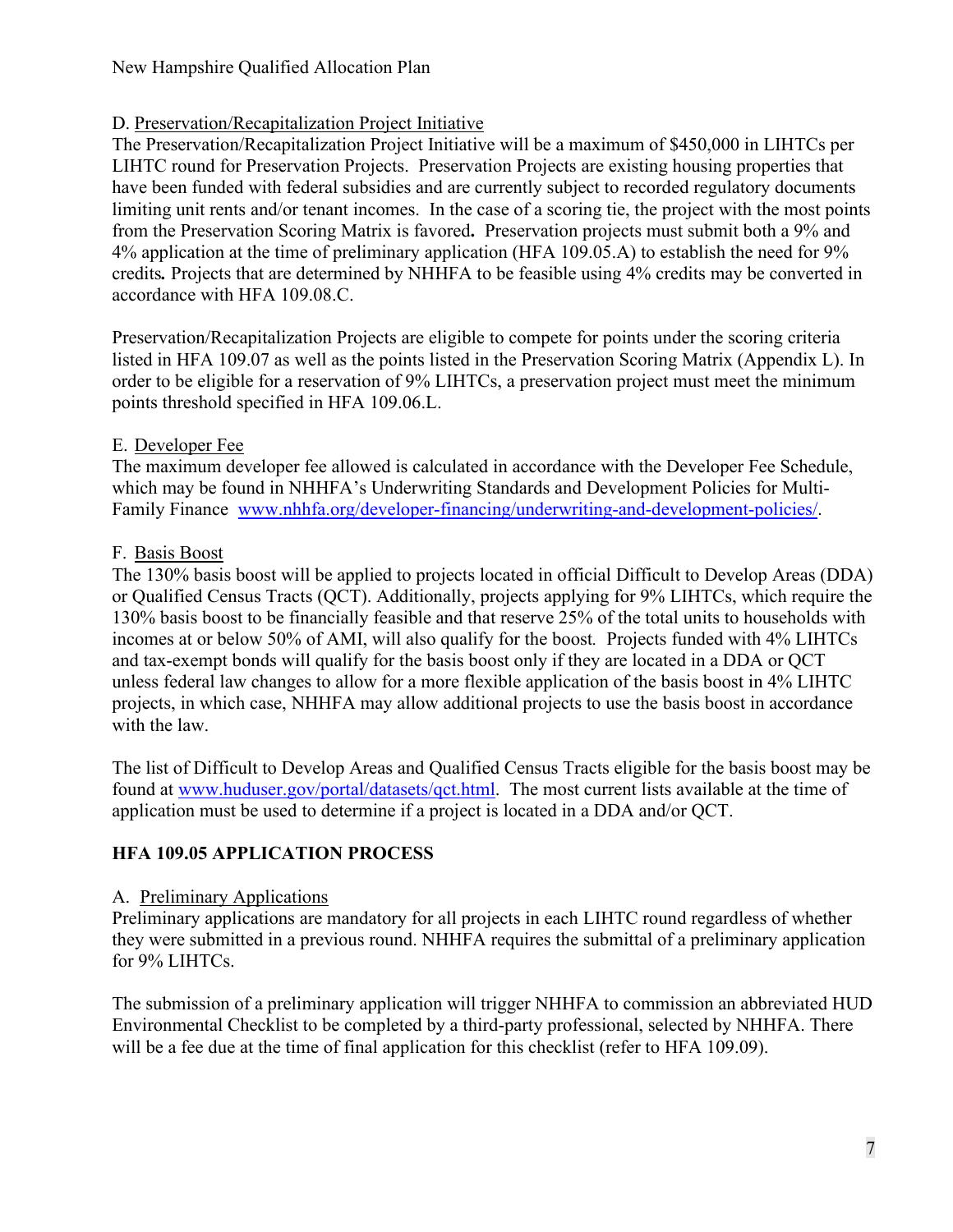# B. Application Deadline

The application deadlines for both the preliminary and final LIHTC applications will be posted to NHHFA's website no later than May 1 of each year.

# C. Application Submittals

Instructions about how to submit both the preliminary and final LIHTC applications and related documentation will be published on NHHFA's website no later than May 1 of each year.

# D. Healthy Housing

Sponsors are required to outline a brief plan (300 words maximum) on how they will incorporate healthy housing development principles in the project. Healthy housing is a broad concept defined by innovative design to improve occupant health outcomes. Some examples of ways to incorporate healthy housing in a project are listed below:

- Strategies that improve indoor air quality
- Features that encourage physical activity
- Common space, community gardens, and playgrounds
- Exercise facilities and walking paths

# **HFA 109.06 THRESHOLD CRITERIA**

Projects must meet the threshold criteria listed below at the time of application to qualify for a reservation and allocation of LIHTC. Projects may be rejected at any time during the allocation process for failure to meet threshold criteria.

# A. Feasibility and Appropriateness

The proposed project's characteristics and location must be considered feasible from a financial and regulatory standpoint per NHHFA's Underwriting Standards and Development Policies for Multi-Family Finance found here: [www.nhhfa.org/developer-financing/underwriting-and-development](http://www.nhhfa.org/developer-financing/underwriting-and-development-policies/)[policies/.](http://www.nhhfa.org/developer-financing/underwriting-and-development-policies/)

# B. Market Demand

Potential market demand must be proven by a market study and the proposed project must not negatively affect an existing publicly-assisted affordable rental property. All market studies will be commissioned by NHHFA, at the developer's expense, and be conducted by a disinterested party who is approved by NHHFA. All project sponsors are required to submit a written request no later than the preliminary application due date to have a market study performed. For phased projects, in addition to a market study, the experience of the prior phase(s), will be taken into consideration when determining adequate market demand.

# C. Capacity

The project's developer/sponsor, general partner and management agent must:

- Have the capacity, and experience and*/*or ability to successfully complete the project;
- Have started construction within six months from the date of the carryover allocation on a current project;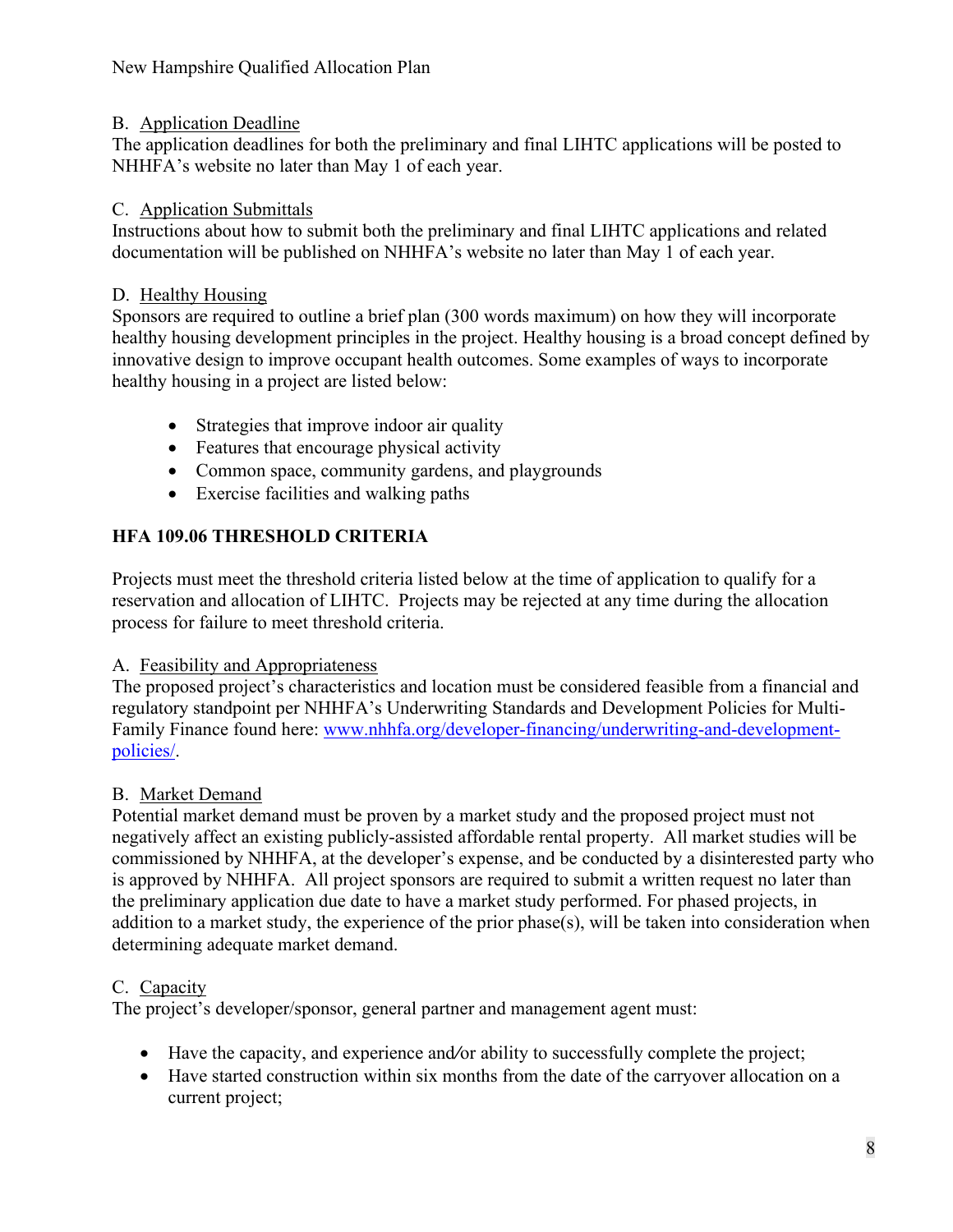- Be compliant or otherwise not in default with this or any other NHHFA program as determined by NHHFA;
- Not have a history of noncompliance in LIHTC or other NHHFA programs;
- Have met the specific requirements of the Land Use Restriction Agreement (LURA) for previous projects; and
- Not have any significant negative LIHTC history with other state allocating agencies.

# D. Completion of Prior Phase

Completion of Prior Phase is a threshold requirement for all 9% LIHTC projects (projects funded with 4% LIHTCs and tax-exempt bonds are exempt from this threshold criteria). If a phased project, the earlier phase(s) of the project must be complete and rent-up must be substantially completed (meaning that at least 50% of units have been leased). Renovation of existing projects that are already leased up are excluded from this requirement.

# E. Site Control

Applicant must have secure site control.

# F. Cost Reasonableness

Proposed development and operating budgets must not be unreasonably costly or otherwise unsatisfactory per NHHFA's Underwriting Standards and Development Policies for Multi-Family Finance and other data available. The project application must meet the QAP's investment limit and overall per unit development cost limit (HFA 109:04.C).

# G. Readiness

Project applications for 9% LIHTCs must be able to satisfy the criteria of the Progress Phase Requirements by the deadline specified in Appendix A*.* Project applications for 4% LIHTCs and tax-exempt bonds must meet project-specific Progress Phase Requirements. Refer to the Notice of Funding Availability Tax-Exempt Bond Program on the NHHFA website for more details.

# H. Service Coordination

Service Coordination is a threshold requirement for all 9% LIHTC projects (projects funded with 4% LIHTCs and tax-exempt bonds are exempt from this threshold criteria) to provide residents the opportunity to access appropriate services, which promote self-sufficiency and maintain independent living. Service Coordinators connect residents to needed services, develop and implement strategies to build community among diverse residents, and develop partnerships to bring programs and services onsite to meet the needs of groups of residents. Incorporating Service Coordination into the ongoing management of the project assists in maintaining the fiscal and physical viability of the project. In lieu of submitting a Service Coordination Plan and Budget, sponsors may opt to obtain the CORES Certification [\(https://coresonline.org/certification\)](https://coresonline.org/certification). See Appendix I for Service Coordination specifications.

# I. Year 15 Investor Exit and Aggregators

1. Sponsors must commit to selecting a syndicator and/or investor acceptable to NHHFA. Such syndicator/investor cannot have been involved in any "aggregator" activity in New Hampshire seeking to undermine the exercise of a LIHTC right of first refusal or right of first option, including, without limitation: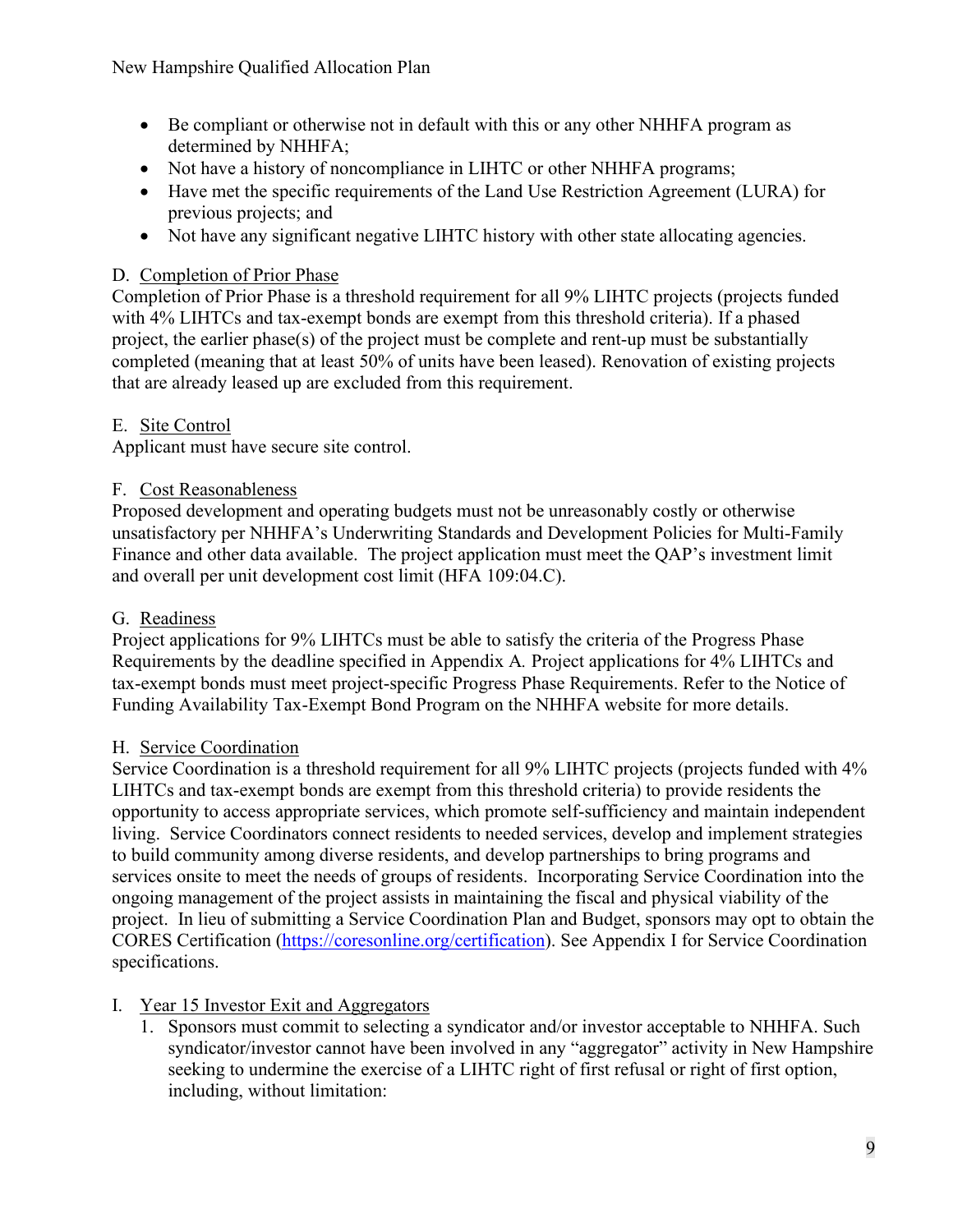- Refusal to honor a LIHTC right of first refusal or right of first option in favor of a nonprofit sponsor executed with the initial tax credit equity closing for a LIHTC project,
- Lawsuit against a general partner and/or a non-profit sponsor challenging the exercise of the LIHTC right of first refusal/right of first option, or
- Lawsuit seeking to remove the general partner or managing member of the LIHTC limited partnership, absent clear evidence of fraud or serious mismanagement on the part of the general partner or managing member. For purposes of this provision, actions taken to preserve affordability of a LIHTC property and/or management in furtherance of the charitable mission of the non-profit sponsor shall not constitute "serious mismanagement."
- 2. Sponsors are required to disclose whether any member of the development team, including the investor, has been involved in transfers of ownership or interest, including qualified contract requests, that resulted in affordable housing being converted to market rate prior to the end of the original period of affordability in New Hampshire.
- 3. Sponsors are required to disclose whether any member of the development team, including the investor, has been involved in litigation related to the transfer of ownership or interest of affordable housing in New Hampshire prior to the end of the original period of affordability.
- 4. All partnership agreements must contain the following provisions:
	- An acknowledgement and agreement from the investor that the right of first refusal permitted by the Internal Revenue Code  $\S$  42(i)(7) is different from the common law right of first refusal and is not conditioned upon the consent of the investor or receipt by the owner of a bona fide offer from any party, including any third parties;
	- An acknowledgement and agreement from the investor that its return on investment is primarily in the form of the tax benefits conferred by the Internal Revenue Code and will not, upon the exercise of the nonprofit's right of first refusal, include any cash proceeds attributable to the project's appreciation in value;
	- A right of first refusal term of at least 24 months from the end of the compliance period;
	- A maximum purchase price of the sum of the principal amount of outstanding indebtedness secured by the building and all Federal, State, and local taxes attributable to such a sale;
	- A provision that in the event IRC Section  $\S 42(i)/7$  is amended by Congress to permit a nonprofit to hold a purchase option after year 15, the terms of the Right of First Refusal agreement will be converted to a purchase option permitting a transfer through acquisition of partnership interests and including all partnership assets for an amount equal to the statutory minimum purchase price; and,
	- A provision requiring the limited partner to obtain the consent of the general partner before there is any transfer of the limited partnership interest.

# J. Environment

Consistent with NHHFA's programmatic and policy focus on creating healthy residential settings for all residents and cost-efficient property management operations, all projects must be smoke free within the building(s).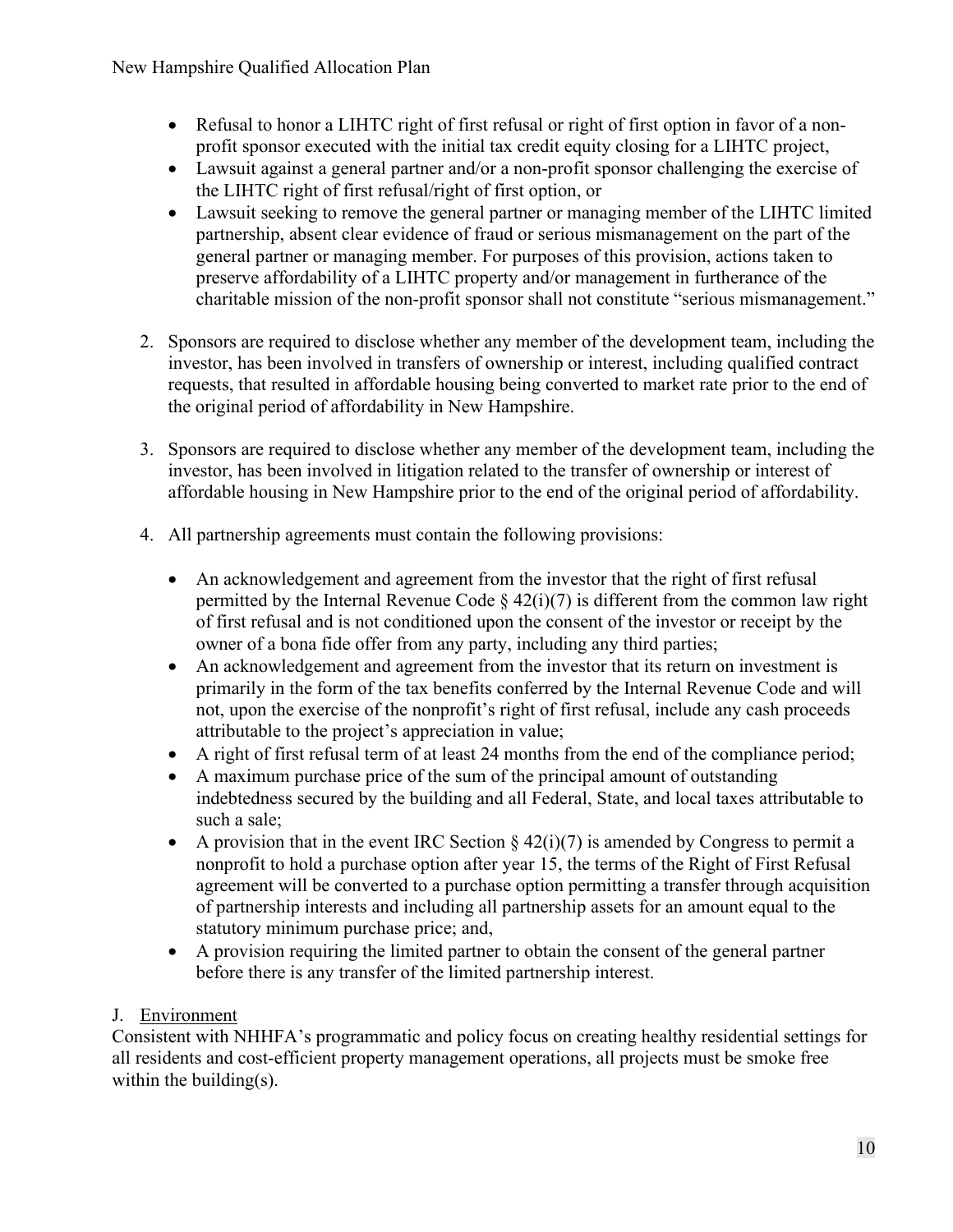# New Hampshire Qualified Allocation Plan

# K. Public Housing Waiting Lists

Sponsors must commit in writing to the following: prior to occupancy, the sponsor will provide written notice to the local Public Housing Authority with jurisdiction over the project location (or, where there is no local Public Housing Authority, the Section 8 Administrator for the State of New Hampshire) that the project will accept tenant-based vouchers.

# L. Projects Intended for Eventual Tenant Ownership

Projects may be structured to transfer to tenant ownership after the initial 15-year compliance period, through the Right of First Refusal provided for in Section 42(i)(7) of the Internal Revenue Code. Projects structured to allow for eventual tenant ownership must submit a Tenant to Homeowner conversion plan with their application, which is subject to review and approval by NHHFA. The conversion plan must include, at a minimum:

- Tenant protections, including protections for tenants who do not wish to purchase their homes.
- Tenant training, counseling, and support services.
- Financial plan addressing the limited partner's exit, disposition of mortgage debt (including subordinate loans), and plan for project reserve accounts.
- Plan to assess and address physical needs for each unit prior to transfer of title to tenant.
- Estimate of year fifteen purchase price. Total monthly housing costs after taking title must be less than or equal to their total monthly housing costs before taking title.

If the Tenant to Homeowner conversion plan submitted with an application is not acceptable to NHHFA, NHHFA will give the Sponsor an opportunity to revise the plan so that it can be approved by NHHFA, or to revise the project so as to remove provisions for eventual tenant ownership.

# M. Minimum Scoring Requirements

Applications for 9% LIHTCs are scored and ranked in accordance with the Scoring Criteria in HFA 109.07.A. Projects are recommended for a reservation of LIHTCs based on the competitive scoring results, the project funding requirements of the QAP, and the amount of LIHTCs available. However, as a threshold requirement to be eligible for a LIHTC reservation, a general occupancy project must receive a minimum of 100 points, an age-restricted project must receive a minimum of 95 points, and a preservation/recapitalization project must receive a minimum of 110 points with at least eight of those 110 points awarded pursuant to the Preservation Scoring Matrix (Appendix L).

# **HFA 109.07 SCORING AND TIEBREAKERS**

# A. Scoring Criteria

Each project application submitted for 9% LIHTCs will be scored using the criteria listed below. Each project application submitted for tax-exempt bonds with 4% LIHTCs will be scored in accordance with the scoring criteria in Appendix N.

Documentation for each scoring criterion must be provided at time of application for points to be awarded. Information included in the cover letter without any additional supporting documentation will not be sufficient unless otherwise stated in the QAP. Any supporting documentation is subject to verification, and NHHFA may require additional information as a condition of awarding points. NHHFA may reject any documentation deemed to be insufficient, unsupported, or inadequate for the particular scoring criteria. Partial points will not be awarded unless specifically provided for in the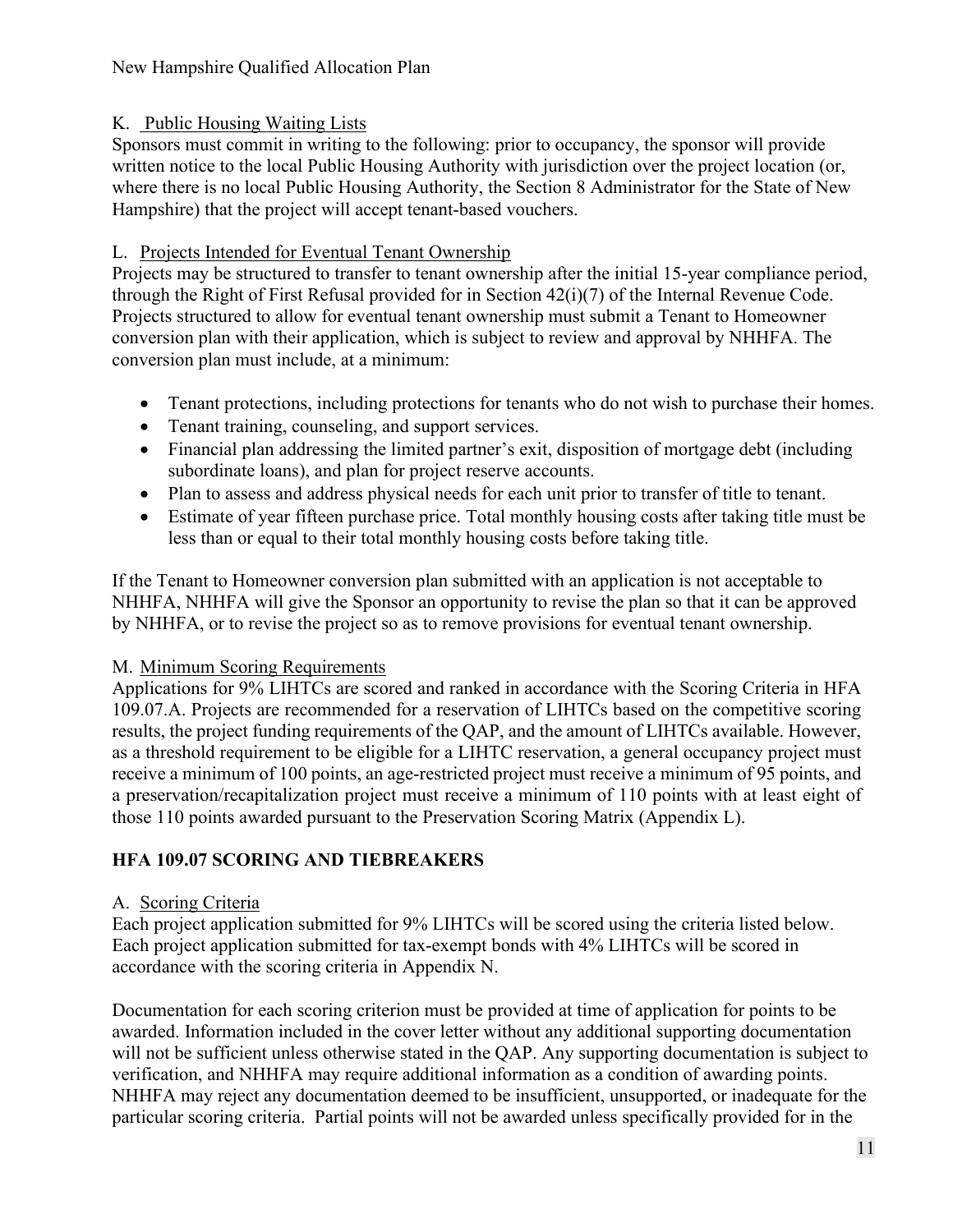- services to maintain housing. Certification of homeless or veteran status and housing instability must be obtained from the household. See Appendix J for sample. Eligible projects may be either transitional or permanent supportive housing and may use the single room occupancy (SRO) model. Service coordination may be provided by the management company, but supportive services must be made available for residents through a third-party provider, unless the sponsor can provide documentation showing that they have the expertise within their organization to perform such services and that they are an existing supportive services provider. Supportive services must include at a
- units, reserved for households earning more than 80% AMI but less than some other income targeting level such as 140% of AMI, or some combination of non-LIHTC unit types. 5 points 3. Supportive Housing
- b. Greater than or equal to 10% but fewer than 100% of the total number of units are reserved for extremely low income  $(\leq 30\%$  AMI). Units in this category will count towards the calculation of very low-income units for 2a above.

c. At least 25% of non-LIHTC units in the project, including market rate/unrestricted

a. For general occupancy projects only serving homeless or Veterans<sup> $(1)$  $(1)$  $(1)$ </sup>: Each and every household must be homeless or at imminent risk of homelessness immediately prior to tenancy or include a veteran, have unstable housing, and be identified as needing

An application can be scored points in only one section in this category, a or b.

- income ( $\leq 50\%$  AMI). 5 points
- Projects cannot have a senior or other age-restricted designation. a. General Occupancy projects with greater than or equal to 25% of the units having two or more bedrooms. A project that has occupancy restrictions or preferences that favor tenants with disabilities and can demonstrate the need for one-bedroom units exclusively
- 10 points

minimum:

- 2. Income Targeting
	- a. Greater than or equal to 20% of the total number of units are reserved for very low
		-

description of the points category. Use conventional rounding (half round up) for all calculations, unless otherwise noted.

will be given the ten  $(10)$  points.

1. General Occupancy Units

# New Hampshire Qualified Allocation Plan

# 12

5 points

<span id="page-12-0"></span><sup>(1)</sup> "Veteran" shall be as defined in RSA 21:50, I, except that minimum service of 4 years shall not be required for activeduty personnel.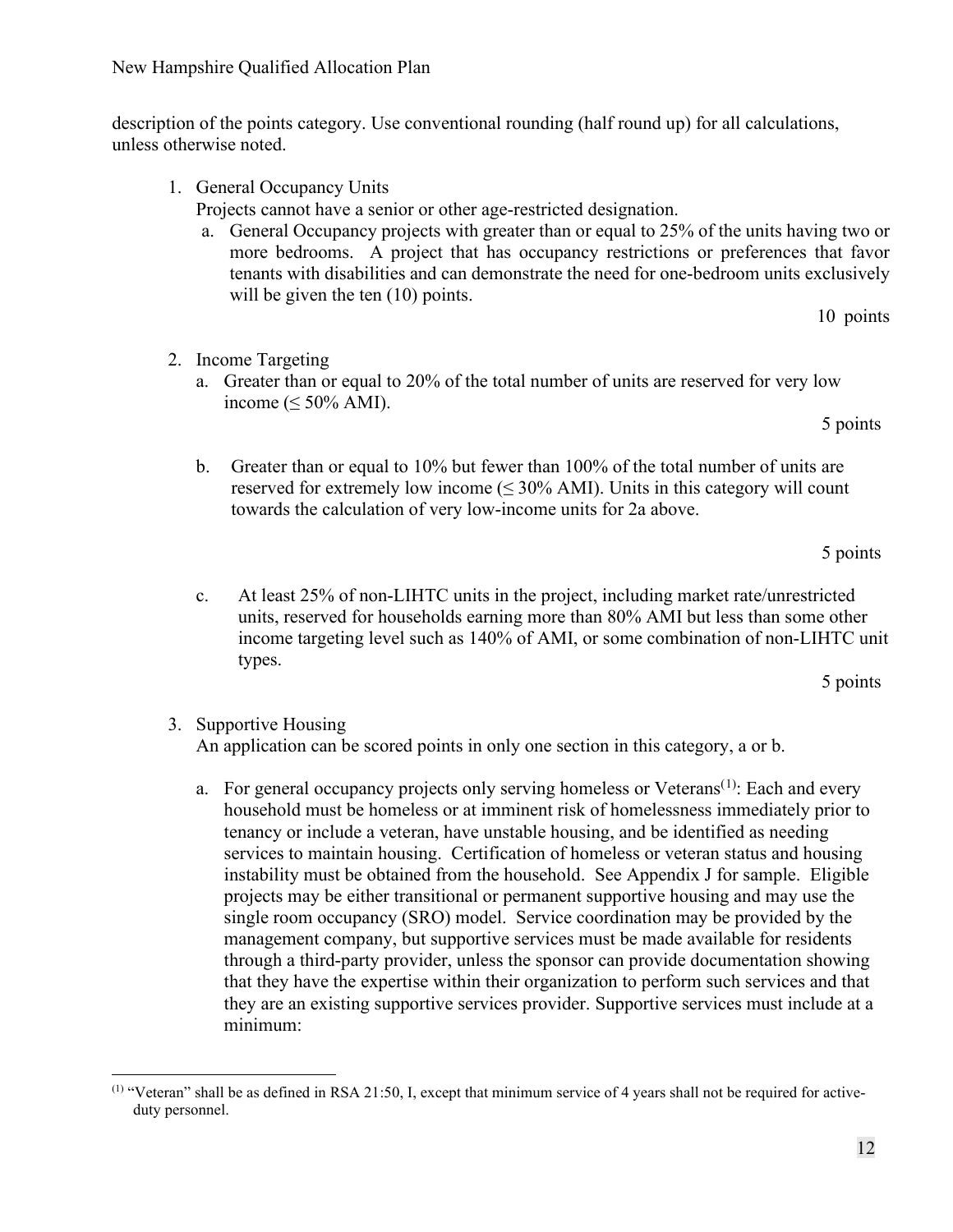- An initial assessment of each resident's housing stabilization needs prior to or within one week of move-in and a written service plan developed to address each need.
- Regular case management, including ongoing assessments of residents' housing stability and the efficacy of the services being coordinated or provided in meeting the needs identified in their service plan.
- Onsite services targeted to housing stabilization. Participation in services may be encouraged but must be optional for residents.

For populations that require on-site caretakers, caretaker units will be counted as part of the  $100\%$  count.<sup>([2](#page-13-0))</sup>

25 points

b. For both age-restricted and general occupancy projects: Greater than or equal to 10% up to 25% of all units are reserved for households that include a household member who has an intellectual or physical disability, severe mental illness (must also participate in the 811 program – general occupancy projects only), a veteran, or is homeless or at imminent risk of homelessness immediately prior to tenancy and be identified as needing services to maintain housing. Service requirements are the same as those specified in 3a above.

For populations that require on site caretakers, caretaker units will be counted as part of the 10% to 25% count.  $(3)$  $(3)$  $(3)$ 

20 points

4. Service Enriched Housing for Age Restricted Units Contracting with a VNA/homecare agency to provide onsite health clinics at no cost to residents (although Medicare and other insurances may be billed for services) for a minimum of ten years from initial occupancy. Health clinics may include, but are not limited to flu shots, blood pressure, cholesterol and diabetes screening, and foot care. Clinics must be provided by a licensed healthcare professional. A minimum of 1/16 hour, per unit, per month is required to be provided no less frequently than bi-monthly. Onsite health clinics cannot be used to meet Threshold Requirements for Service Coordination per HFA 109.06.H and Appendix I.

5 points

5. Community Based Supported Housing/Existing Rental Housing Properties – 811 Project Rental Assistance Program (General Occupancy only)

<span id="page-13-0"></span> $(2)$  Units may not count as LIHTC units in the applicable fraction calculation and/or costs related to these units may not be

<span id="page-13-1"></span>included in eligible basis. Consult with a tax professional or attorney for more information. (3) Units may not count as LIHTC units in the applicable fraction calculation and/or costs related to these units may not be included in eligible basis. Consult with a tax professional or attorney for more information.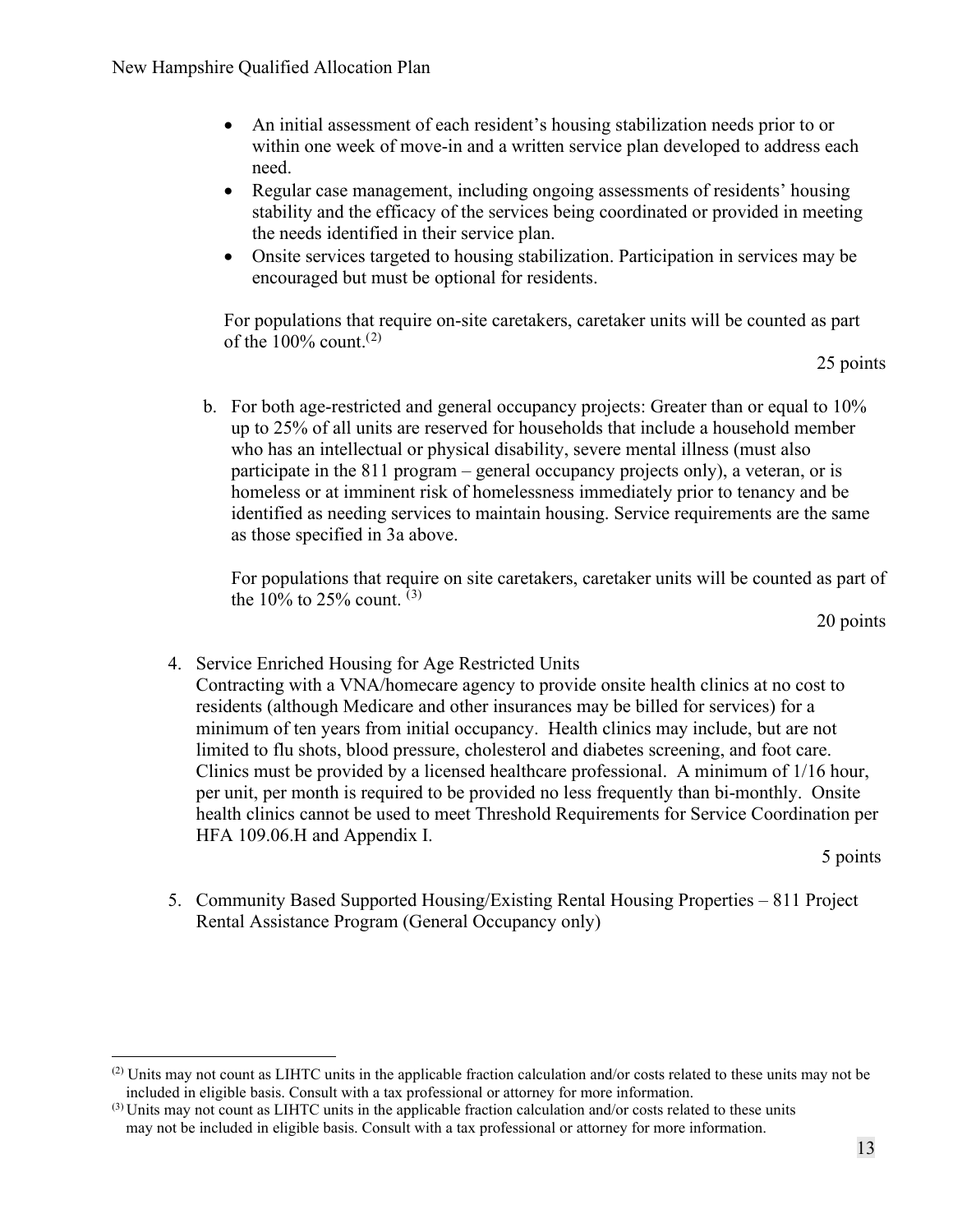Developer/owners willing to commit existing units<sup> $(4)$  $(4)$  $(4)$ </sup> through a formal memorandum of understanding (MOU) with the State of New Hampshire and agree to enter into a Section 811 Project Rental Assistance contract with NHHFA for the units committed. The [MOU](https://www.nhhfa.org/wp-content/uploads/2020/06/MOU-LIHTC.pdf) executed by the sponsor must be submitted with the application to receive points towards new projects being proposed in the Rental Production Program. The project cannot be located within the Federal Emergency Management Agency (FEMA) 100 or 500-year floodplain or impact a wetland. The project cannot convert existing farmland and cannot cause the "taking" of an endangered species (under the definition in the Endangered Species regulations). Requirements differ for new construction and rehabilitation for these conditions Units shall be committed on an as available basis subject to the "next available unit" rule.

For this category, round down in all cases to calculate the percentage of units.

a. Developers committing 10% or 2 units, whichever is greater, of the total units in the existing rental housing property.

2 points

-or-

b. Developers committing 25% of the total units in the existing rental housing property. 6 points

> Developers who entered into a MOU in 2015 or 2016 and did not commit to an 811 Project Rental Assistance contract may do so now for the existing qualifying units included in the 2015/2016 MOU.

3 points

6. Community Based Supported Housing/Proposed Projects – 811 Project Rental Assistance Program (General Occupancy only)

Developers committing units for individuals with disabilities and agreeing to enter into an 811 Project Rental Assistance contract upon construction completion. A [MOU](https://www.nhhfa.org/wp-content/uploads/2020/06/MOU-LIHTC.pdf) executed by the sponsor must be submitted with the application to be considered for points in this category. The project cannot be located within the Federal Emergency Management Agency (FEMA) 100 or 500-year floodplain or impact a wetland. The project cannot convert existing farmland and cannot cause the "taking" or an endangered species (under the definition in the Endangered Species regulations). Requirements differ for new construction and rehabilitation for these conditions. Units shall be committed on an as available basis subject to the "next available unit" rule.

For this category, round down in all cases to calculate the percentage of units.

-or-

a. Projects committing 10% or 2 units, whichever is greater, of the total units.

5 points

<span id="page-14-0"></span>(4) Units must have funding through any of the following: Federal Low-Income Housing Tax Credits or other state, federal or local funding sources. The project must include 5 or more units under a single ownership entity and must be for general occupancy. For these categories only, round down in all cases to calculate the percentage of units.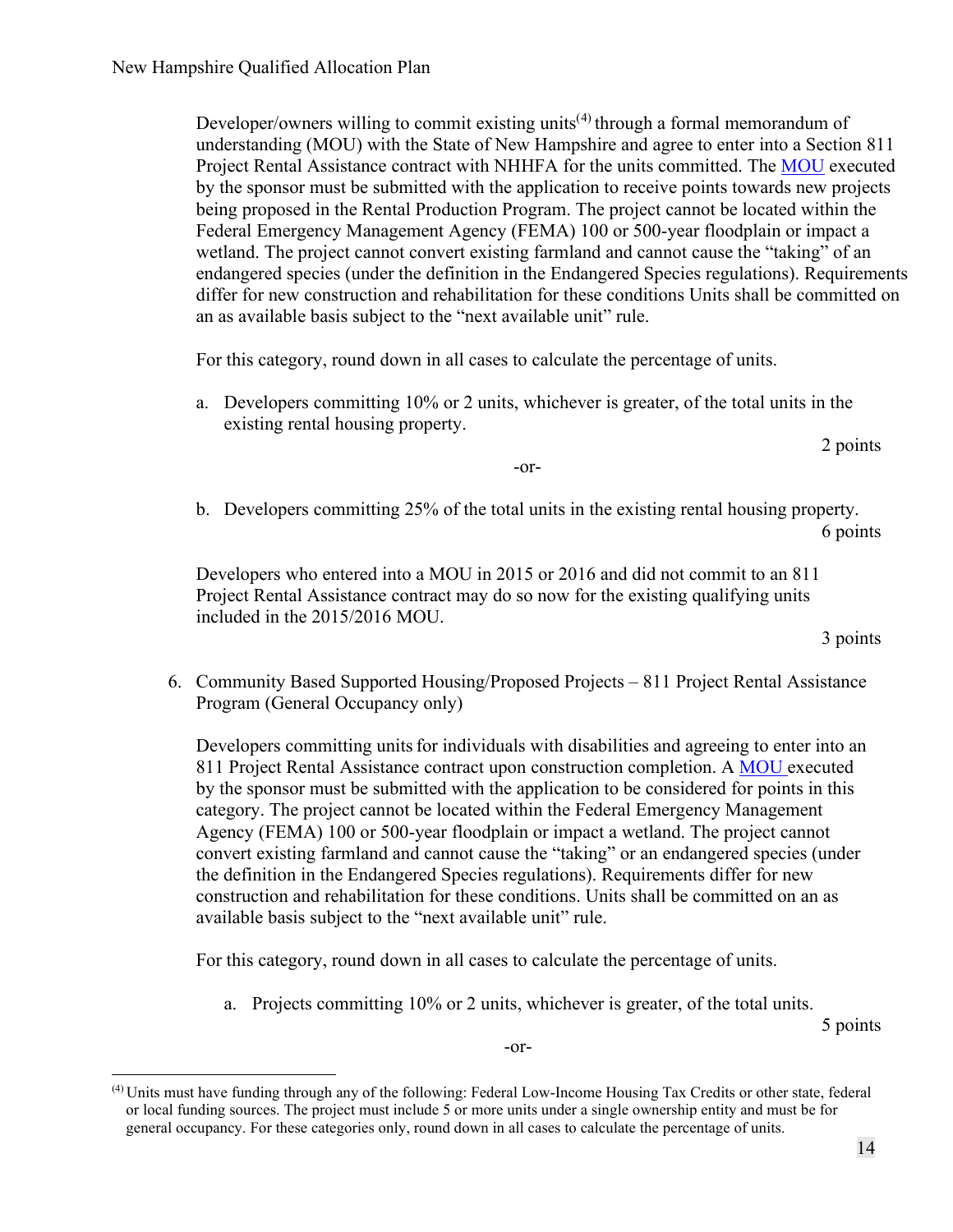b. Projects committing 25% of the total units.

7 Points

 7. Location (applies to General Occupancy Projects only) Projects in cities and towns with no other previously approved affordable general occupancy housing**.** See list of qualified cities/towns on NHHFA's [website.](https://www.nhhfa.org/developer-financing/low-income-housing-tax-credits-lihtc/)

10 points

-or-

NHHFA developed the New Hampshire Housing Opportunity Index (Index) using data collected from each census tract to evaluate the economic opportunities and quality of life for New Hampshire residents. The Index relies on economic, educational, health, and housingrelated indicators of opportunity in each census tract in comparison to the statewide average. The Index, as well as information and instructions related to the Index, can be found on NHHFA's [website.](https://www.nhhfa.org/developer-financing/low-income-housing-tax-credits-lihtc/) Once a project address is entered into the Index, the Index will specify how many points the project will be awarded.

| • Education<br>$\bullet$ Health | $0$ to 2 points<br>$0$ to 2 points |
|---------------------------------|------------------------------------|
| • Prosperity                    | $0$ to 2 points                    |
| $\bullet$ Housing               | $0$ to 2 points                    |

#### 8. Project Grants and Assistance

An applicant can score points in any of the sections in this category, a and/or b.

a. Projects which have a new rental assistance subsidy for at least 66% of the units for at least five years. PHA project-based vouchers are not eligible, unless the rent subsidies are a new allocation to the PHA specifically for the proposed project.

This point category is not available to existing projects requiring minimal rehabilitation.

15 points

-or-

Projects which have a commitment of new rental assistance subsidy for at least 33% of the units for at least five years. Public Housing Authority project-based vouchers are not eligible unless the rent subsidies are a new allocation to the PHA specifically for the proposed project. 10 points

-or-

Projects which have a new commitment of project-based vouchers for 20% of the units for at least five years. Public Housing Authority project-based vouchers ARE eligible for points under this category.

5 points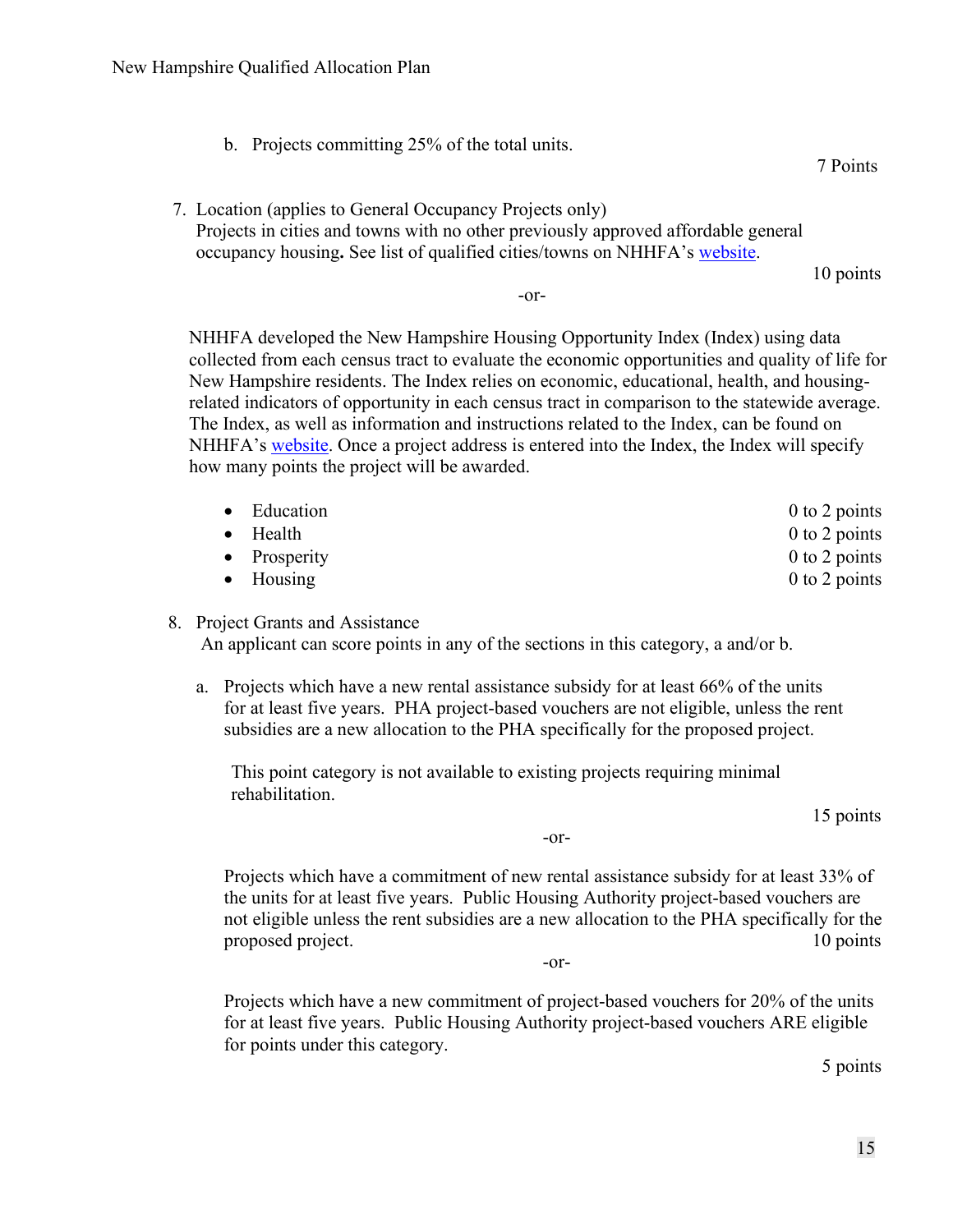- b. This category is intended to encourage applicants to obtain commitments of other funding sources, to extend the reach and augment the impact of NHHFA resources for creating and preserving affordable housing. Projects which have a proposed and likely contribution of permanent sources of funds can receive points. Eligible sources of funds include:
	- Historic Tax Credit Equity;
	- Land donation or long term lease at below market value;
	- Community Development Block Grant;
	- Affordable Housing Program;
	- Neighborhood Housing Services;
	- Rural Development;
	- Other permanent loans, including sponsor loans, and grants.

Subsidy administered by NHHFA, deferred developer fee, resubordinated, restated, or existing debt and LIHTC equity are not eligible for consideration. In order to score points for donated land, the value will be determined by an appraisal acceptable to NHHFA in its sole discretion. NHHFA will commission an appraisal; the sponsor must coordinate with NHHFA no later than 75 days prior to the application deadline.All units are counted.

| Greater than \$29,999/unit | 20 points  |
|----------------------------|------------|
| \$20,000 to \$29,999/unit  | 15 points  |
| \$10,000 to \$19,999/unit  | 10 points  |
| \$5,000 to \$9,999/unit    | 5 points   |
| Less than $$5,000$ /unit   | $0$ points |

Projects which have a firm written commitment for one or more of the eligible sources of funding noted above will be awarded additional points as follows. All units are counted.

| Greater than \$29,999/unit | 10 points  |
|----------------------------|------------|
| \$20,000 to \$29,999/unit  | 8 points   |
| \$10,000 to \$19,999/unit  | 6 points   |
| \$5,000 to \$9,999/unit    | 4 points   |
| Less than $$5,000$ /unit   | $0$ points |

#### 9. Advanced Projects

Points will be awarded for advanced progress of the development per the following schedule:

| Phase 1 Environmental completed                                | 3 points |
|----------------------------------------------------------------|----------|
| Submittal of Historic Project Review materials to State        | 3 points |
| State Historic Review completed                                | 5 points |
| Projects that demonstrate no requirement for a Historic Review | 8 points |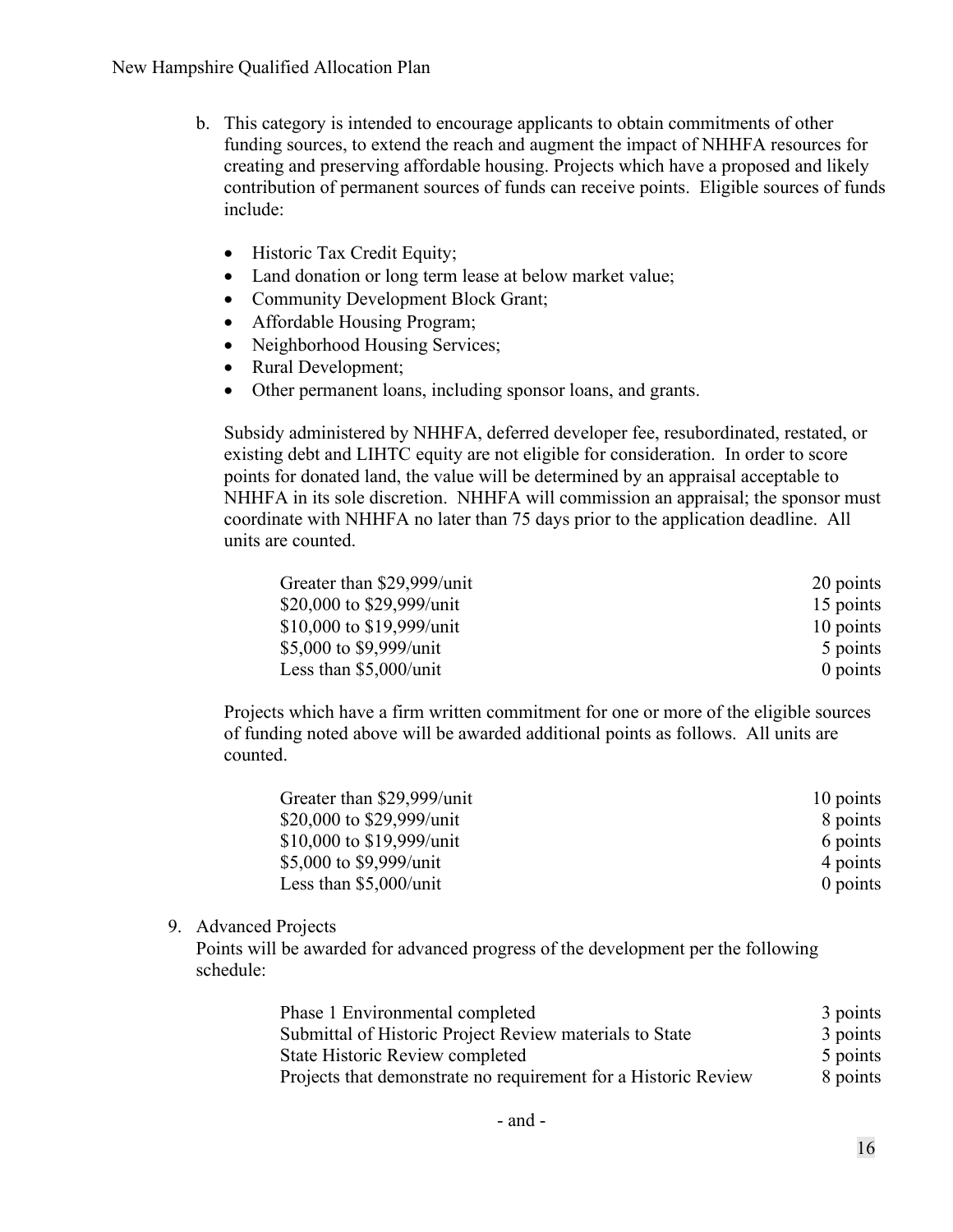Prior phase of project was approved for LIHTC (50% of units in prior phase must have been leased at the time of application). 5 points 5 points

- or -

Points will be awarded to projects that include a 4% and a 9% phase being developed concurrently. To be considered for points, a letter of interest from an investor must be submitted with the application that outlines the basic terms of the agreement, including the estimated equity rate. The application for 4% LIHTCs must meet the requirements outlined in this QAP for such projects. Additionally, the 4% phase of the project must comprise at least 55 total units.

10 points

- and -

Projects that have been granted site plan approval. To be awarded these points, sponsors must show that all necessary local planning and zoning permits are in hand including site plan approval, or that no local approvals are necessary as a condition of building permit issuance, as evidenced by a permit status letter from the sponsor's attorney, project engineer, or town planning official.

15 points

#### 10. Community Development Component

- a. Projects that fall into one of these three categories may score up to a maximum of 10 points:
	- i. Projects located within a Community Center Area (CCA). CCAs are areas in each town or city in NH that prioritize key characteristics, including highdensity and mixed-use (residential/commercial/public use) developments, core main street areas, and historic areas. Cities/towns may have more than one CCA if more than one area in a municipality meets the above criteria. Contact NHHFA to request documentation to find out if your project is located in a CCA.

10 points

ii. Walkscore of 40 or higher. Projects with public sewer and water or within  $\frac{1}{4}$  mile of fixed route public transit may receive these points if the location of the proposed project or an immediately adjacent site receives a Walkscore of 36 or higher. Projects with public water and sewer and also located within 1/4 mile of fixed route public transit may receive these points with a Walkscore of 32 or higher.

10 points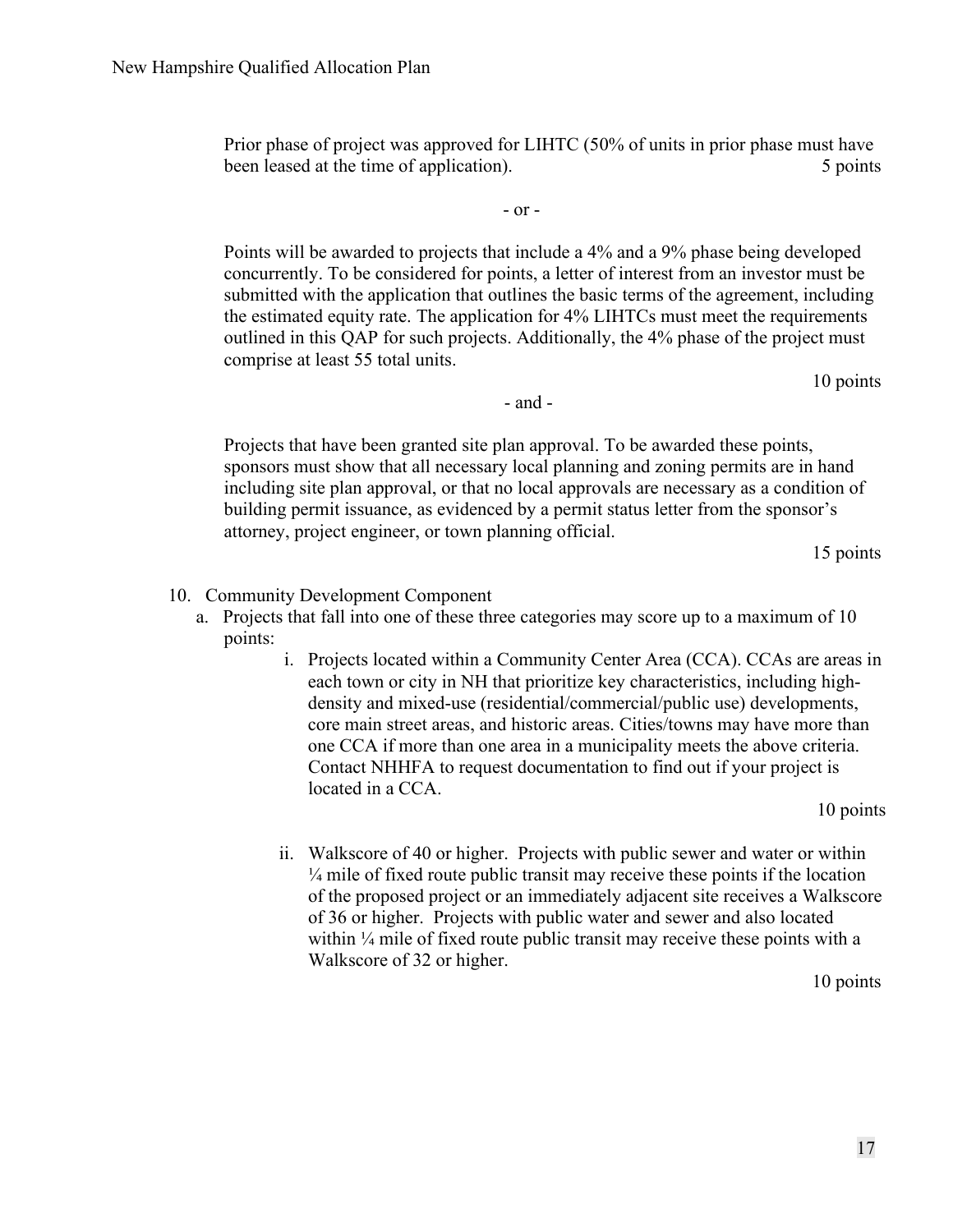iii. Smart Growth Components. Projects with the following components will be awarded points as follows for a maximum total of 10 points:

| Public water supply                                      | 3 points |
|----------------------------------------------------------|----------|
| Public sewer                                             | 3 points |
| Appropriate zoning without variance                      | 2 points |
| Municipally-maintained off-site sidewalks accessible     | 2 points |
| from the site and leading within $\frac{1}{4}$ mile to a |          |
| Community Center Area (see (i) above), to fixed          |          |
| route public transportation, or to a grocery store (a    |          |
| self-service retail establishment that primarily sells   |          |
| food).                                                   |          |

b. Projects that are in Qualified Census Tracts and the development of which contributes to a Concerted Community Revitalization Plan. ([5\)](#page-18-0)

3 points

- c. Projects approved for points in part a. that preserve and renovate existing housing. 1 point
- d. Preservation or restoration of a historic building. The building must be on or eligible for the State or National Register of Historic Places, or officially designated as a local historic property by town, state and/or federal agencies, with rehabilitation to be completed so as to be eligible for and use federal historic rehabilitation tax credits. 5 points

e. Projects approved for points in part a. that are located in an Opportunity Zone (established by the Tax Cuts and Jobs Act of 2017). A list of opportunity zones by state and by census track can be found at [www.irs.gov,](http://www.irs.gov/) Notice 2018-48 [\(www.irs.gov/pub/irs-drop/n-18-48.pdf\)](https://www.irs.gov/pub/irs-drop/n-18-48.pdf).

2 points

<span id="page-18-0"></span> $(5)$  A Concerted Community Revitalization Plan is a plan adopted by a municipality or a community-oriented nonprofit with the following characteristics:

Is geographically specific and provides a clear direction for implementation;

<sup>•</sup> Includes a strategy for obtaining commitments of public and private investment in non-housing infrastructure, amenities, or services beyond the Credit development;

Demonstrates the need for revitalization;

<sup>•</sup> Includes planning document elements such as setting goals for outcomes, identifying barriers to implementation, establishing timelines and benchmarks, and identifying community partners.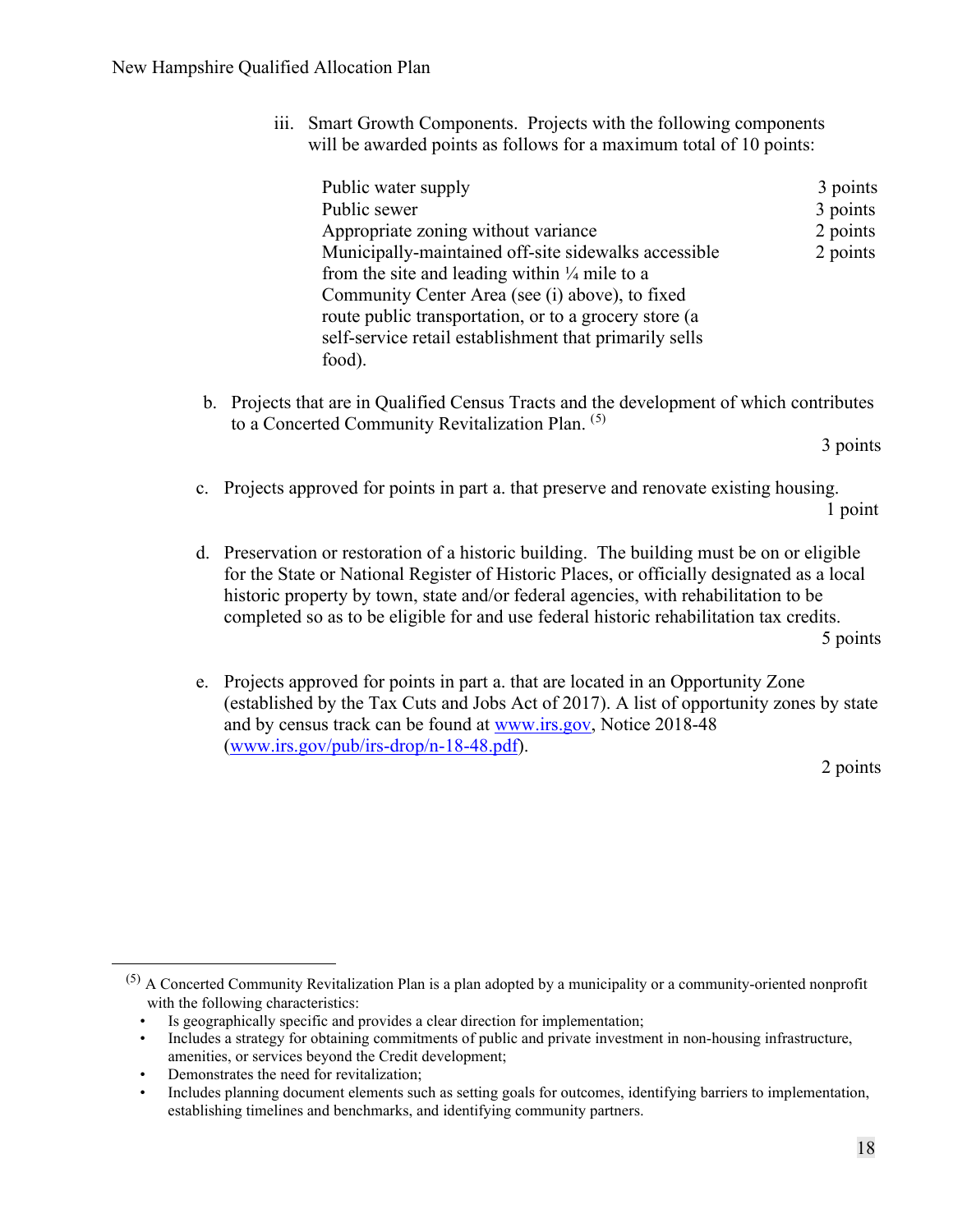Refer to HFA 109.04.C for definition of TDC weighted average.

The four criteria referenced in this section for higher development cost standards are:

- Historic rehabilitation project which plans to use Historic Rehabilitation Tax Credits;
- Located on site which meets the Environmental Protection Agency definition of a brownfield site;
- Designed and built to meet Passive House or Net Zero standards; and,
- Inadequate bidder pool to achieve a competitive bid.

Supporting documentation must be provided with the final application for the applicable criteria listed above. After reviewing the documentation, NHHFA will determine whether a project is eligible for higher development cost standards.

Projects that have a projected TDC weighted average of 5% over the average of all application's TDC weighted averages (and do not meet any of the four criteria for higher cost standards).

-2 points

-or-

Projects that have a projected TDC weighted average of 10% over the average of all application's TDC weighted averages (and do not meet any of the four criteria for higher cost standards).

-4 points

-or-

Projects that have a projected TDC weighted average of 25% over the average of all application's TDC weighted averages (and do not meet any of the four criteria for higher cost standards).

-6 points

-or-

Projects that have a projected TDC weighted average of 10% over the average of all application's TDC weighted averages (and meet one of the four criteria for higher cost standards).

-or-

-2 points

Projects that have a projected TDC weighted average of 10% over the average of all application's TDC weighted averages (and meet two or more of the criteria for higher cost standards).

no penalty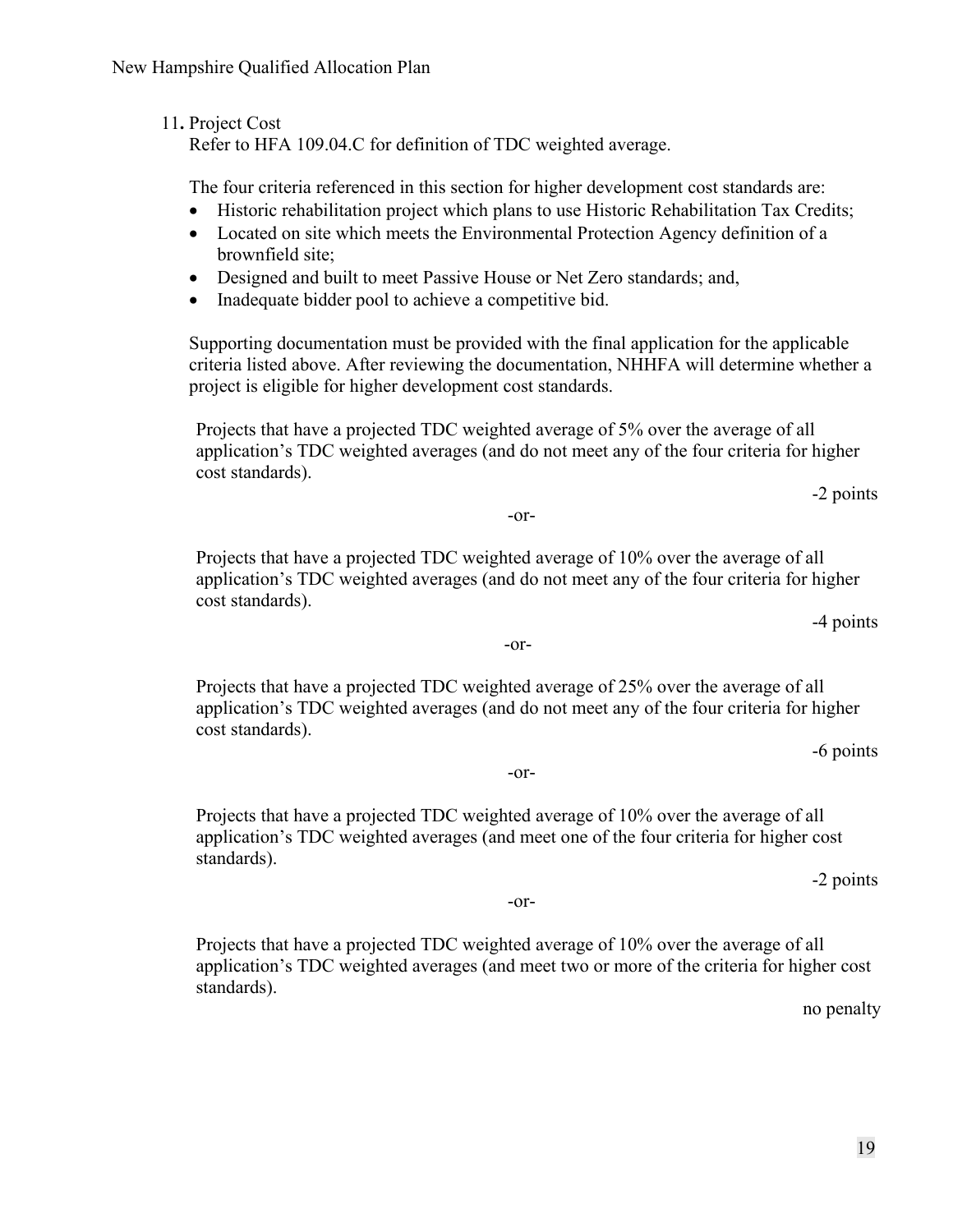12. Sponsor is a Public Housing Authority (PHA) or a NHHFA-approved Community Housing Development Organization (CHDO)

CHDO designation is defined in 24 CFR Part 92. In order to qualify for these points, the general partner/managing member of the LIHTC project ownership entity must be the project sponsor or a wholly owned subsidiary of the project sponsor.

3 points

13. Management Experience

To receive points for this category, the proposed management agent must submit a letter of interest and the Management Questionnaire (sheet with this title is in spreadsheet application). Applications are scored based on specific point scoring shown on the Management Questionnaire. The scoring gives preference to management agents based on experience, performance, and satisfaction of LIHTC training requirements.

0 to 10 points

- 14**.** Developer Experience
	- a. The developer or associated entity that is part of the development team:
	- Has any outstanding obligations (including compliance fees) on any NHHFA-financed or NHHFA tax credit project that is more than 30 days in arrears;
	- Is involved in or has had other tax credit or NHHFA-financed projects which have noncompliance issues;
	- Is or has been non-compliant or otherwise in default with this or any other NHHFA Program (as determined by NHHFA) or with another state housing finance agency; and/or
	- Has been awarded credits in the past that were subsequently returned or otherwise unused (unless for good cause).

Such determination will be made by NHHFA at its sole discretion.

0 to -20 points

b. In the event that a sponsor does not fulfill a points commitment made in a previous LIHTC application, a points penalty for an amount equal to that scoring category will be applied to the sponsor's next application. Sponsors who can document a good faith effort to satisfy the commitment will not be penalized. Such determination will be made by NHHFA at its sole discretion.

0 to -25 points

c. A sponsor who has pursued a qualified contract in New Hampshire in the last five years will have a points penalty applied to their application, in NHHFA's sole discretion. Upon the receipt of sufficient documentation evidencing that the pursuit of the qualified contract is driven by the investor and not the general partner, NHHFA, in its sole discretion, may waive this points penalty.

0 to -10 points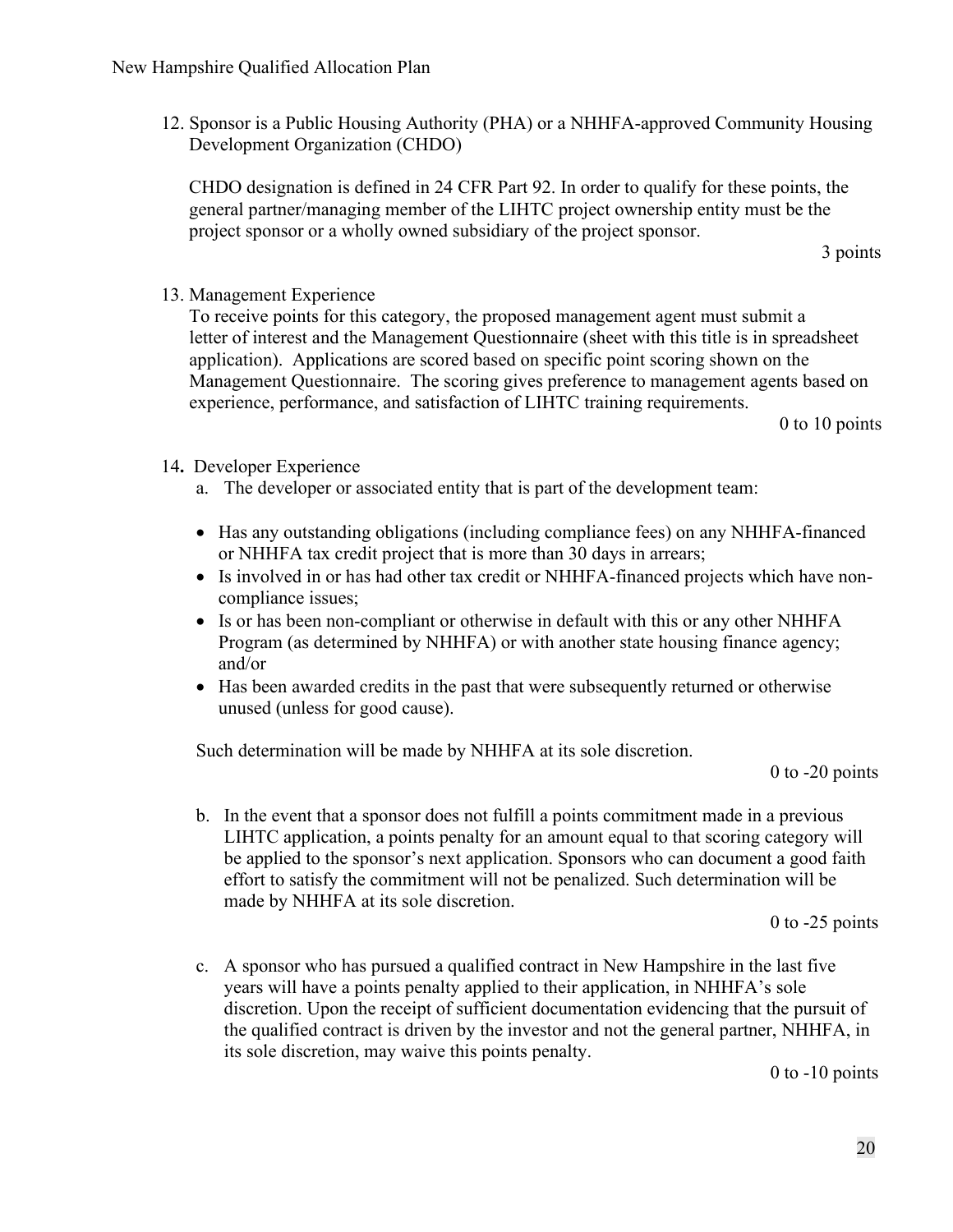#### 15. Community Room

Points will be given to projects with at least one community room that is separate (or separable by a partition) from building entrances, stairwells, and elevators and meets the requirements below.

In order to qualify for points, the community room size will be calculated as follows:

- Total number of bedrooms in the project times 12 sq. ft. equals the minimum community room size.
- No matter how small the project is, the community room must be at least 250 sq. ft. in order to qualify for points.
- No matter how large the project is, the community room need not be larger than 600 sq. ft. in order to qualify for points.

5 points

Points will be awarded to projects that provide free password-protected Wi-Fi in the property's community room(s). 2 points

16. Energy Efficient Design and Construction Project achieves Passive House Certification or The Institute for Living Futures Net Zero certification. 5 points

-or-

Project achieves LEED Gold certification, NGBS Gold certification, or Enterprise Green Communities certification. 2 points

-and-

Projects that participate in an energy charrette via the NH Saves Program to learn about energy audits/energy plans and possible participation in energy assistance programs. Projects located in a municipal electric department service area (Ashland, Littleton, New Hampton, Wolfeboro, and Woodsville) will automatically receive these points. Please indicate your commitment to participating in an energy charrette in your cover letter to receive points.

1 point

17. Accessible Design and Construction

New construction projects that design and construct a minimum of 15% of the total units as fully accessible units in accordance with ICC/ANSI A117.1, Type A, Fully Accessible guidelines. Please indicate your commitment to do so in your cover letter.

2 points

-or-

Rehabilitation/preservation projects that design a minimum of 10% of the total units as fully accessible units in accordance with ICC/ANSI A117.1, Type A, Fully Accessible guidelines. Please indicate your commitment to do so in your cover letter.

1 point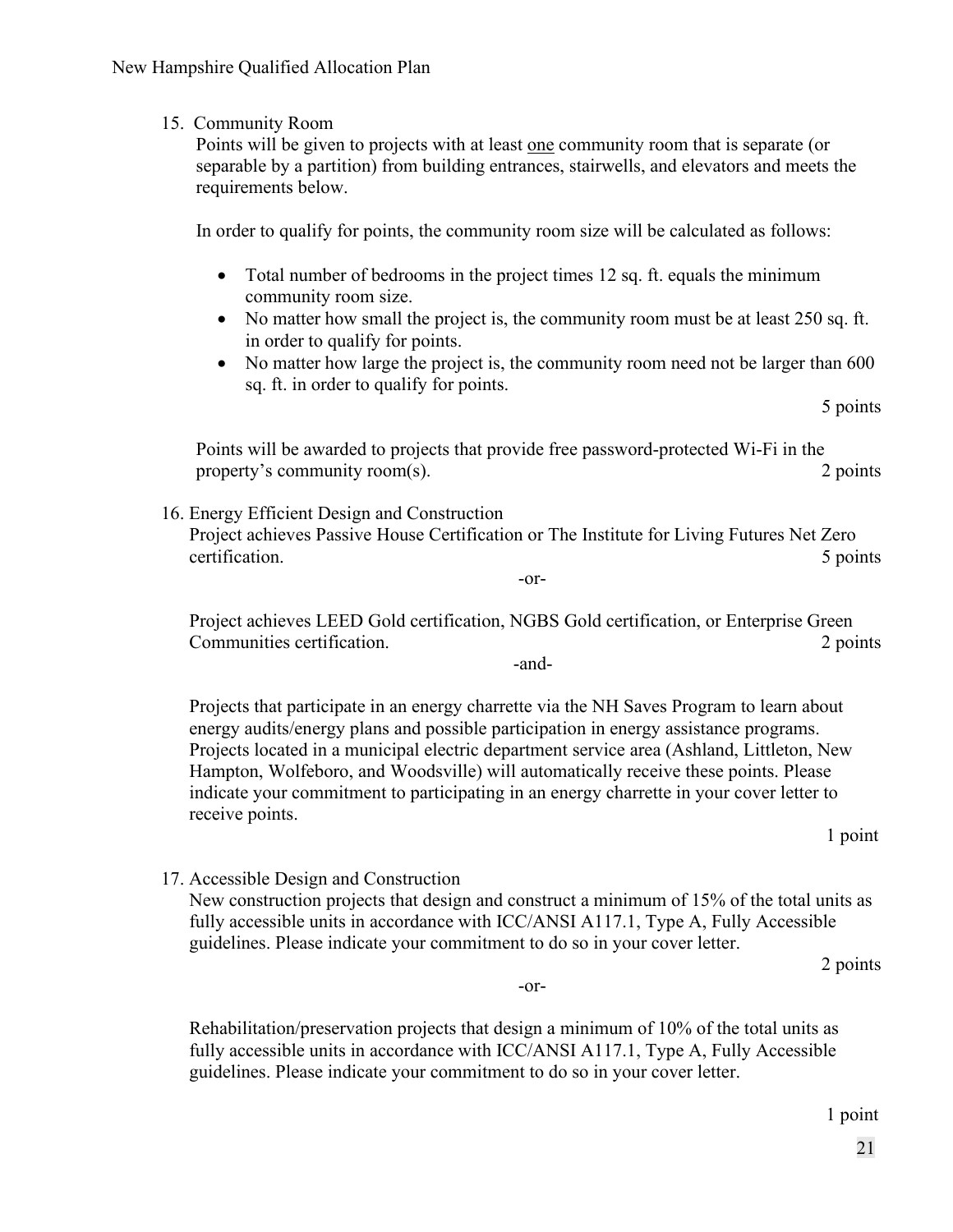# B. Tiebreakers

In the case of a scoring tie, the tiebreakers shall be:

- The project providing the greatest number of net new housing units is favored.
- If still tied, the lowest amount of LIHTCs per rent-restricted unit (most efficient use of LIHTCs) is favored.
- If still tied, the project intended for eventual tenant ownership is favored.

# **HFA 109.08 ALLOCATION PROCESS**

# A. Reservation of LIHTC

All applications are reviewed for completeness. Incomplete applications will be rejected, though minor variances may be deemed acceptable. NHHFA may reject any documentation deemed to be insufficient, unsupported, or inadequate for the particular scoring criteria. NHHFA is not required to notify the applicant of inconsistencies or missing information.

In administering the LIHTC program, NHHFA is entitled to full discretion allowed by the law, and particularly IRC §42, in making interpretations and decisions that arise in the allocation of LIHTCs and other capital subsidy.

At least one age-restricted project and two general occupancy projects will be funded per 9% LIHTC round as long as threshold criteria and minimum score requirements are met. Projects may be selected over higher scoring applications to meet this requirement. However, in order for an agerestricted project to be selected over higher-scoring applications, that age-restricted project must achieve a score of at least 100 points. For a project to be defined as age-restricted, all units must be restricted to households whose members are all age 62 or over.

The non-profit set-aside is generally satisfied through the QAP scoring system. However, since the state's entire allocation authority is predicated by IRC §42 on meeting the minimum 10% non-profit allocation, one or more non-profit projects may be selected over higher scoring applications until the 10% allocation requirement is met.

When only partial LIHTCs and/or NHHFA capital subsidy are available for the next highest scoring project, NHHFA retains the right to bypass that project and give LIHTCs to other projects lower in the scoring ranking which can effectively use the remaining LIHTC amount.

If a partial allocation is offered, NHHFA must be convinced that a project can be appropriately phased or restructured, that the project's feasibility is not conditioned upon receipt of a future reservation, and that the project can retain its scoring criteria ranking. The Applicant must demonstrate the ability to meet these criteria within 21 days of notification.

If credits remain available after all projects that met threshold have been offered a reservation of LIHTCs, NHHFA reserves the right to reserve credits for a project that did not meet threshold at the time of application, but that does meet threshold requirements, and all other requirements in the QAP, at the time of subsequent review by NHHFA.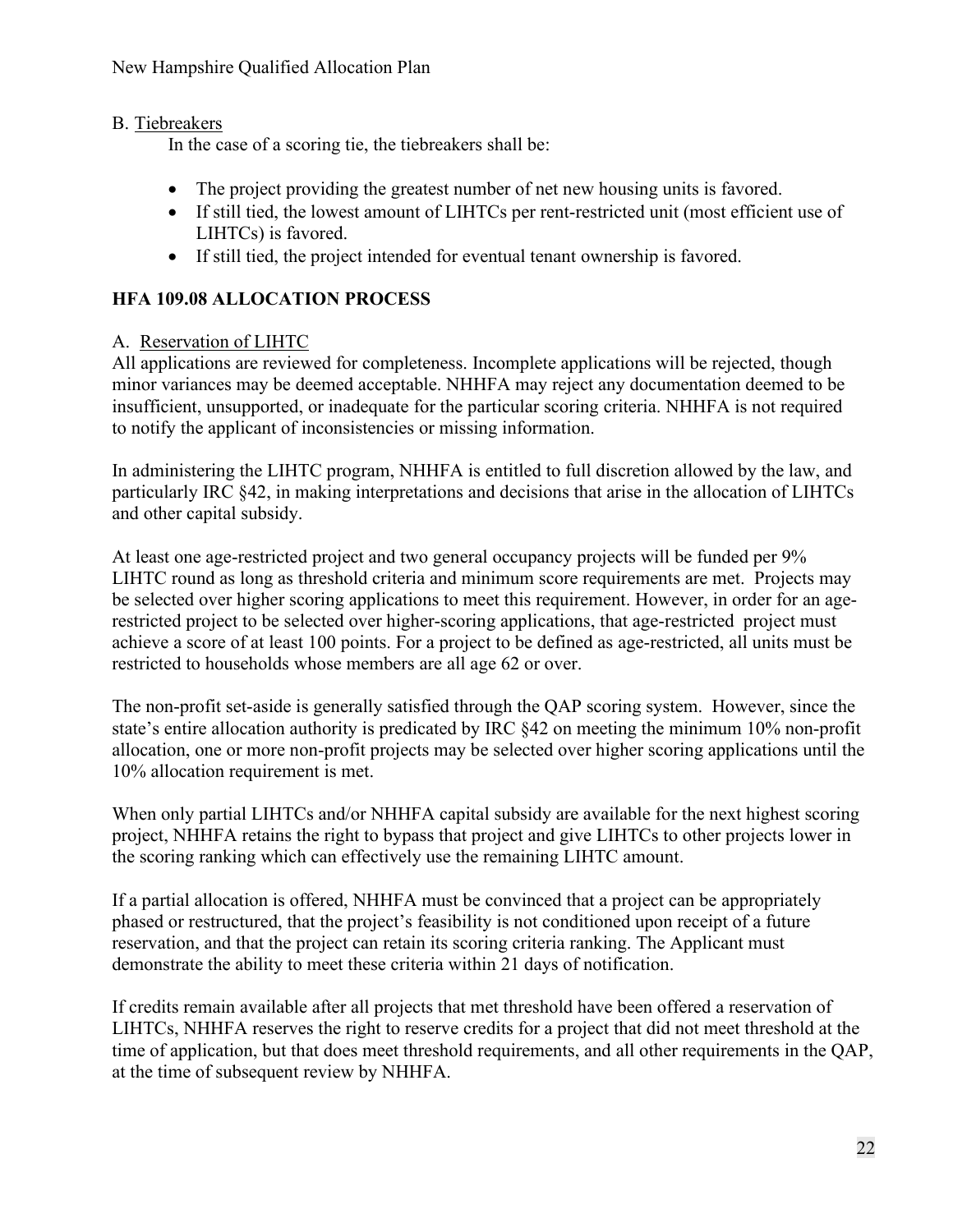#### New Hampshire Qualified Allocation Plan

Additionally, unused credits that are returned to NHHFA will be made available to other projects.

- Unused credits that are returned to NHHFA prior to 60 days before the next preliminary application due date may be offered to projects that applied in the funding round immediately prior to the return of credits. Decisions on the allocation of unused credits to projects that submitted applications in the previous funding round will be at the sole discretion of NHHFA.
- Unused credits that are returned within 60 days of the next preliminary application due date will be rolled over and made available for the upcoming funding round.

# B. Appeal Process

Applicants may appeal NHHFA's decision, solely with regard to their application. Applicants must submit a formal request for an appeal within five business days from the date of receipt of written notification that LIHTCs will not be awarded. NHHFA will send denial letters to the Developer/Sponsor via email within two business days of Board action. The appeal request is considered by NHHFA's Multi-Family Housing Committee, which makes a recommendation to the Board of Directors.

C. Conversion from a 9% LIHTC Project to a 4% LIHTC "Out-of-Cap" Project

In the interest of making the most efficient use of New Hampshire's housing related resources, NHHFA reserves the right to remove a project from the competitive process for 9% LIHTCs, regardless of potential score, and convert the project to an "out-of-cap" 4% LIHTC and tax-exempt bond financed project. This would be premised on project feasibility under a tax-exempt bond financed scenario (construction and/or permanent) as determined by NHHFA. However, once removed from the application round, NHHFA cannot guarantee successful bond financing for the project.

# D. Post Reservation Processing

Progress Phase Requirements (applicable to 9% LIHTC projects only)

• Within 120 days of notification of a reservation of LIHTCs the Applicant must complete and submit all requirements listed in Appendix A Progress Phase Requirements. Upon request extensions to the deadline may be granted at the sole discretion of NHHFA.

Carryover Allocation Requirements (applicable to 9% LIHTC projects only)

- Projects that will not be placed in service by December 31 of the year in which their reservation of LIHTCs became effective must complete and submit the items listed in Appendix B Carryover Allocation Requirements by October 1 of that same year.
- A cost certification must be submitted within 12 months of the date of the carryover allocation agreement to document that the project has met the "10% test" (at least 10% of the reasonably expected basis must be incurred). The cost certification must be completed by a professional Certified Public Accountant (CPA) in accordance with generally accepted auditing standards and IRC §42.

Final Allocation Requirements

• Upon project completion, the Applicant must complete and submit the items listed in Appendix C Final Allocation Requirements. Cost certifications are required for a final allocation. The cost certification must incorporate a professional CPA audit in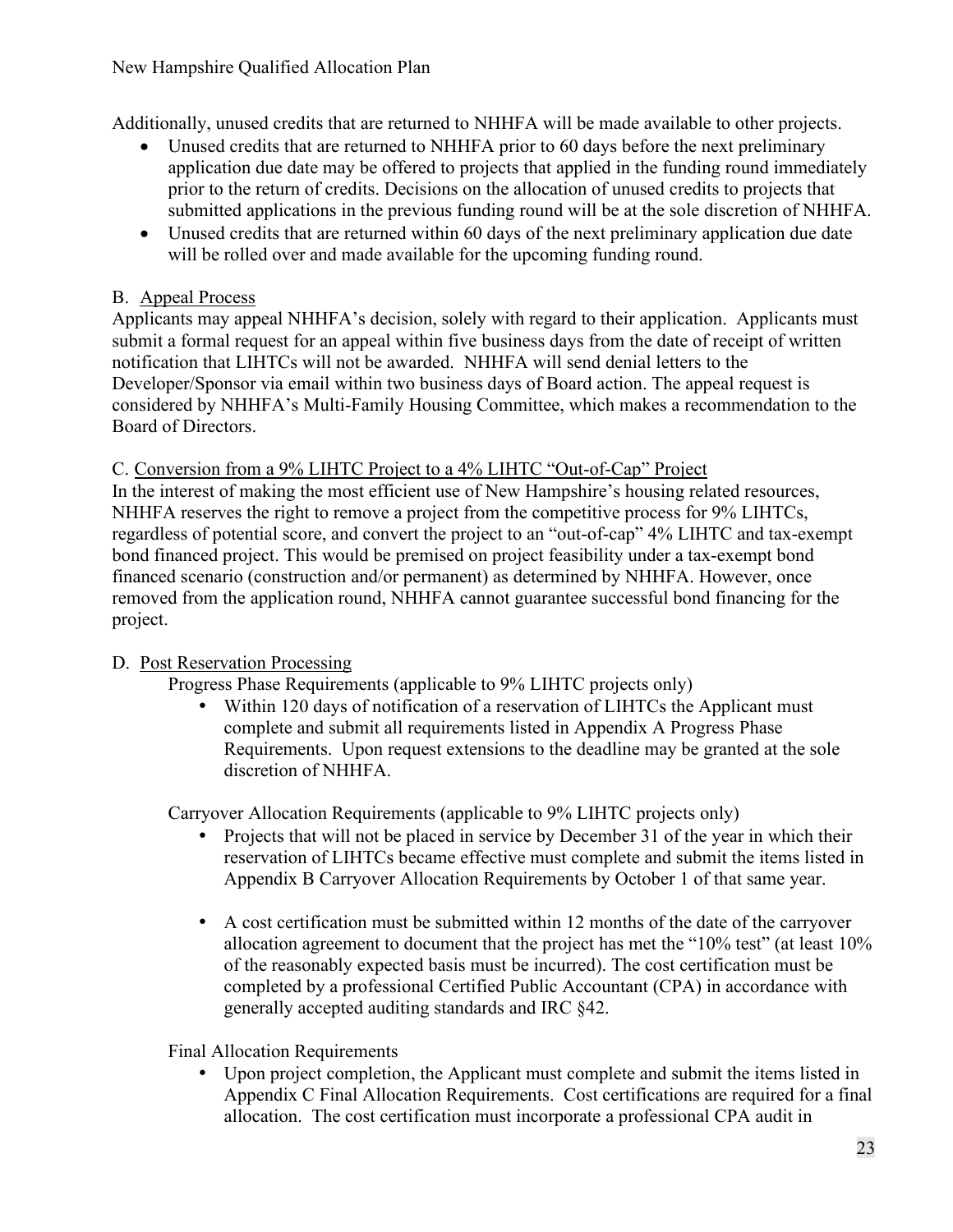accordance with generally accepted auditing standards and IRC §42. The line items used in the certification must correspond with NHHFA's application spreadsheet. The certification must include all sources and uses of funds.

• In cases where there is an identity of interest between the developer and either the general contractor or construction manager, the submission of either a general contractor or construction manager cost certification will be required.

# E. LIHTC Exchange

NHHFA will permit exchanges of LIHTCs to be granted at the discretion of NHHFA when all of the following apply:

- The appropriate amount of LIHTCs are available;
- The sponsor provides evidence of an inability to meet the placed-in-service, 10% expenditure, or other funding deadline;
- The situation results from litigation, municipal approval delays, or other unforeseeable circumstances beyond the sponsor's control; and
- The project continues to be financially feasible and meets the threshold criteria and other eligibility requirements in effect at the time the LIHTCs were originally awarded.

NHHFA has the authority to re-issue a reservation letter for LIHTCs in the same (or lesser) amount without further Board action.

# F. Project Representations

Representations made about the project relating to ownership or management, or factors that are used in the selection and scoring criteria, including sources and uses, may not be changed without the express written permission of NHHFA. LIHTC reservations may be rescinded if the project changes in a way that reduces the competitive score.

At each stage in the development process, all project sources and uses must be disclosed to NHHFA**.**  Failure to disclose sources or uses that are known to the developer, or have been applied for, may result in a LIHTC reservation being rescinded or a project being deemed ineligible.

# **HFA 109.09 FEES TO NEW HAMPSHIRE HOUSING**

# A. Program Fees

The LIHTC fee is 7% of the final allocation amount for all applications, with 1% due at the time of final application. The final 6% is due prior to the issuance of IRS form 8609. The final application fee may be refunded, less \$1,000, if a project is withdrawn or otherwise fails to secure a reservation. No fees are refundable after a reservation has been approved.

# B. Compliance Monitoring Fees

The monitoring fee will be assessed as both an upfront fee and an annual fee. The upfront fee is \$690 per LIHTC unit for projects awarded 9% LIHTCs and \$530 per LIHTC unit for projects awarded 4% LIHTCs. The upfront fee is due prior to the issuance of IRS form(s) 8609. The annual fee will be assessed over a 15-year period upon NHHFA's receipt of IRS form(s) 8609 Part II from the owner. The fee will be determined based on the owner's election on line 8b of the form(s). NHHFA reserves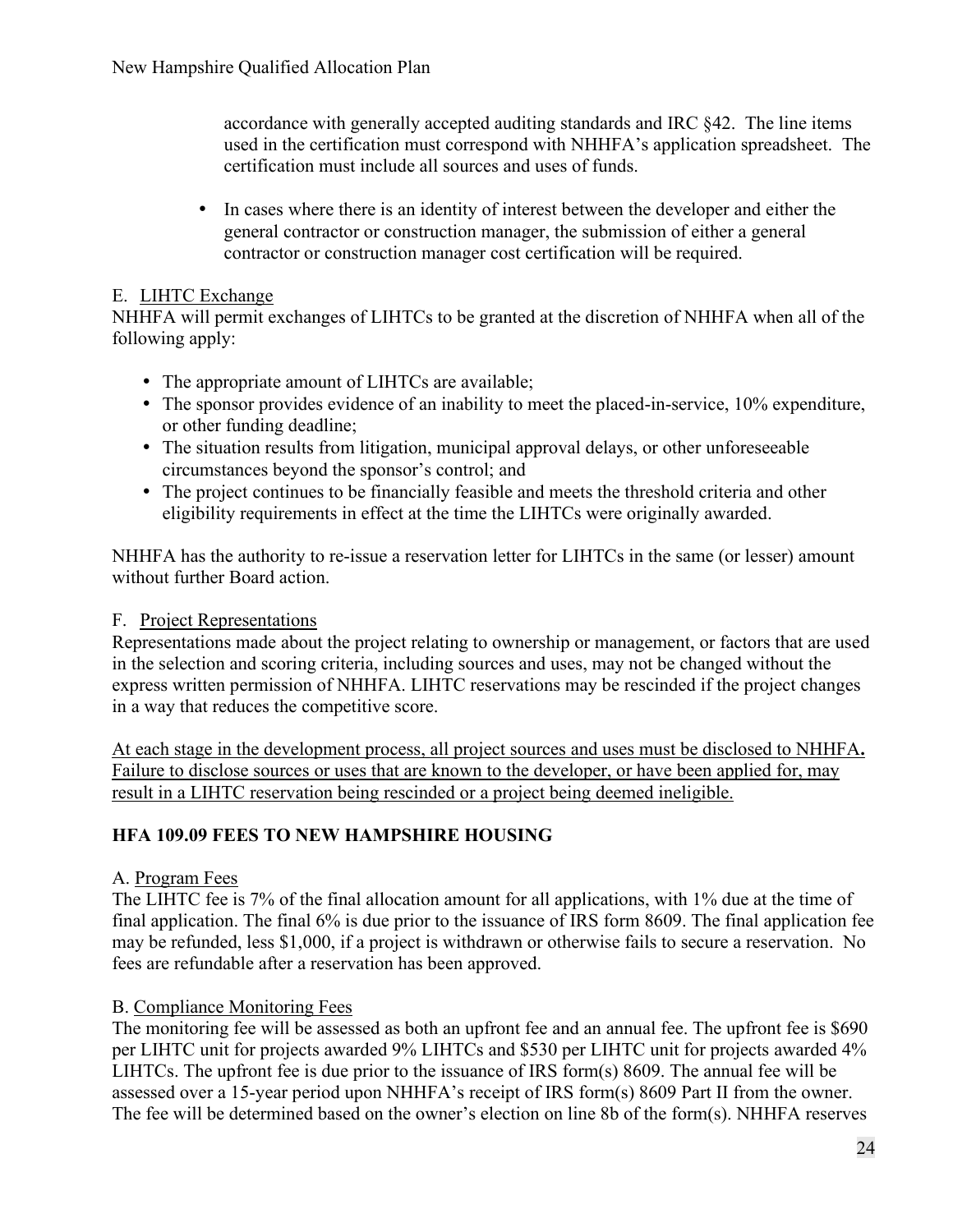the right to make adjustments to annual monitoring fees due to increased monitoring requirements and/or costs.

#### C. HUD Environmental Checklist Fee

A fee of \$700 for an abbreviated HUD Environmental Checklist is due at the time of final application (see HFA 109.05.A for details).

# **HFA 109.10 LONG-TERM AFFORDABILITY AND COMPLIANCE**

#### A. Recorded Affordability Commitment

Prior to issuance of final allocation, the owner of the LIHTC project must execute and record a Land Use Restriction Agreement (LURA). The LURA sets forth the conditions wherein the owner and the project must comply with IRC §42. The owner is required to waive their right to submit a qualified contract as a condition of receiving a LIHTC allocation. The written waiver is included in Section 9 of the LURA. The Applicant must show that the LURA has been recorded and has precedence over any permanent financing or other liens.

The LURA shall remain in effect for a 60-year affordability period for projects awarded 9% LIHTCs and for a 30-year affordability period for projects awarded 4% LIHTCs with tax-exempt bond financing.

#### B. Right of First Refusal

Owners (except ownership entities ultimately controlled by a qualified non-profit or local housing authority) must sign a Right of First Refusal (ROFR) in favor of a qualified non-profit, local housing authority, or NHHFA. The ROFR, a sample of which can be found in Appendix D, shall be executed and recorded in the appropriate County Registry of Deeds prior to final allocation.

#### C. Compliance Monitoring

In accordance with Treasury Regulation 26 CFR §1.42-5 NHHFA is required to monitor project compliance with IRC §42 and the LURA, and to notify the IRS when it becomes aware of any noncompliance. NHHFA's monitoring responsibilities begin at the time the first building is placed in service. Additional information regarding compliance monitoring can be found in Appendix K.

# **HFA 109.11 MISCELLANEOUS NEW HAMPSHIRE HOUSING PROVISIONS**

#### A. Waiver Authority

NHHFA reserves the right to waive any of these Rules (HFA 109) within the constraints of IRC §42. Applicants or potential applicants must submit a written request for a waiver. A hearing will be scheduled within 45 days of the request by NHHFA's Multi-Family Housing Committee. Upon a finding of good cause, a waiver may be granted on a case-by-case basis by the Board of Directors. A waiver of the rules can be initiated by the Board, in which case no hearing is necessary.

#### B. Authority to Approve Amended Regulatory Documents

The Multi-Family Housing Committee is authorized to approve amended project regulatory documents relative to the scope and delivery of services, age, and income targeting, including matters that may have been part of the original scoring evaluation of the project, in circumstances in which NHHFA determines that market conditions and/or changes in public funding policies warrant such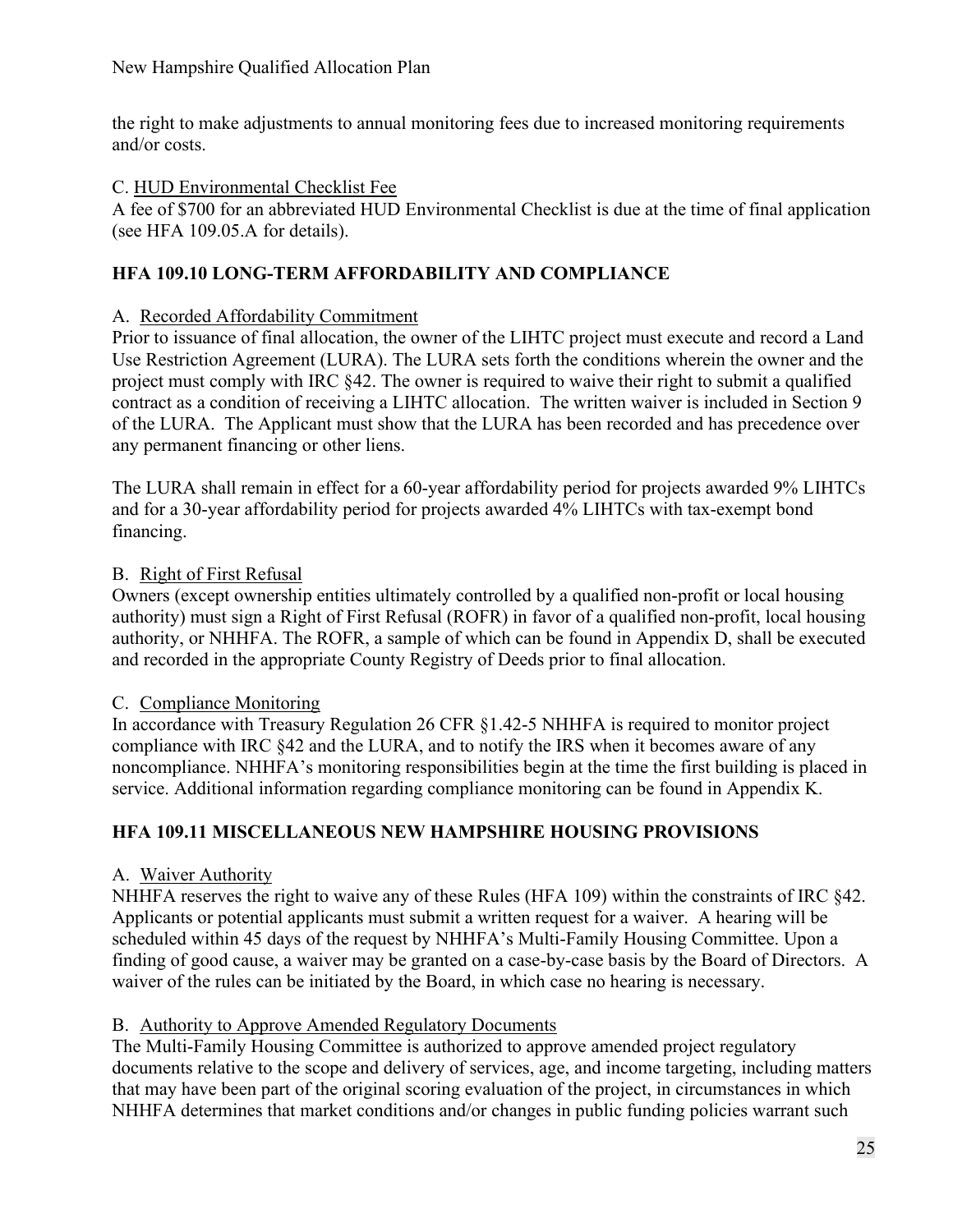changes. The Multi-Family Housing Committee will report quarterly to the Board on all such amendments.

C. Compliance with Federal, State and New Hampshire Housing Regulations All projects receiving LIHTC allocations (including 4% LIHTC "out-of-cap" allocations) must comply with all relevant NHHFA, state, and federal regulations, including but not limited to:

- IRC  $§42$
- Federal Uniform Physical Condition Standards
- Federal Fair Housing Act 42 USC §3601 et seq.
- NHHFA Design and Construction Policy Rules (HFA 111)
- NHHFA Technical Design and Construction Standards
- NHHFA Underwriting and Development Policies for Multi-Family Finance

The owner shall not discriminate against voucher holders or refuse to lease a rental unit to a family solely because of the family's participation in a Section 8 tenant-based program.

# D. Warranty and Liability

NHHFA is charged with allocating no more LIHTCs to any given project than are required to make the project economically feasible. This decision is made solely at the discretion of NHHFA but does not represent or warrant to any applicant, developer, partner, investor, lender, or others that the project is feasible or risk free.

NHHFA's review of application documents in connection with this QAP is for its own purposes. NHHFA makes no representations to the applicant or anyone else as to compliance with the IRC §42, Treasury Regulations, or any other laws or regulations governing the LIHTC Program. To the extent any information in the QAP is inconsistent with IRC §42, the provisions of IRC §42 shall govern.

No Board member, officer, or employee of NHHFA shall be personally liable concerning any matters arising out of or in relation to the allocation of LIHTCs or compliance monitoring.

NHHFA's obligation to monitor for compliance does not make NHHFA liable for an owner's noncompliance.

# E. Amendments to the QAP

NHHFA reserves the right to modify the QAP periodically, with the consent of the Governor. NHHFA may make technical clarifications or revisions to comply with changes in federal law at its sole discretion.

# F. Board Role

Unless otherwise specified, NHHFA's Board of Directors delegates LIHTC program administration to the Executive Director. Pursuant to NHHFA's operating policies, the Executive Director may delegate the administration authority to staff. Use of the term "staff" elsewhere in HFA 109 means the Executive Director. The responsibilities of the Board's Multi-Family Housing Committee are delineated in Sections HFA 109.11.A (Waiver Authority) and HFA 109.08.B (Appeals). The reservation or rejection of LIHTCs shall be recommended by the Multi-Family Housing Committee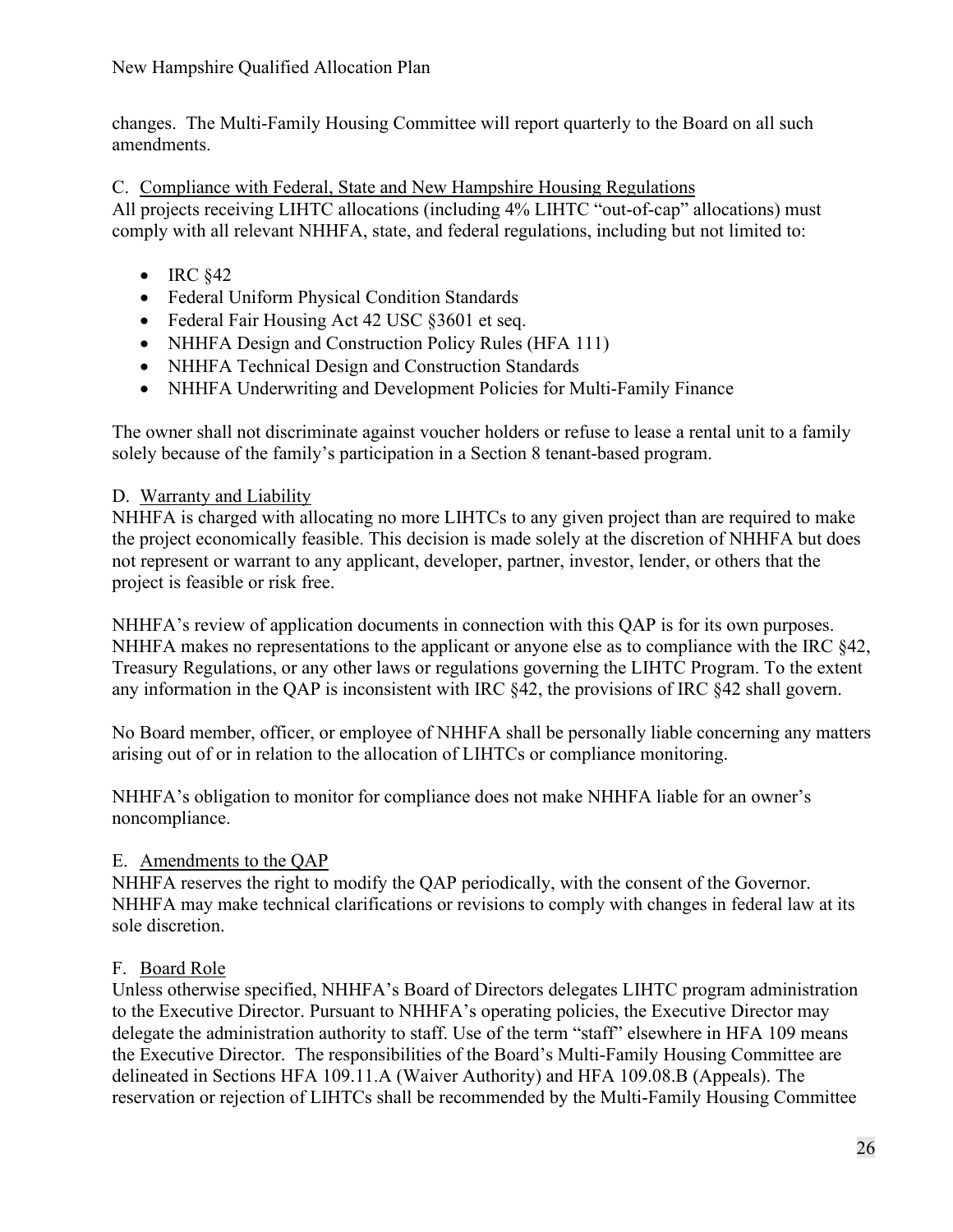and decided upon by the Board of Directors. Supplemental LIHTCs (HFA 109.03.C) and LIHTC exchanges (HFA 109.08.E) are determined by NHHFA in its sole discretion.

# G. Consistency with IRC §42

To the extent any information in the QAP is inconsistent with IRC §42, the provisions of IRC §42 shall govern. This QAP is not intended to present all the rules and regulations of the LIHTC program. It is strongly recommended that applicants consult with competent legal and tax counsel.

# H. New Hampshire Right to Know Law

NHHFA is subject to RSA Chapter 91-A, which is known as the "Right-to-Know Law." Under the Right-to-Know Law, certain records are considered "governmental records" that are open to public inspection. Documents and data created under this Program by NHHFA or by the Applicant may be subject to public inspection. Other documents and data, such as confidential financial information, may be considered nonpublic records and thus would not be subject to public inspection. NHHFA and the Applicant shall comply with the Right-to-Know Law. The Applicant shall provide NHHFA with all Right-to-Know requests, and NHHFA will determine how to comply with the Right-to-Know Law. Nevertheless, a court may disagree with NHHFA's decision, in which case the court's decision would prevail. NHHFA shall not be liable to the Applicant or to any party for NHHFA's decisions or a court's decisions related to the Right-to-Know Law.

# **HFA 109.12 PROJECTS FINANCED BY TAX-EXEMPT BONDS**

Projects financed with tax-exempt bonds may apply for "out-of-cap" 4% LIHTCs at any time pursuant to the requirements of Appendix N. "Out-of-cap" applicants must satisfy the requirements for allocation in accordance with the QAP, unless noted otherwise.

Carryover allocations are not required for projects financed with 4% LIHTCs and tax-exempt bonds. NHHFA issues a determination letter (in compliance with IRC  $\S 42(m)$ ) stating the estimated amount of tax credits that the project is eligible for prior to the bond closing transaction, assuming all other LIHTC Program requirements have been or will be met.

Fees for tax-exempt bond funded projects are the same as 9% allocations (HFA 109.09), except that 1% of the application fee is due no later than the construction loan closing.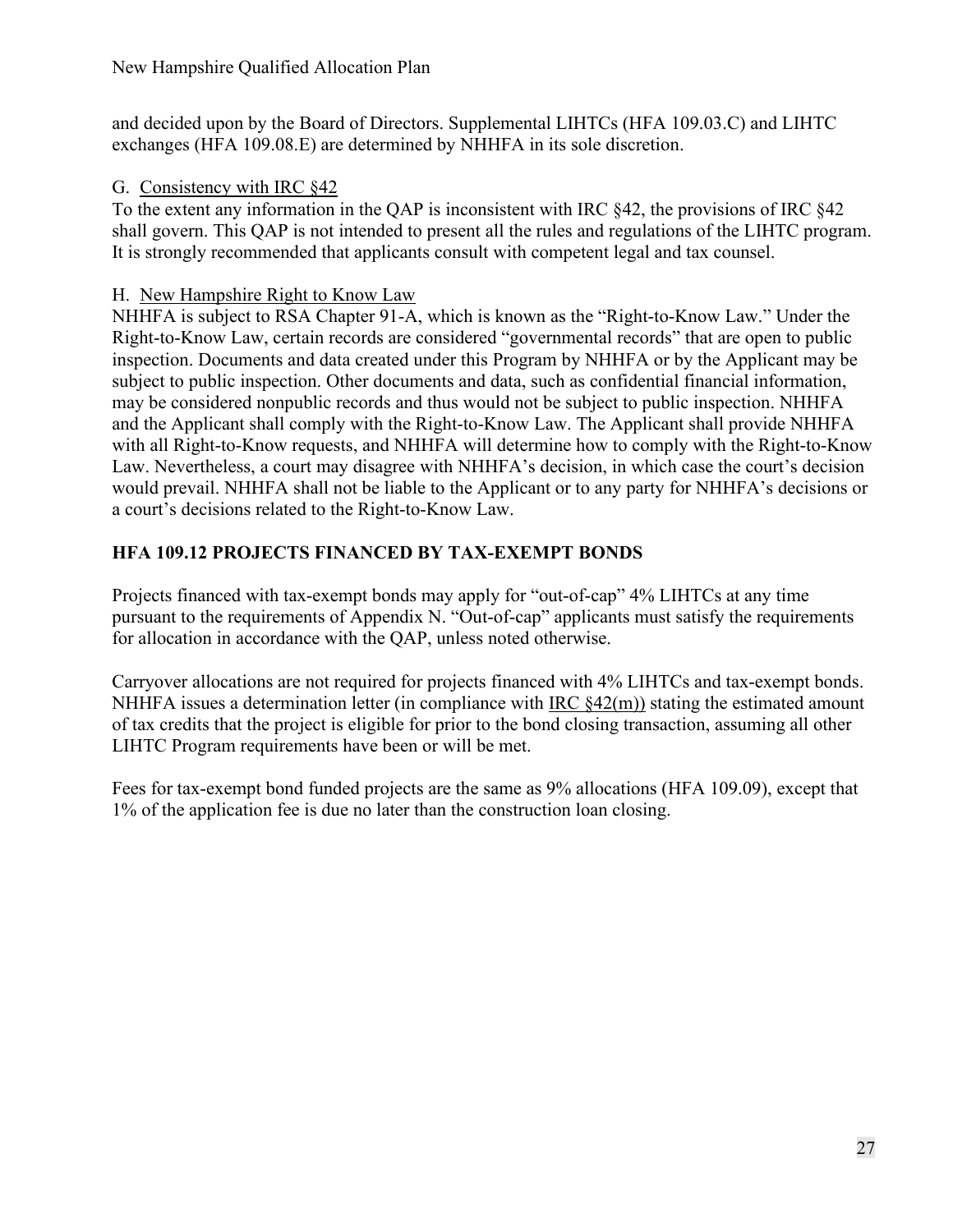#### **APPENDIX A PROGRESS PHASE REQUIREMENTS**

The documents listed below must be submitted to NHHFA within 120 days of notification of a reservation of LIHTCs or 30 days prior to the deadline for carryover allocation (i.e., December 1), whichever is sooner.

Projects must meet the requirements of the progress phase to be eligible for an allocation of tax credits. Progress phase requirement extensions may be granted at the sole discretion of NHHFA. The tax credit reservation may be rescinded at the sole discretion of NHHFA for not meeting the progress phase requirements or for a failure to meet the criteria in HFA 109.06.

- 1. Letter requesting commitment of tax credits and updated application
- 2. Exhibit 2 Environmental site assessment and related reports (lead, asbestos, historic, archeological, if required by NHHFA)
- 3. Exhibit 16 Appraisal (if required by NHHFA)
- 4. Exhibit 19 Evidence of zoning/local approvals
- 5. Exhibit 20 Permanent financing letter of commitment or letter of interest with terms and conditions specified
- 6. Exhibit 21 Construction financing letter of commitment or letter of interest with terms and conditions specified
- 7. Exhibit 22 Equity investment letter of commitment or letter of interest with terms and conditions specified
- 8. Exhibit 24 Construction period sources and uses by month (required only for projects seeking NHHFA construction financing)
- 9. Evidence of continued site control
- 10. Soils and/or structural engineering report (if applicable)
- 11. Copy of the architect contract
- 12. An executed tenant services agreement binding on both parties
- 13. Cost estimates (or bids if available) by schedule of value. Must comply with 14% limit for general contractor's or construction manager's overhead, profit, and general conditions
- 14. Copy of contract for consultant services (if applicable)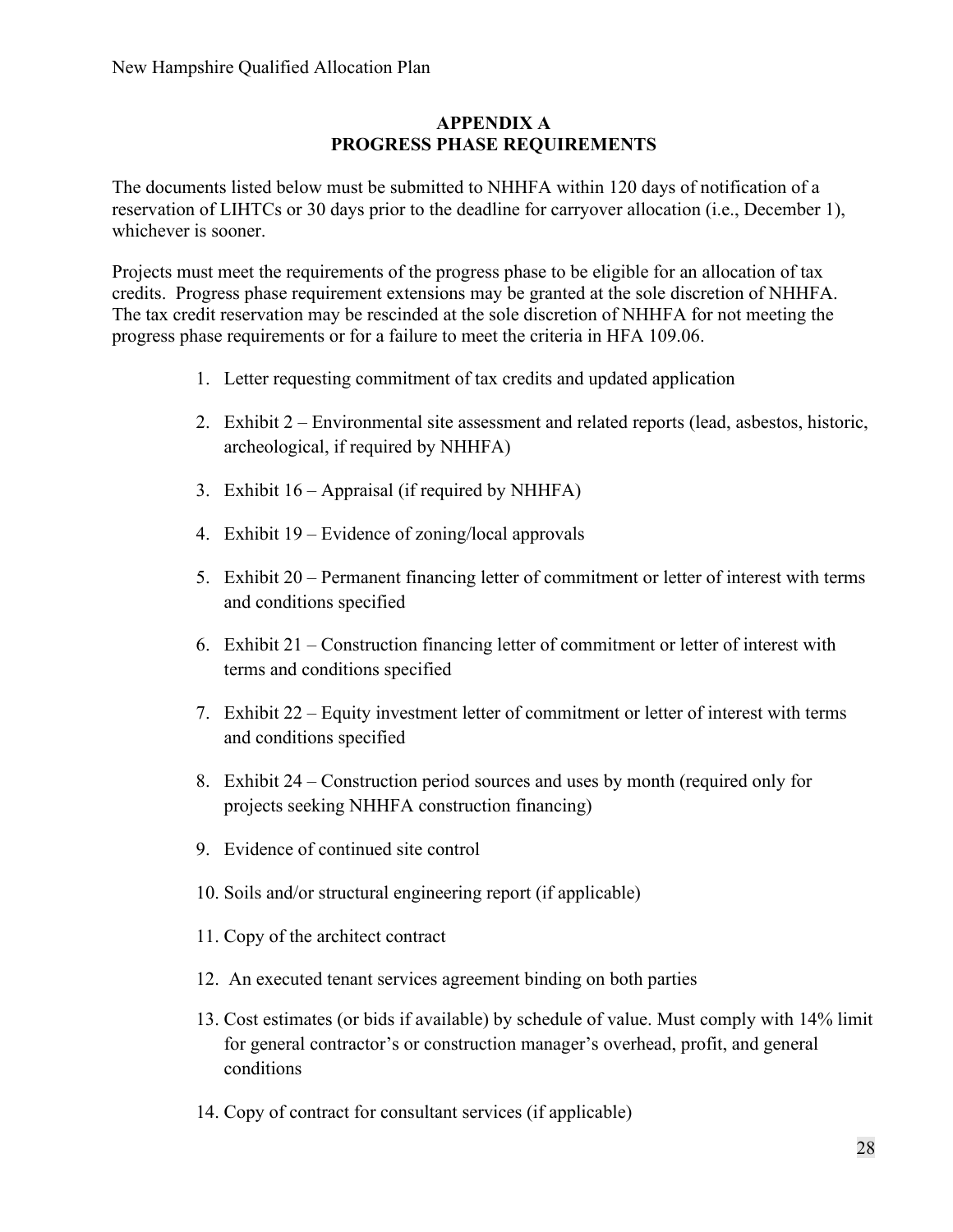#### **APPENDIX B CARRYOVER ALLOCATION REQUIREMENTS**

- 1. Updated application
- 2. Evidence of limited partnership existence, including federal tax identification number, Certificate of Good Standing for Limited Partnership from New Hampshire Secretary of State or copy of the Certificate of Limited Partnership stamped by Secretary of State
- 3. Copy of partnership agreement or offering summary (draft acceptable)
- 4. Evidence of continued site control
- 5. Copy of construction bids and executed construction contract. Projects with a construction management contract must have a GMP amendment. Include a copy of schedule of values showing contractor general or construction manager conditions, overhead and profit breakdown.
- 6. Election of gross rent floor (if the developer chooses to make a selection. The developer should seek guidance from a tax professional or lawyer) (see Appendix H)

The 10% expenditure carryover cost certification must be completed within twelve (12) months of the date of allocation (which is the date that NHHFA signs the Carryover Allocation Agreement) and submitted to NHHFA.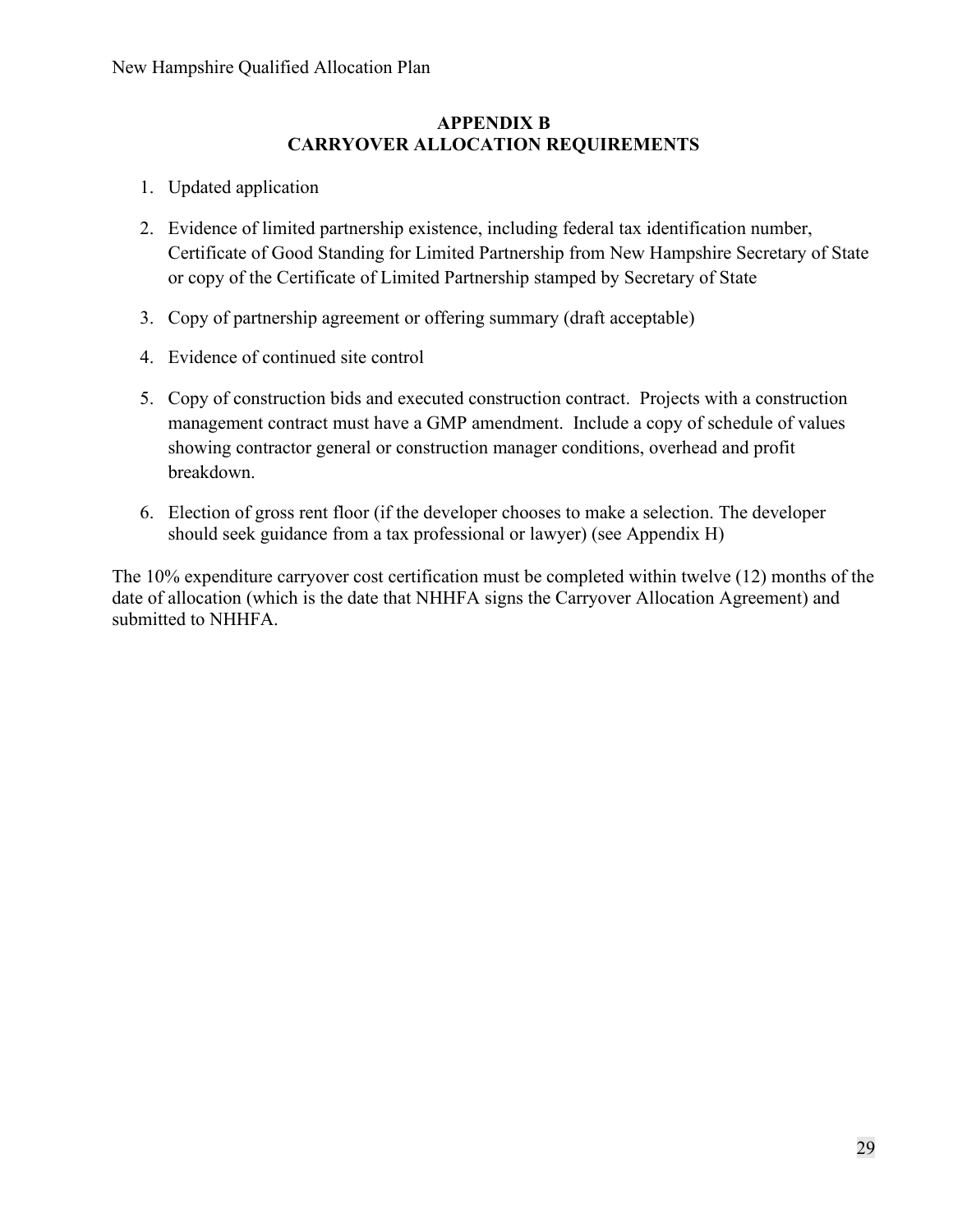#### **APPENDIX C FINAL ALLOCATION REQUIREMENTS**

- 1. Updated application (the sources and uses and LIHTC section, including the eligible basis, must match the final cost certification)
- 2. Final cost certification for the project (see required format: [www.nhhfa.org/developer](http://www.nhhfa.org/developer-financing/low-income-housing-tax-credits-lihtc/)[financing/low-income-housing-tax-credits-lihtc/\)](http://www.nhhfa.org/developer-financing/low-income-housing-tax-credits-lihtc/). In addition, in cases where there is an identity of interest between the developer and either the general contractor or construction manager, the submission of either a general contractor or construction manager cost certification will be required.
- 3. Developer's Certification of Development Costs (see Appendix E for required format)
- 4. Developer's Certification of Equity Proceeds (see Appendix F for required format)
- 5. As-Built Architect's Certification (see Appendix G for required format)
- 6. Recorded Land Use Restriction Agreement (LURA) and evidence of its existence in the land records
- 7. Executed Amended and Restated Agreement of Limited Partnership (LPA)
- 8. Final allocation fee (total due is 7% of LIHTC allocation amount)
- 9. Tax credit upfront monitoring fee (total due is \$690 per affordable unit for projects funded with 9% LIHTCs and \$530 per affordable unit for projects funded with 4% LIHTCs)
- 10. Copy of Certificates of Occupancy and placed in service date for each building
- 11. Copy of deed including legal description of property
- 12. Certification of tax credit management designation and training (see training requirements for new tax credit properties: [www.nhhfa.org/asset-management/staying-in-compliance/low](https://www.nhhfa.org/asset-management/staying-in-compliance/low-income-housing-tax-credit/)[income-housing-tax-credit/.](https://www.nhhfa.org/asset-management/staying-in-compliance/low-income-housing-tax-credit/)
- 13. Construction close-out approval by NHHFA's Senior Construction Analyst
- 14. Ten percent (10%) cost certification completed within one year of carryover allocation agreement (if not already submitted)
- 15. Recorded Right of first refusal to nonprofit (required for for-profit developers only, see Appendix D for example)
- 16. Election of gross rent floor (if the developer chooses to make a selection. The developer should seek guidance from a tax professional or lawyer) (see Appendix H)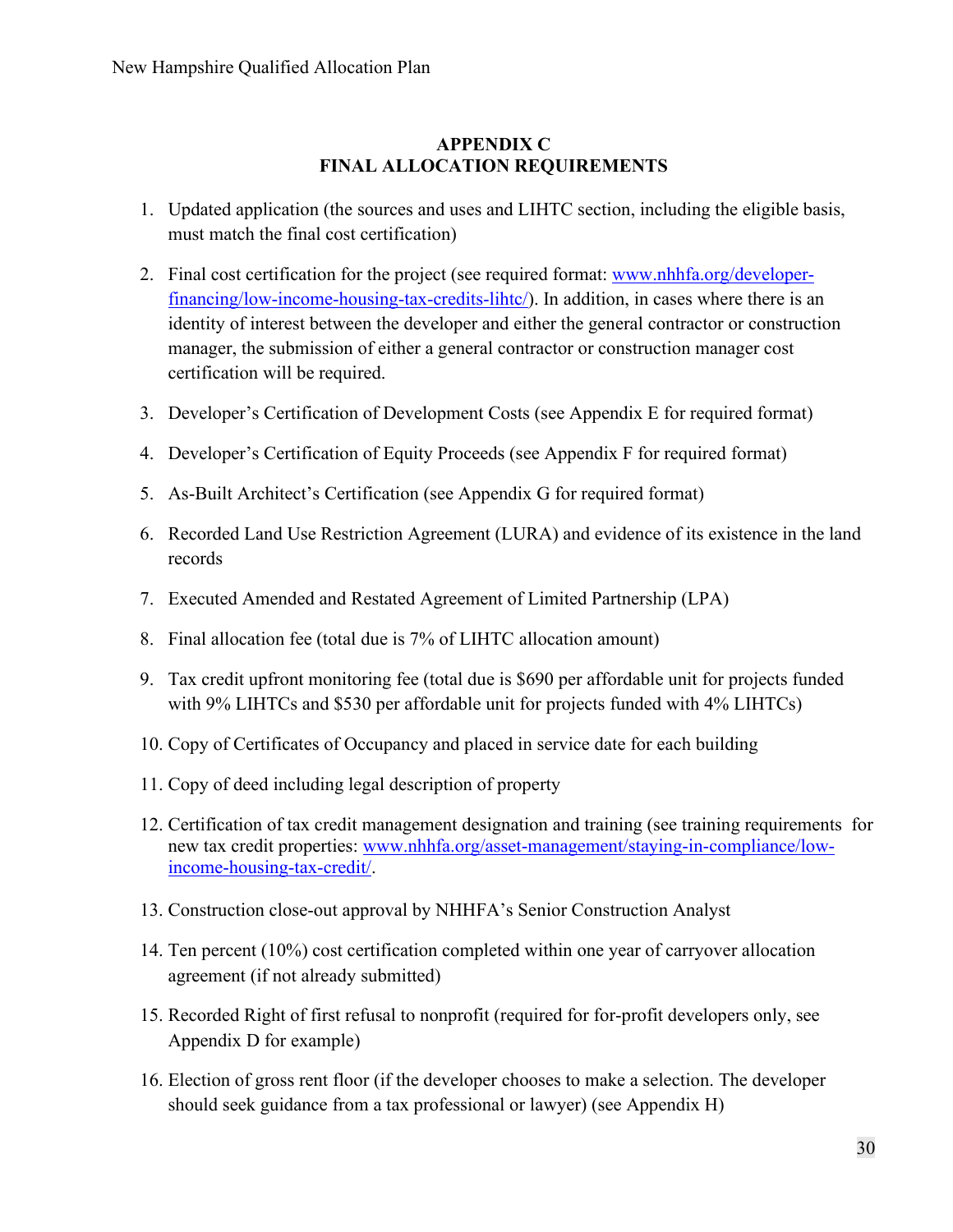#### **APPENDIX D SAMPLE RIGHT OF FIRST REFUSAL**

| This Agreement is entered into this                                                    | day of                            | $, 20$ , between                          |             |
|----------------------------------------------------------------------------------------|-----------------------------------|-------------------------------------------|-------------|
|                                                                                        | (the Owner), having an address of |                                           |             |
|                                                                                        | , County of                       | , and State of                            | and the     |
| New Hampshire Housing Finance Authority, having an address of 32 Constitution Drive,   |                                   |                                           |             |
| Bedford, County of Hillsborough and State of New Hampshire (hereinafter referred to as |                                   |                                           |             |
| NHHFA), and                                                                            |                                   | (hereinafter referred to as the Qualified |             |
| Non-Profit Entity), having an address of                                               |                                   |                                           | , County of |
| and State of                                                                           |                                   | and the parties agree as follows:         |             |

- 1. The Owner owns the compact of the own step of the own step of the compact of the compact of the compact of the compact of the compact of the compact of the compact of the compact of the compact of the compact of the com Property). See attachment for legal description.
- 2. A Qualified Non-Profit is defined as meeting the requirements of the Internal Revenue Code (IRC) Section  $42(h)(5)(C)$ ).
- 3. The Owner and its successors and assigns in interest (as may be approved by NHHFA as per HFA 109.10.B of the Qualified Allocation Plan) are bound to the Low Income Housing Tax Credit (LIHTC) rent and income limits set forth in the Land Use Restriction Agreement (LURA) for the term stated in the LURA (60 years for projects allocated 9% LIHTCs and 30 years for projects allocated 4% LIHTCs with tax-exempt bond financing). However, if the Owner chooses to sell the property before the end of the applicable LURA term, the following procedure must be followed:

The Owner must make a bona fide offer to sell the Property to the Qualified Non-Profit Entity or its successor and assigns for a price equal to the minimum set forth in IRC Section  $42(i)(7)(B)$ . The offer shall be in writing delivered to the Qualified Non-Profit Entity, with a copy to NHHFA. The Qualified Non-Profit Entity may accept the offer to sell by notifying the Owner in writing within ninety (90) days of its receipt of the offer. If the Qualified Non-Profit Entity accepts the offer, then the Owner and the Qualified Non-Profit Entity shall close the sale of the Property at the offices of NHHFA within 180 days after the acceptance of the offer.

If the Qualified Non-Profit Entity does not accept the offer to purchase the Property or exercise its right under this Right of First Refusal (ROFR) to purchase the Property as set forth above, then the Owner shall offer to sell the Property to NHHFA for the same price at which it offered to sell the Property to the Qualified Non-Profit Entity. The offer shall be in writing and delivered to NHHFA. NHHFA may accept the offer by notifying the Owner in writing within ninety (90) days of its receipt of the same. If NHHFA gives written notice of its intent to accept this offer, NHHFA and the Owner shall close the sale of this Property at the offices of NHHFA within 180 days after receipt of NHHFA's written notice of acceptance of this offer. NHHFA may purchase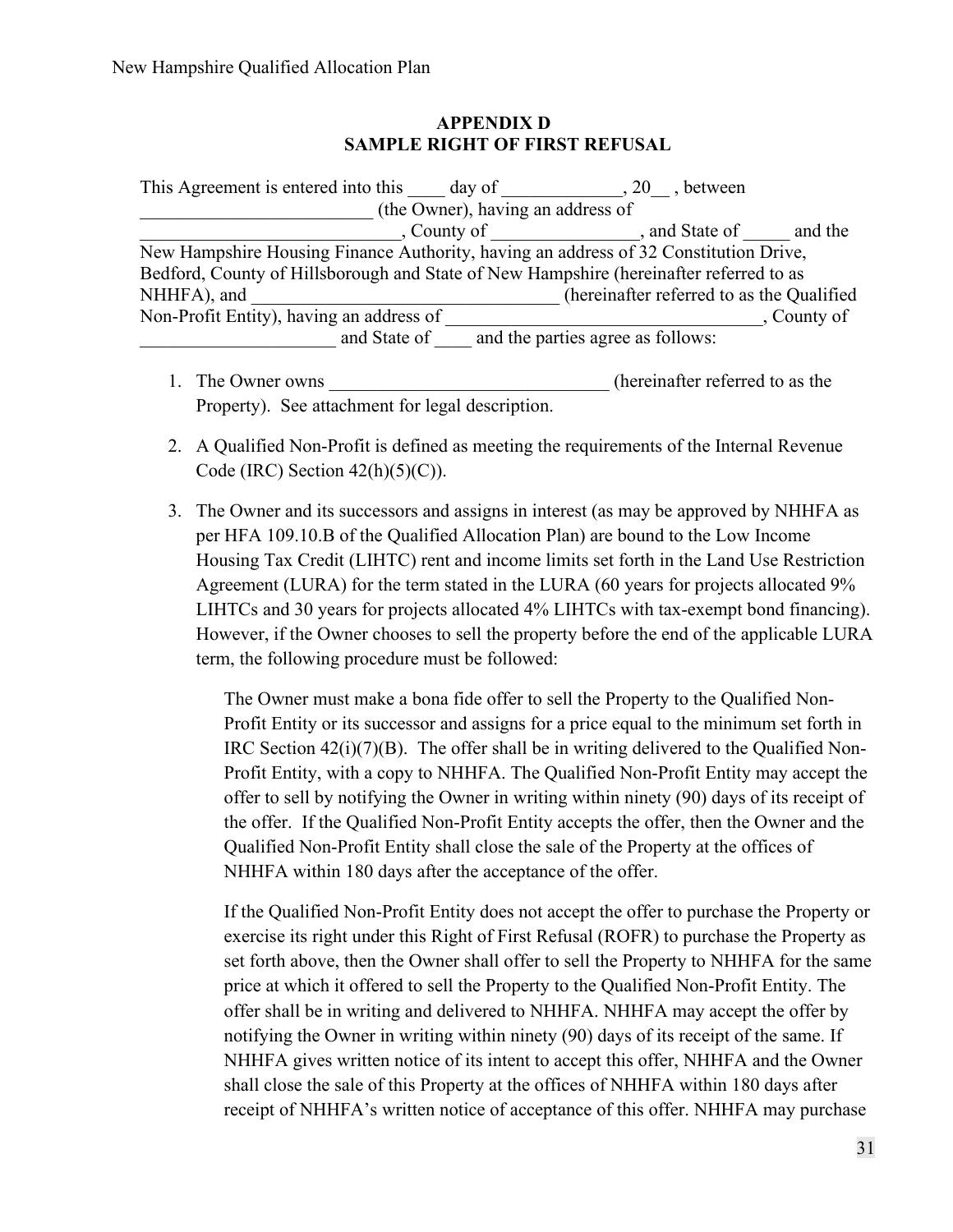this Property for its own purposes or on behalf of another Qualified Non-Profit Entity. If NHHFA purchases the Property, either for its own purposes or on behalf of another Qualified Non-Profit Entity, NHHFA may discharge the original LURA or negotiate a new LURA. In the event that NHHFA negotiates a new LURA, it shall use its best efforts to maintain low-income residency and affordability substantially the same as the existing LURA to the extent reasonably possible.

If NHHFA declines the offer to purchase the Property or to otherwise exercise its right under this ROFR, either for its own purposes or on behalf of another Qualified Non-Profit Entity, the Owner may sell the Property to a third party, which shall be bound by the requirements of the LIHTC LURA for the remainder of its term. This Agreement may be assigned by the Owner, subject to the written approval of NHHFA, which approval shall not be unreasonably withheld.

IN WITNESS WHEREOF, the parties have caused this Right of First Refusal to be executed by their duly authorized representatives, as of the day and year first written above.

|         | (the Owner)                                                                                                             |
|---------|-------------------------------------------------------------------------------------------------------------------------|
|         | By: $\qquad \qquad$                                                                                                     |
| Witness | Name: $\frac{1}{\sqrt{1-\frac{1}{2}}\sqrt{1-\frac{1}{2}}\sqrt{1-\frac{1}{2}}\sqrt{1-\frac{1}{2}}\sqrt{1-\frac{1}{2}}}}$ |
|         |                                                                                                                         |
|         | (Non-Profit)                                                                                                            |
|         |                                                                                                                         |
| Witness | Title:                                                                                                                  |
|         | NEW HAMPSHIRE HOUSING FINANCE AUTHORITY                                                                                 |
|         | By: $\qquad \qquad$                                                                                                     |
| Witness | Name:<br>Title:                                                                                                         |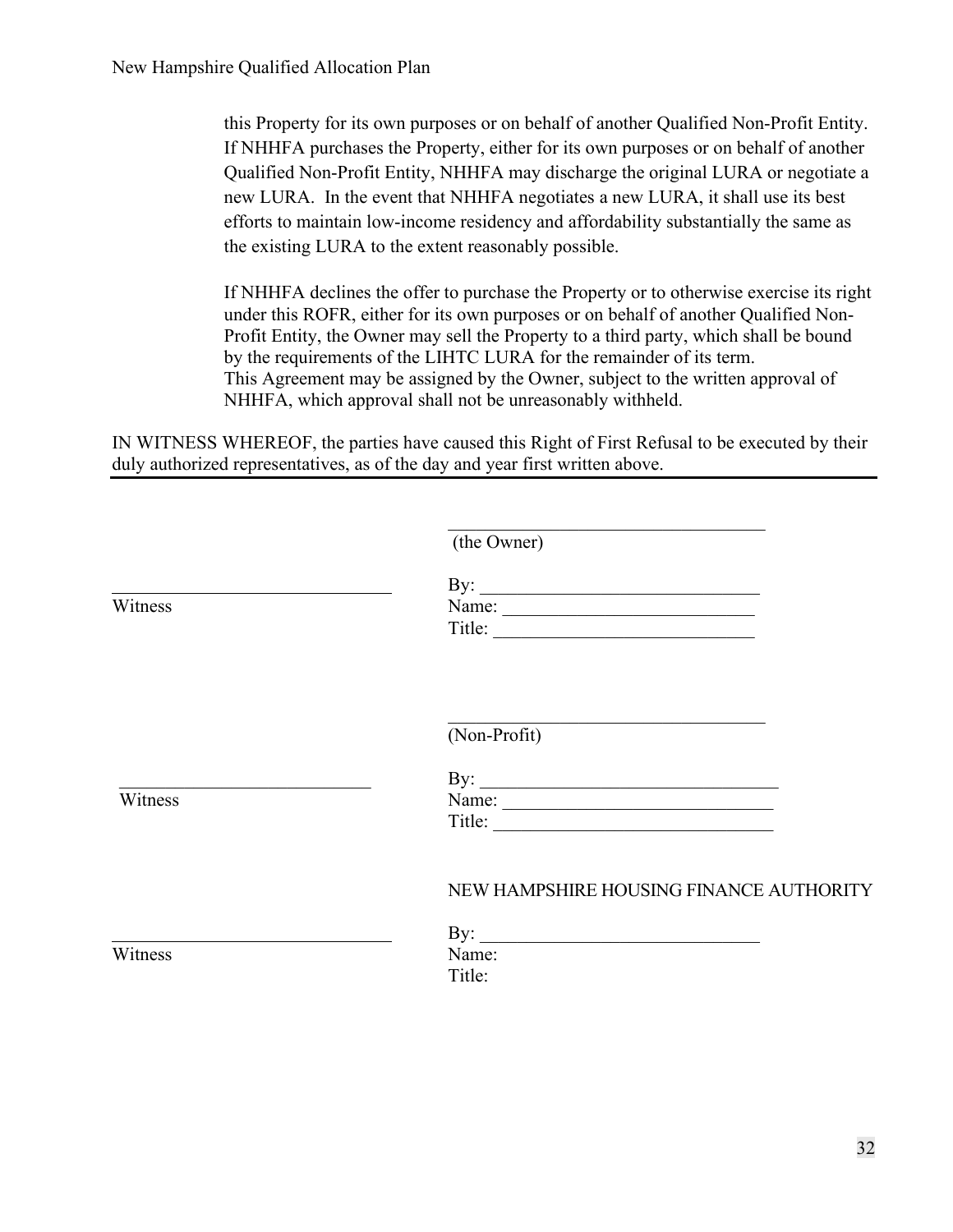New Hampshire Qualified Allocation Plan

#### THE STATE OF NEW HAMPSHIRE COUNTY OF

On this \_\_\_\_ day of \_\_\_\_\_\_\_\_\_\_\_, 20\_\_, before me the undersigned officer, personally appeared denotes the set of the set of the set of the set of the set of the set of the set of the set of the set of the set of the set of the set of the set of the set of the set of the set of the set of the set of the set of the s a New Hampshire \_\_\_\_\_\_\_\_\_\_\_\_\_\_\_\_\_\_\_\_\_\_\_\_\_\_\_\_\_\_\_\_\_\_, and that he/she being authorized so to do, executed the foregoing instrument on behalf of said

> Justice of the Peace/Notary Public My Commission Expires:

\_\_\_\_\_\_\_\_\_\_\_\_\_\_\_\_\_\_\_\_\_\_\_\_\_\_\_\_

#### THE STATE OF NEW HAMPSHIRE COUNTY OF HILLSBOROUGH

On this \_\_\_\_ day of \_\_\_\_\_\_\_\_\_\_\_, 20\_\_, before me the undersigned officer, personally appeared exterior who acknowledged himself/herself to be the \_\_\_\_\_\_\_\_\_\_\_\_\_\_\_\_\_\_\_\_\_ of a New Hampshire \_\_\_\_\_\_\_\_\_\_\_\_, and that he/she being authorized so to do, executed the foregoing instrument on behalf of said \_\_\_\_\_\_\_\_\_\_\_\_\_\_\_\_\_\_\_.

> Justice of the Peace/Notary Public My Commission Expires:

#### THE STATE OF NEW HAMPSHIRE COUNTY OF HILLSBOROUGH

On this \_\_\_\_ day of \_\_\_\_\_\_\_\_\_\_, 20\_, before me the undersigned officer, personally appeared \_\_\_\_\_\_\_\_\_\_\_\_\_\_, who acknowledged herself/himself to be the \_\_\_\_\_\_\_\_\_\_\_\_\_\_\_\_\_\_\_\_\_\_\_\_\_ of New Hampshire Housing Finance Authority, a public instrumentality and body politic and corporate duly created, organized and existing under the laws of the State of New Hampshire, and that she/he being authorized so to do, executed the foregoing instrument on behalf of said instrumentality and body politic and corporate.

> Justice of the Peace/Notary Public My Commission Expires: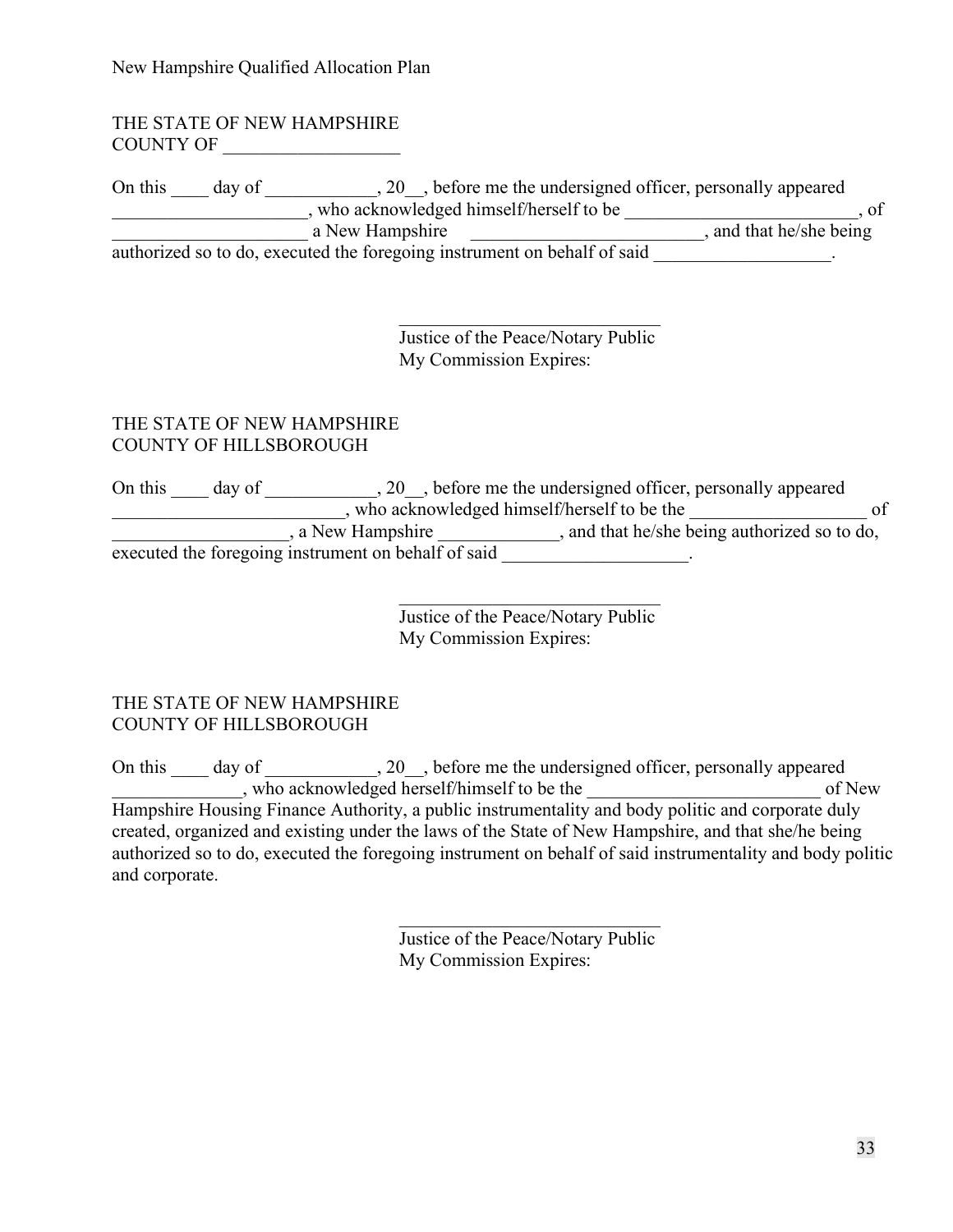# **APPENDIX E DEVELOPER'S CERTIFICATION OF DEVELOPMENT COSTS**

|                                                                                                        | ("Developer"), developer of |    |       |
|--------------------------------------------------------------------------------------------------------|-----------------------------|----|-------|
|                                                                                                        | (the "Project") located at  |    |       |
|                                                                                                        |                             | in | . New |
| Hampshire, hereby certify that the accompanying Sources and Uses of Funds with the Total               |                             |    |       |
| Development Cost totaling \$______________, dated __________, Accountant's Certification of            |                             |    |       |
| Costs (including developer fee), Qualified Basis and Applicable Fraction are a true and accurate       |                             |    |       |
| representation of the Project funding and total costs. I certify that all current financing terms have |                             |    |       |
| been disclosed, and I will further inform NHHFA of any future changes to project financing.            |                             |    |       |
| I certify that any additional amounts received by me or any related party for syndication fees, debt   |                             |    |       |
| placement fees, guaranty fees, or other fees have been disclosed and that the purchase price of the    |                             |    |       |
| site and its allocated cost to the partnership has been disclosed. I further state that the Qualified  |                             |    |       |
| Basis and Applicable Percentage were calculated in a manner consistent with the regulations set        |                             |    |       |
| forth in IRC §42. I recognize that any changes or misrepresentations from this certification may       |                             |    |       |
| warrant notification to the IRS of a LIHTC Program violation via IRS Form 8823.                        |                             |    |       |
|                                                                                                        |                             |    |       |

Date: \_\_\_\_\_\_\_\_\_\_\_\_\_\_\_\_\_\_\_\_\_\_\_\_\_\_\_\_\_\_\_\_

Duly Authorized: \_\_\_\_\_\_\_\_\_\_\_\_\_\_\_\_\_\_\_\_\_\_\_\_\_\_\_\_\_\_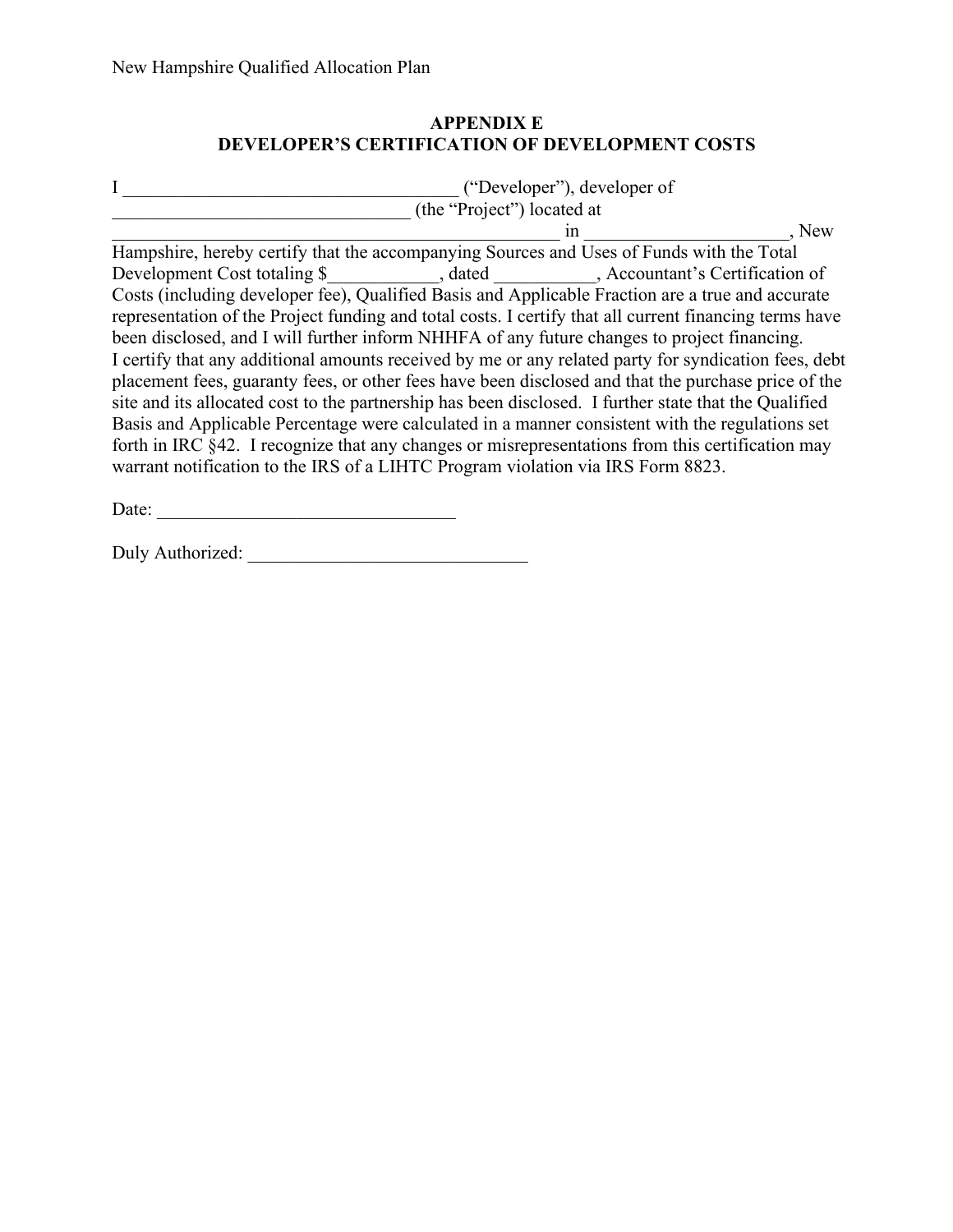# **APPENDIX F DEVELOPER'S CERTIFICATION OF EQUITY PROCEEDS**

|                                                | ("Developer"), developer of                                                                       |                     |
|------------------------------------------------|---------------------------------------------------------------------------------------------------|---------------------|
|                                                | (the "Project") located at                                                                        |                     |
|                                                | 1n                                                                                                | , New               |
|                                                | Hampshire, hereby certify that the gross equity investment in the Project gained from the sale of |                     |
| % interest in the Limited Partnership entitled |                                                                                                   | Limited             |
| Partnership Agreement dated                    | totaled \$                                                                                        | . This gross equity |
|                                                | investment is based on a final allocation of Low-Income Housing Tax Credits of                    |                     |
| $\mathbb{S}$                                   | annually for a period of ten years.                                                               |                     |
| Date:                                          |                                                                                                   |                     |

Duly Authorized: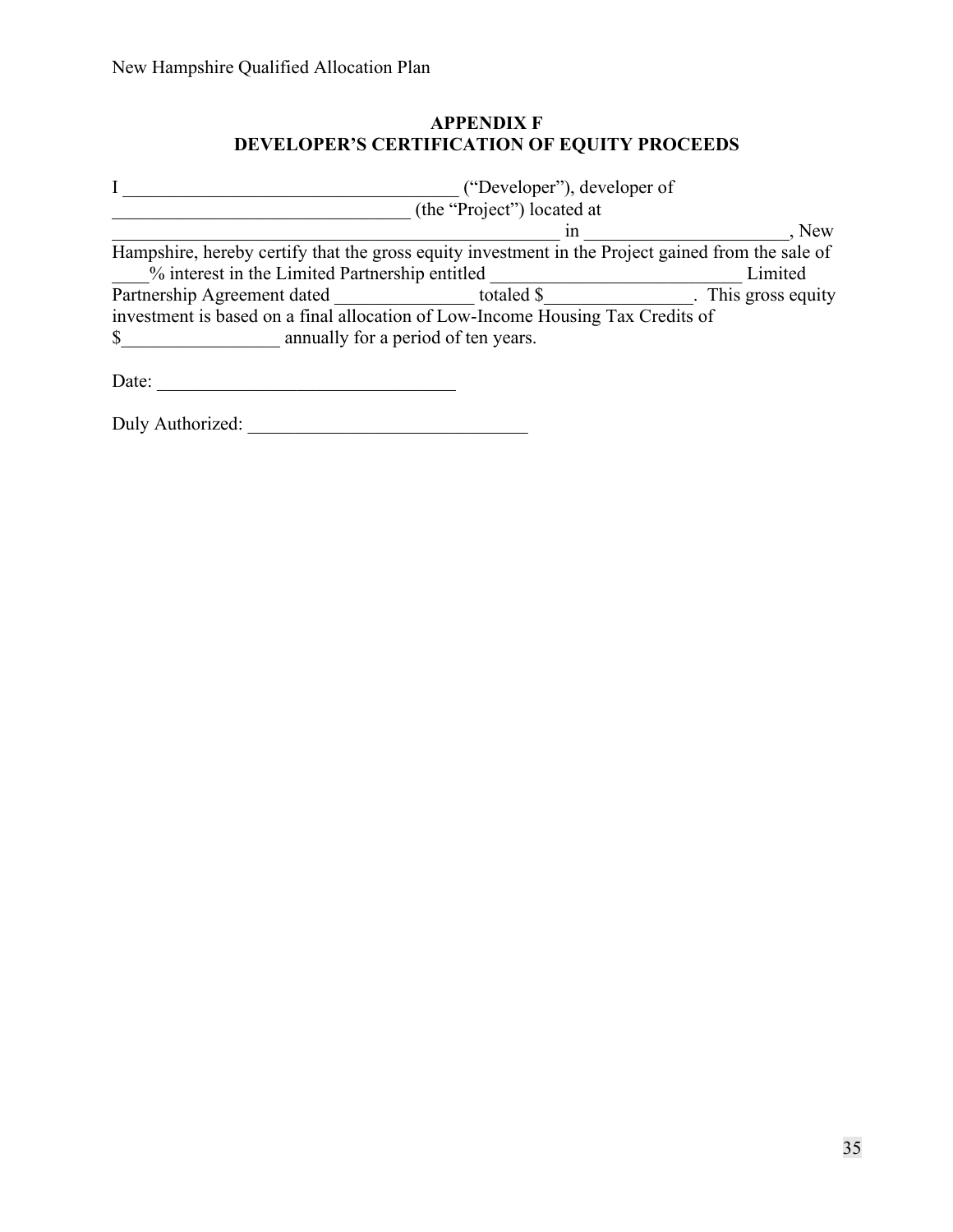#### **APPENDIX G AS-BUILT ARCHITECT'S CERTIFICATION**

| I have inspected the development known as                          | (Project)                                             |
|--------------------------------------------------------------------|-------------------------------------------------------|
| name) located in                                                   | (city, state) and hereby certify that the development |
| has been built in accordance with the construction documents dated | prepared by                                           |
|                                                                    |                                                       |

Based upon previous inspections and the final inspection, to the best of my knowledge, information, and belief, the development has been constructed in conformance with all applicable local, state and federal laws designated as the development standard for the project, including, but not limited to, applicable portions of the Americans with Disabilities Act (ADA); Fair Housing laws as they pertain to accessibility and adaptability; all state and local health, safety and building codes; and those requirements as set forth in NHHFA's Design and Construction Policy Rules (HFA 111), Technical Design and Construction Standards, and, when applicable, the Technical Design and Construction Standards for Rehabilitation.

Date

 $\overline{a}$ 

 $\overline{a}$ 

Architect

(Seal)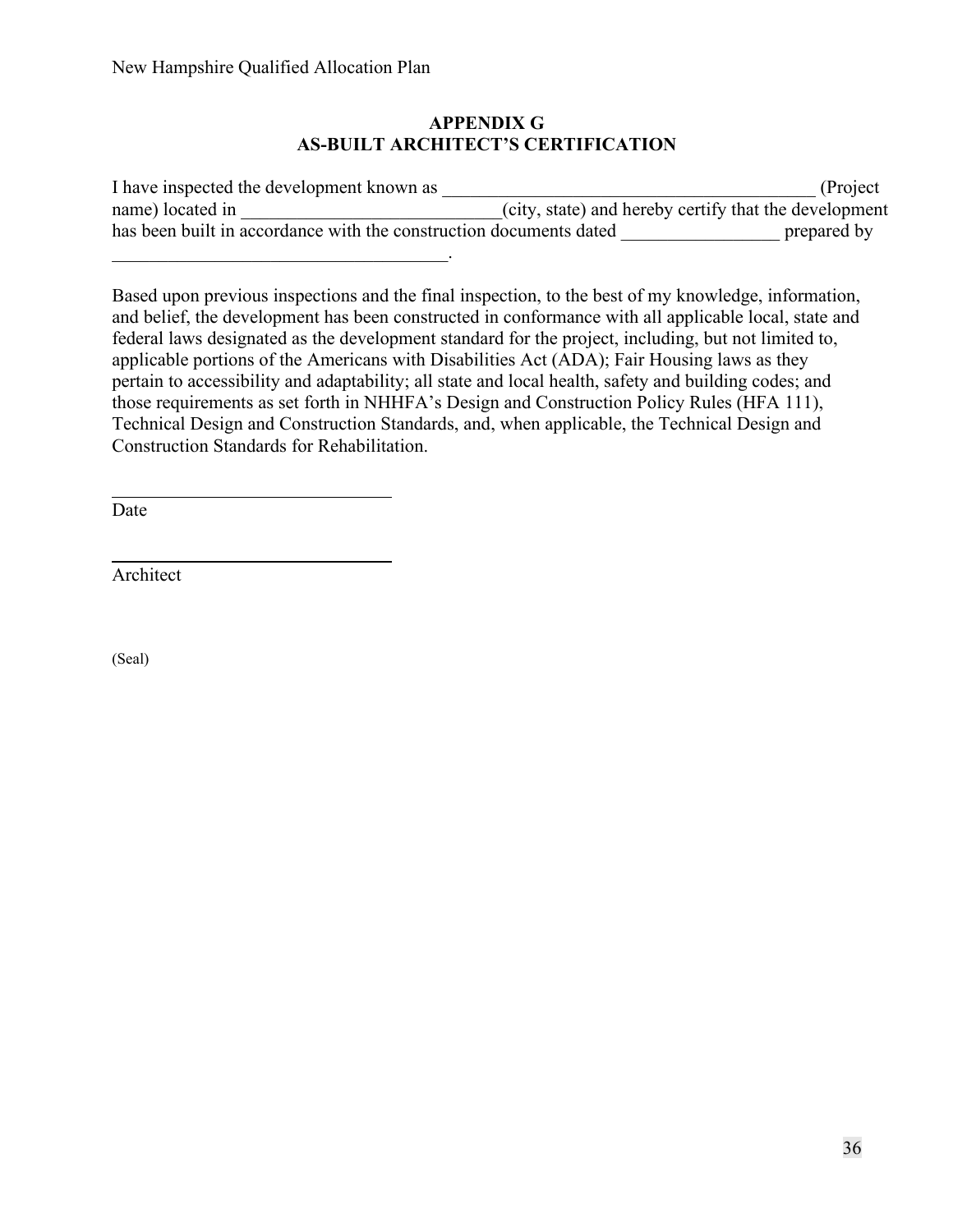#### **APPENDIX H ELECTION OF GROSS RENT FLOOR**

Pursuant to Internal Revenue Service (IRS) Regulations, an Owner of a Low-Income Housing Tax Credit project may designate the date that the Gross Rent Floor takes effect prior to the date the building is placed in service. The Gross Rent Floor establishes the initial permitted maximum rents for the Project. The Gross Rent Floor also limits potential future rent reductions due to decreases in the applicable median area income limits. The IRS will treat the Gross Rent Floor as taking effect on the date the New Hampshire Housing Finance Authority (NHHFA) initially allocates tax credits to the building. However, the IRS will treat the Gross Rent Floor as taking effect on a building's placed in service date if the Owner designates that date as the date the Gross Rent Floor takes effect for the building. The Owner must make this designation to use the placed in service date and inform the IRS no later than when the building is placed in service.

Please make the following designation:

- $\Box$  If this box is checked, the Owner hereby elects, pursuant to IRS Revenue Ruling 94-57, to fix the applicable Gross Rent Floor in accordance with Section  $42(g)(2)(A)$  at the date the building is placed in service. This document must be submitted to NHHFA prior to the Project's placed in-service date.
- $\Box$  If this box is checked, the Owner has made no election pursuant to IRS Revenue Ruling 94-57, and the applicable Gross Rent Floor for a building shall be set at the date NHHFA initially allocates Low Income Housing Tax Credits, which shall be earlier of 1) the date of the Carryover Allocation, or 2) the date of the Final Allocation (IRS Form 8609).

A decrease in the median area income limits will not require a reduction in rents below the Gross Rent Floor.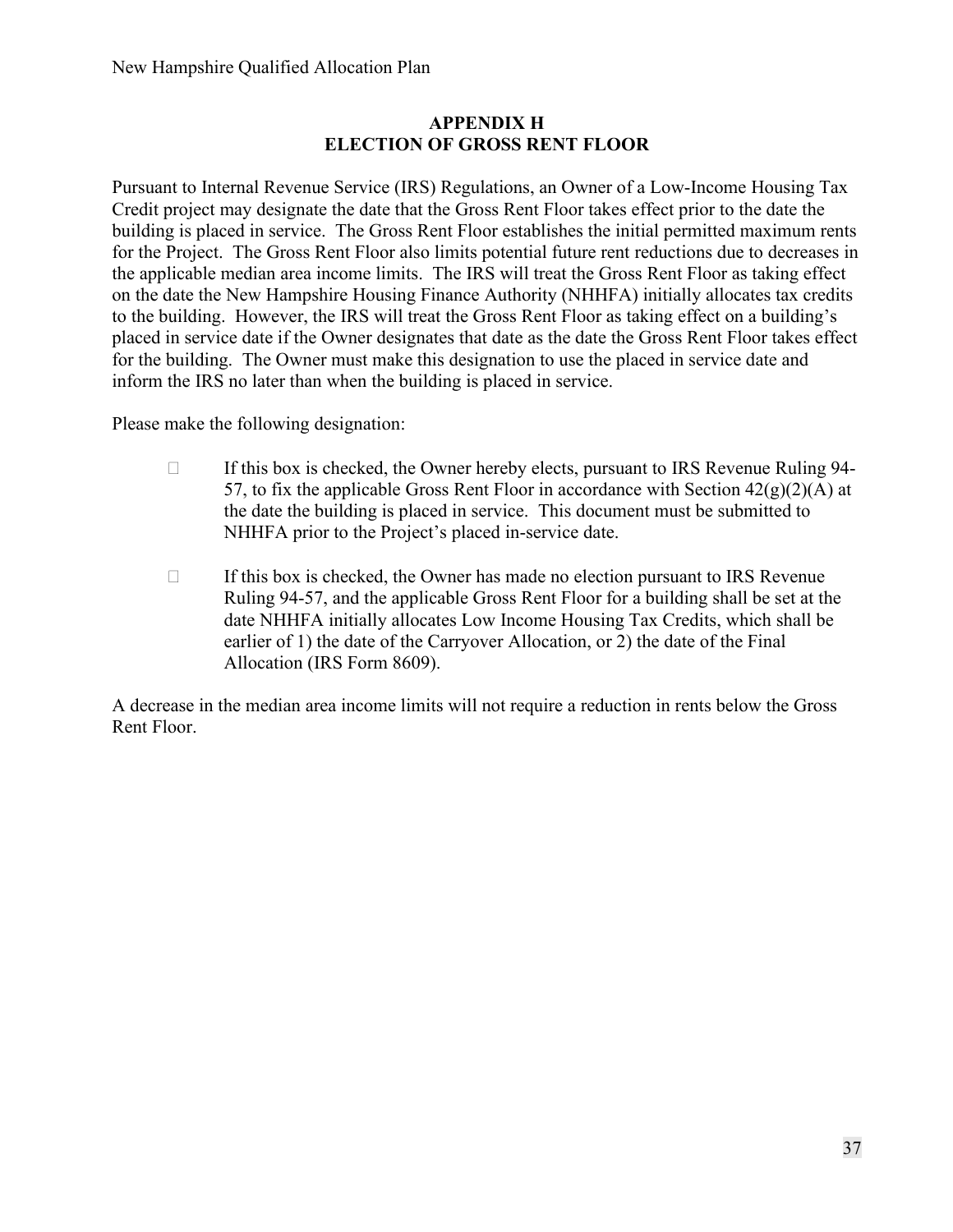#### New Hampshire Qualified Allocation Plan

#### **APPENDIX I SERVICE COORDINATION**

#### Specifications

 Residents' participation in any of the activities described below (assessments, services, followup, survey) is entirely optional. Under no circumstances will the owner, management company, or service coordinator make participation a formal or implied condition of enjoying a right of tenancy.

Owners are responsible for providing a minimum of fifty-two (52) hours per quarter of onsite Service Coordination for properties up to 20 units with an additional thirteen (13) hours for every five (5) units over 20. Properties without an onsite office may provide service coordination remotely with a minimum of monthly onsite visits.

Service Coordination must be provided by a person who does not also collect rent, inspect units, make determinations on requests for reasonable accommodation, investigate lease violations, or issue eviction notice.

Projects must have adequate space to meet with residents that provides for confidential conversations and maintenance of secure records. Meeting with residents in their homes is acceptable.

Projects must provide access to a telephone and the internet when meeting with residents for the purpose of coordinating services. Use of a smart phone or tablet is acceptable.

The service coordinator must provide information on the purpose and availability of service coordination and offer to assess every resident's service needs within 60 days of move-in and annually thereafter.

The service coordinator shall provide referral information to residents based on their needs as identified in the service needs assessment and when requested by the resident. The service coordinator shall assist the resident in contacting the service provider if requested. When service needs are identified, the service coordinator must offer to provide follow up as needed to address residents' needs as identified in their service plans.

The service coordinator shall develop and implement strategies to build community among diverse residents.

The service coordinator must coordinate a minimum of two services/programs to be offered onsite, online, or in close proximity to the project (within a ½-mile suitable walking distance or with free transportation provided). Services must be provided to residents at no cost or at a nominal or discounted fee. Appropriate services will do one or more of the following.

- a. Increase resident knowledge of and access to available services.
- b. Help residents maintain stability and prevent eviction.
- c. Build life skills.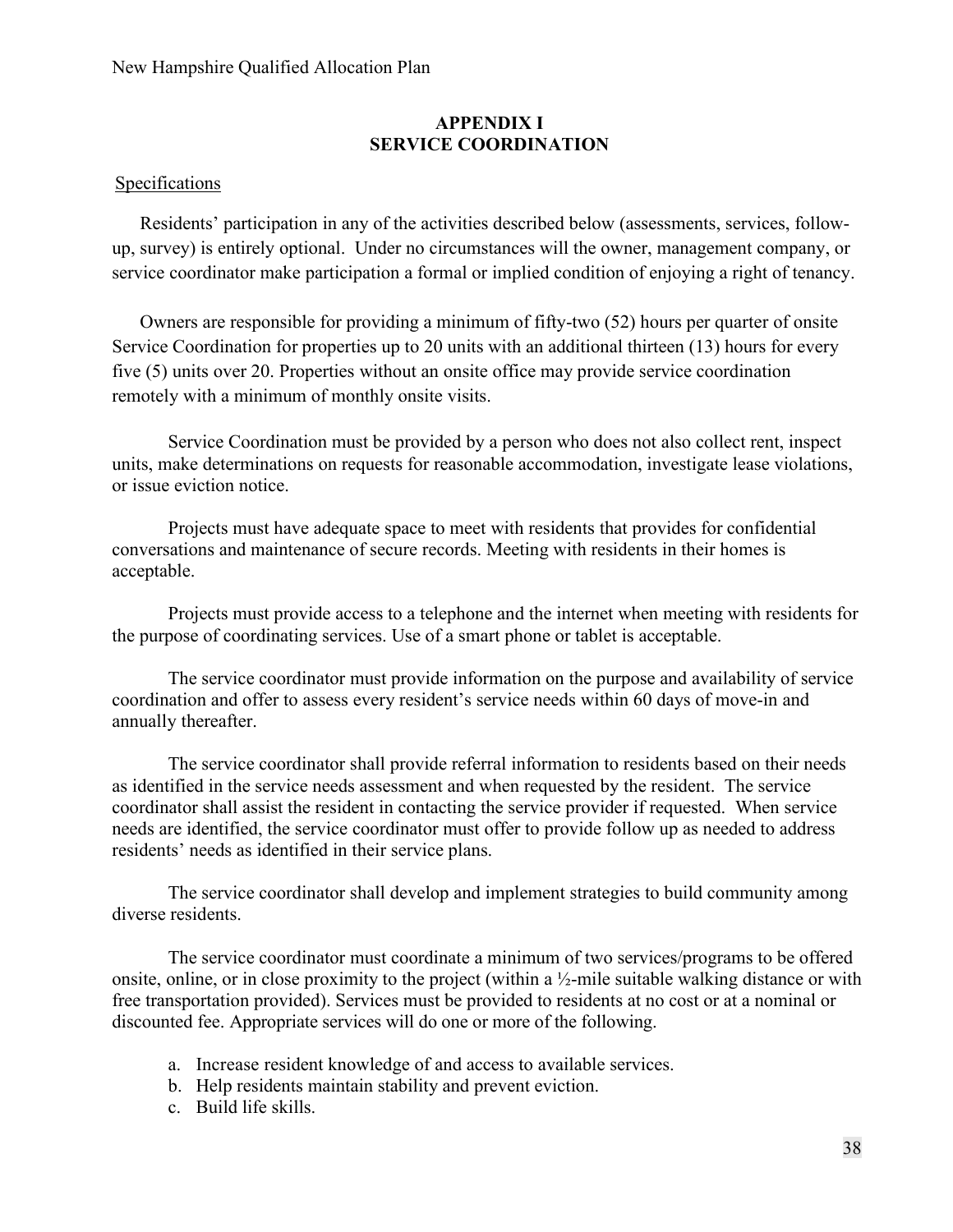New Hampshire Qualified Allocation Plan

- d. Increase household income and assets.
- e. Increase health and wellbeing.
- f. Improve the educational success of children and youth.

The services listed below meet this threshold requirement; however, any service that meets residents' needs may also be acceptable. One of the two required services must be provided no less than quarterly.

- a. Wellness education or general, non-specialized health clinic (flu shots, blood pressure clinics, cholesterol and diabetes screening, etc.)
- b. Literacy/language training
- c. Personal safety (fire, identity theft, scams, self-defense, drug awareness)
- d. Financial fitness (budgeting, money management, credit counseling)
- e. Income and asset building (job coaching, IDAs, homebuyer education)
- f. Business center
- g. Transportation\*
- h. Meals\*
- i. Childcare\*
- j. After school program\*

\* A nominal or discounted fee is allowed for these services.

Alternatively, a sponsor with CORES Certification [\(https://coresonline.org/certification\)](https://coresonline.org/certification) or who contracts with a CORES third-party entity will meet this threshold requirement for the duration of the CORES Certification.

To qualify, services may not be provided by the Service Coordinator or other management company staff. Services being scored must be available at the property to residents in a format and/or at a reduced fee because they are residents of the project, not simply because they meet the financial eligibility requirements for the service. If people can receive the same service or benefit when they live in privately financed housing, then the service is not eligible for scoring in this section.

If service coordination or any services will be contracted, a letter of intent (LOI) to contract must be provided with the application containing:

- a. The type(s) of service and number of hours per week or month each will be provided
- b. The location(s) where the service(s) will be provided
- c. The fee, if any, for providing the service(s)

The LOI must be on letterhead and signed by a duly authorized person. A fully executed MOU signed by and binding on both parties will be required within 120 days of notification of a reservation of LIHTCs or 30 days prior to the deadline for carryover allocation, whichever is sooner.

The project Owner, or its agent, must conduct an annual survey of all residents regarding their need for and satisfaction with the service coordination and coordinated services.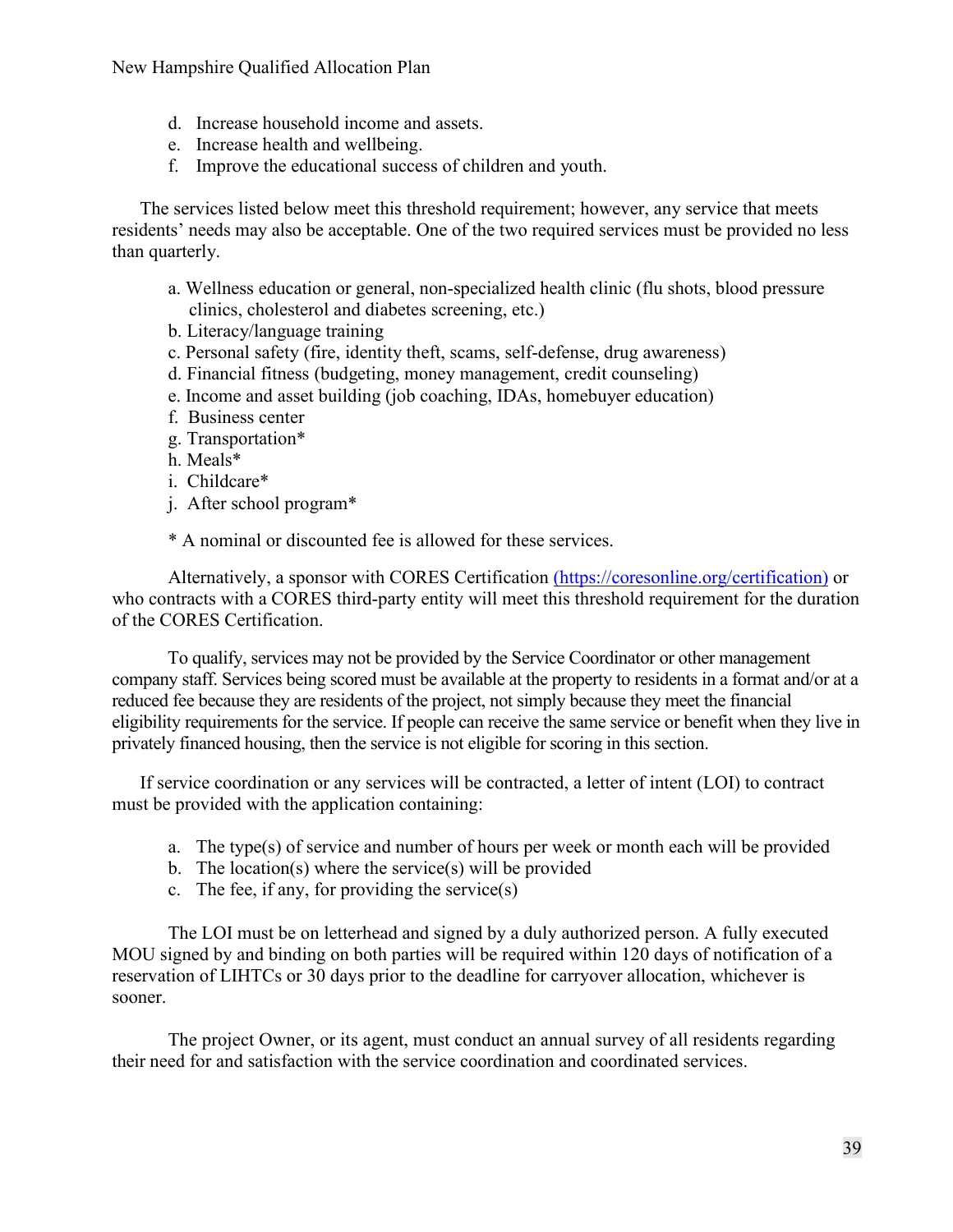# Reporting Requirements

- 1. Project Owners will be required to submit an annual certification of:
	- a. The number of hours of onsite Service Coordination and coordinated services provided;
	- b. The number of residents served by each; and,
	- c. The results of the annual resident satisfaction survey.
- 2. Additionally, project owners will be responsible for ensuring that property managers maintain:
	- a. Agreements for services on file (if any); and,
	- b. Evidence that the services are being provided (e.g. sign-in sheets, letters/memos to tenants advertising the event/service, service logbook and/or activity reports).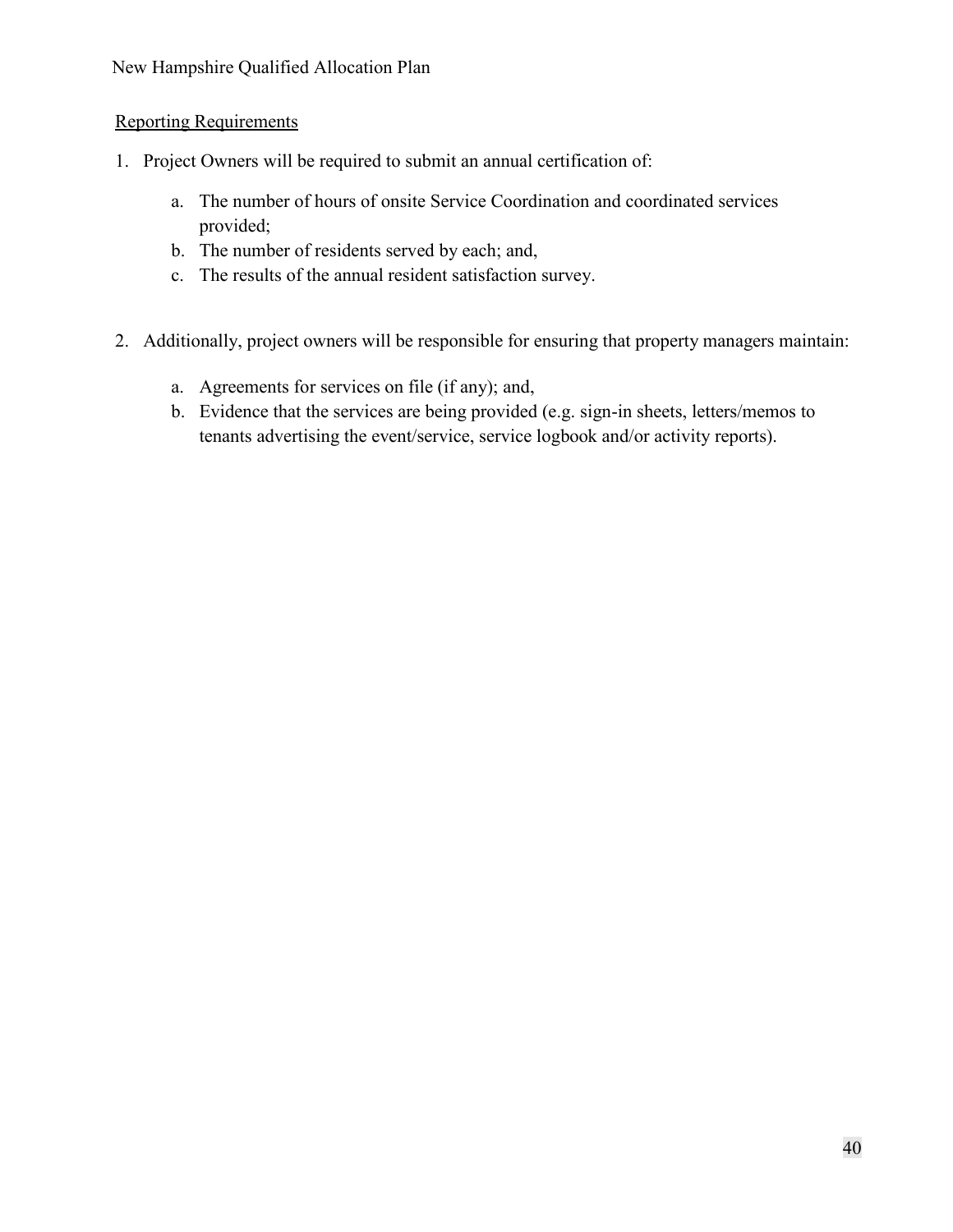# SERVICE COORDINATION PLAN AND BUDGET (submit with application)

|                                                 | Number of units:                                                                  |  |
|-------------------------------------------------|-----------------------------------------------------------------------------------|--|
|                                                 | Contact person for service coordination plan: ___________________________________ |  |
|                                                 |                                                                                   |  |
| <b>Service Coordination</b><br># of hours/week? | Contracted? $\Box$ No $\Box$ Yes (attach letter of intent)                        |  |
|                                                 |                                                                                   |  |
|                                                 |                                                                                   |  |
| <b>Brief Description:</b>                       | Onsite? $\Box$ Yes $\Box$ No - Location:                                          |  |
|                                                 |                                                                                   |  |
|                                                 |                                                                                   |  |
|                                                 | Cost to Resident:                                                                 |  |
|                                                 |                                                                                   |  |

Brief Description: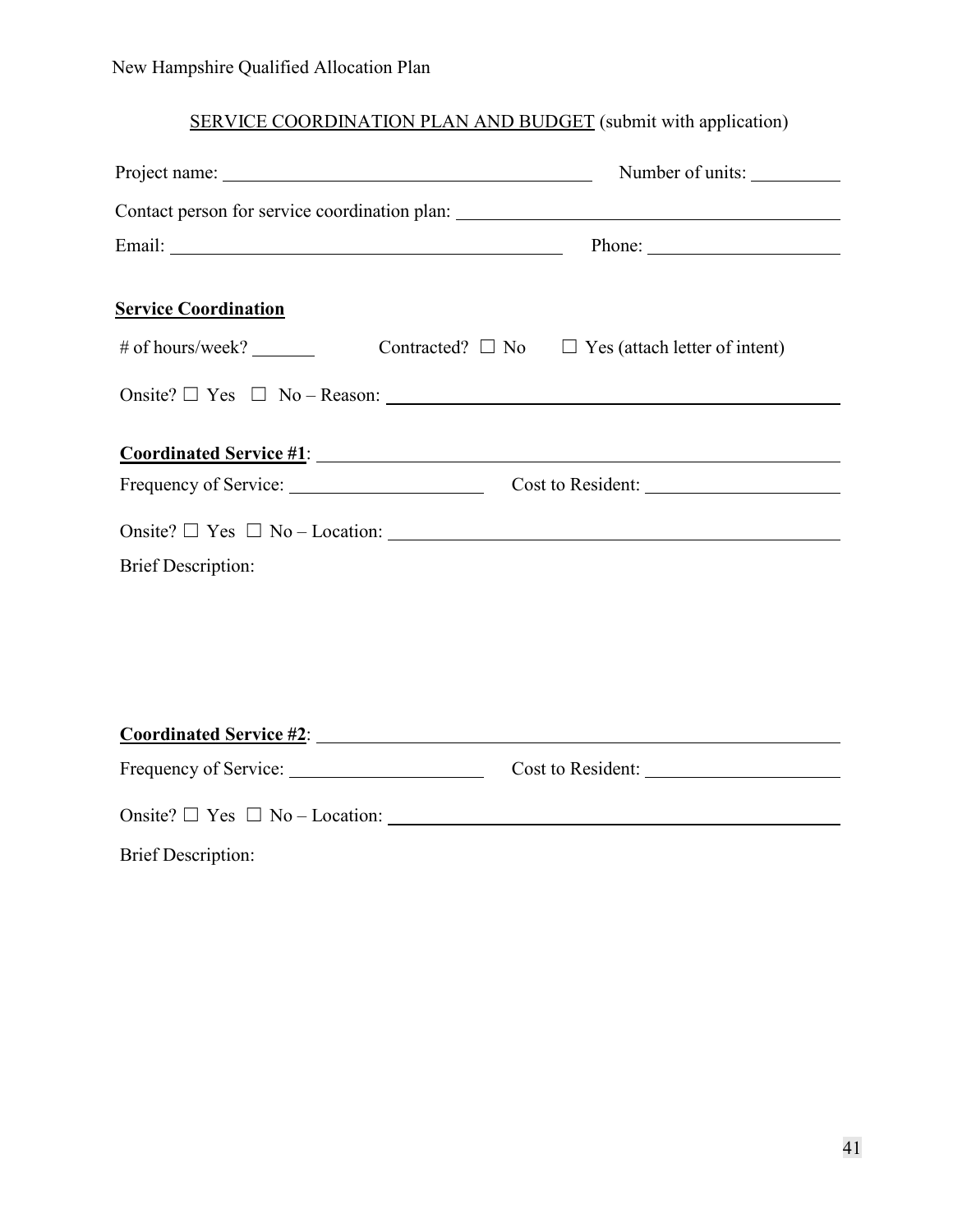## **The Service Coordination Plan may be amended at any time with written notification to NHHFA as long as it continues to meet the requirements of this section.**

# **Budget**

| Revenue Sources           | \$ Amount |        |        |        |        |       |
|---------------------------|-----------|--------|--------|--------|--------|-------|
|                           | Year 1    | Year 2 | Year 3 | Year 4 | Year 5 | Total |
| Property operating budget |           |        |        |        |        |       |
| Management company budget |           |        |        |        |        |       |
| Owner contribution        |           |        |        |        |        |       |
| Grant:                    |           |        |        |        |        |       |
| Other:                    |           |        |        |        |        |       |
| Other:                    |           |        |        |        |        |       |
| Total                     |           |        |        |        |        |       |
|                           |           |        |        |        |        |       |
| Expense                   | Annual \$ |        |        |        |        |       |
|                           | Year 1    | Year 2 | Year 3 | Year 4 | Year 5 | Total |
| Personnel (salary/fringe) |           |        |        |        |        |       |
| Training                  |           |        |        |        |        |       |
| Office Supplies           |           |        |        |        |        |       |
| Transportation            |           |        |        |        |        |       |
| Total                     |           |        |        |        |        |       |

Budget Narrative (Include detail below on expenses and sources of funds other than operating funds for the service coordination to be provided for this project):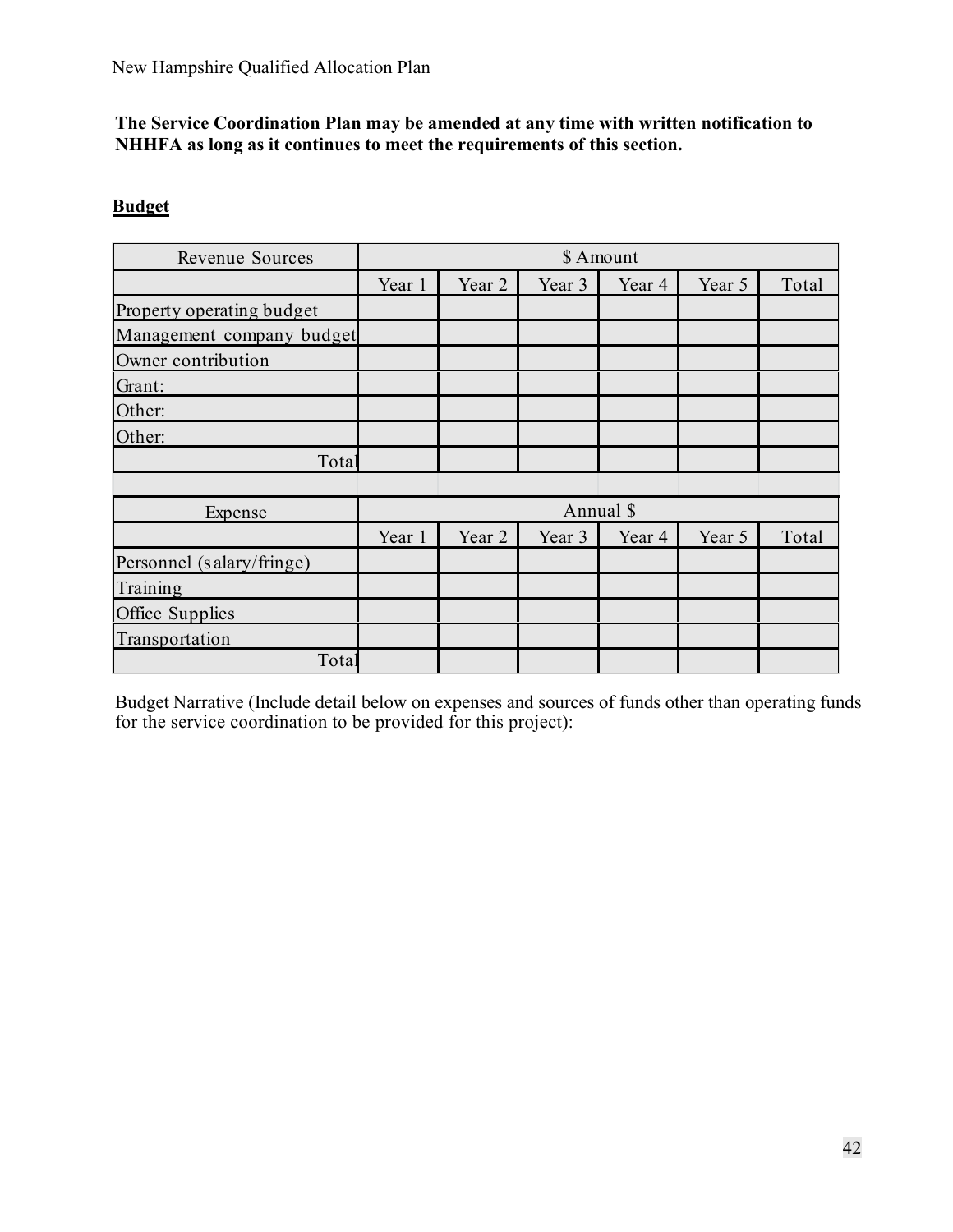# **APPENDIX J SAMPLE - HOMELESS, AT RISK OF BECOMING HOMELESS, OR VETERAN STATUS CERTIFICATION**

**\_\_\_\_\_\_\_\_\_\_\_\_\_\_\_\_\_\_\_\_\_\_\_**  Head of Household Name

Please check the appropriate box below.

**Homeless Family:** (does not include an individual imprisoned/detained pursuant to an Act of Congress or State law.) **Check the one that applies:**

I am currently homeless, meaning that:

- $\Box$  I/We live in a shelter and lack a fixed, regular and adequate nighttime residence and also have a primary nighttime residence that is supervised publicly/privately operated shelter designed to provide temporary living accommodations (including welfare hotels, congregate shelters and transitional housing), or
- $\Box$  I/We live in a hospital or institution that provides a temporary residence for individuals intended to be institutionalized, or
- $\Box$  I/We live in a public/private place not designed for, or ordinarily used for sleeping by human beings.

Please provide the following if you have checked one of the above choices:

 $\_$  ,  $\_$  ,  $\_$  ,  $\_$  ,  $\_$  ,  $\_$  ,  $\_$  ,  $\_$  ,  $\_$  ,  $\_$  ,  $\_$  ,  $\_$  ,  $\_$  ,  $\_$  ,  $\_$  ,  $\_$  ,  $\_$  ,  $\_$  ,  $\_$  ,  $\_$ Name of Shelter or institution Contact Person Phone Number

**At Risk of Becoming Homeless:** Check the one that applies:

I am at risk of becoming homeless because:

- $\Box$  I pay more than half of my gross income towards rent or
- $\Box$  I/we live with friends or relatives due to an emergency or homeless situation. This is a temporary living arrangement. My name is not on the lease. If I were not in this current living arrangement, I would otherwise be homeless, or
- I am temporarily living in a substandard living situation, i.e. a campground or other temporary placement.

**Veteran:** Check all that apply

- $\Box$  A household member meets the definition of "Veteran" in RSA 21:50. Provide a copy of one of the forms of documentation listed in RSA 21:50.
- $\Box$  I/We would benefit from services that help with maintaining our housing.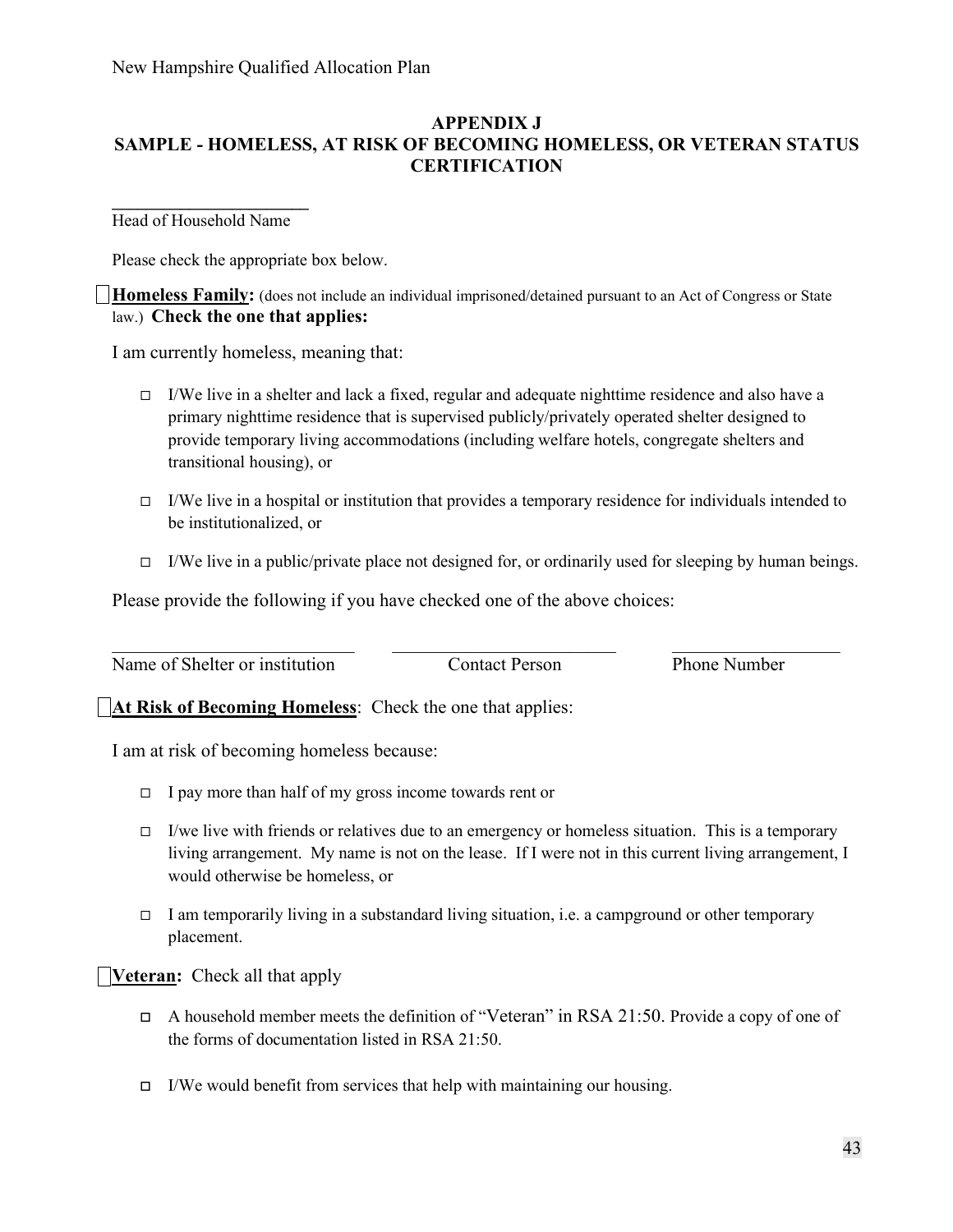#### New Hampshire Qualified Allocation Plan

#### Tenant Certification and Release of the Information.

The head of household and spouse or other adult must sign and date this certification. Your signature means that you agree with the above certification and allow release of verification from the individuals named. I/We certify that the above information I/We have provided is true and complete to the best of my/our knowledge and belief.

Head of Household Date Date Spouse/Other Adult Date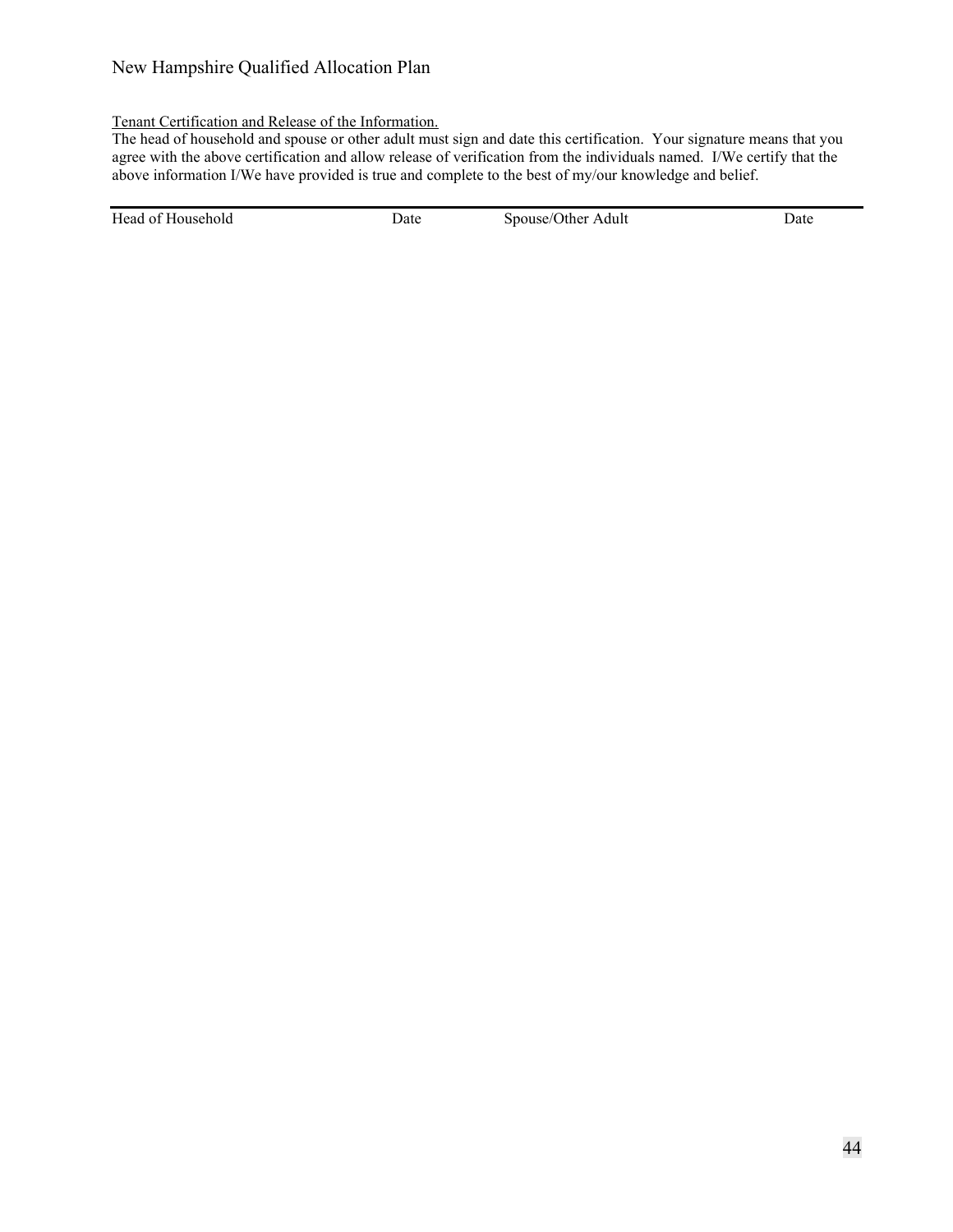## **APPENDIX K LIHTC Compliance Monitoring Requirements**

Section 42 of the Internal Revenue Code requires LIHTC allocating agencies to monitor for noncompliance with the provisions of that section and notify the Internal Revenue Service of such noncompliance which such agency becomes aware of and monitor for noncompliance with habitability standards through regular site visits.

# **A. Recordkeeping and Record Retention**

Under the record keeping provision of Treasury Regulation  $\S 1.42-5(b)$ , the owner must keep records for each building of the project for each year of the compliance period. Such records include the following:

(i) The total number of residential rental units in the building.

(ii) The percentage of residential rental units in the building that are low-income units. (iii) The rent charged on each residential rental unit in the building (including any utility

allowances).

(iv) The number of occupants in each low-income unit.

(v) The low-income unit vacancies in the building and information that shows when, and to whom, the next available units were rented.

(vi) The annual income certification of each low-income tenant per unit.

(vii) Documentation to support each low-income tenant's income certification.

(viii) The eligible basis and qualified basis of the building at the end of the first year of the credit period.

(ix) The character and use of the nonresidential portion of the building included in the building's eligible basis under section 42(d).

Under the record retention provision,  $\S1.42-5$  (b)(2), owners are required to keep all records for each building for a minimum of 6 years after the due date (with extensions) for filing the federal income tax return for that year. The records for the first year of the credit period must be retained for at least 6 years beyond the due date (with extensions) for filing the federal income tax return for the last year of the compliance period of the building, bringing the total retention for the first year records to 21 years.

Under the inspection record retention provision,  $\S1.42-5(b)(3)$ , the owner of a low-income housing project must be required to retain the original health, safety, or building code violation reports or notices that were issued by the State or local government unit for NHHFA's inspection.

# **B. Certification and Review Provisions**

# **Certification**

The owner of the LIHTC project must certify at least annually to NHHFA that for the preceding 12 month period the project met the requirements outlined in Treasury Regulation  $\S1.42-5(c)(1)$ . In addition, NHHFA requires owners to submit annually the Management Agent Certification of Training and the Annual Certification of Service Coordination and complete an upload of all tenant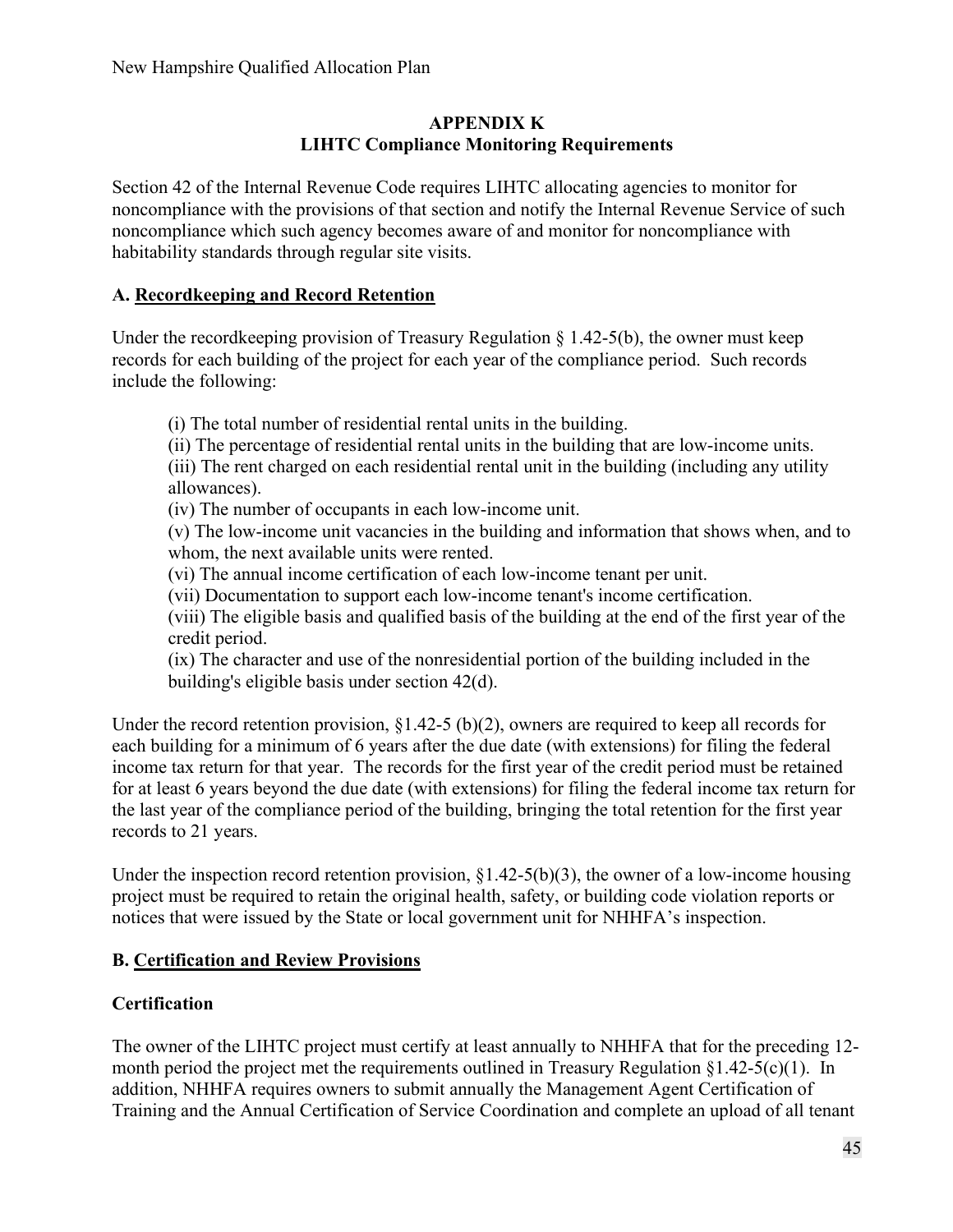data to NHHFA's LIHTC system. The required reports, certifications, and forms can be found on NHHFA's website. The tenant data upload and all annual certifications are due March 1 of each year and must be submitted throughout the Extended Use Period of the project.

# **Review**

In accordance with Treasury Regulation  $\S1.42-5(c)(2)$ , NHHFA must conduct on-site inspections and review low-income certifications of all buildings in the project by the end of the second calendar year following the year the last building in the project is placed in service and at least once every three (3) years thereafter.

The minimum number of low-income units that must be included in the random samples on which the NHHFA conducts physical inspections or low-income certification review is the lesser of 20 percent of the low-income units in the project, rounded up to the next whole number, or the number specified in the following table.

| Number of low-income    | Number of low-income units selected for           |
|-------------------------|---------------------------------------------------|
| units in the low-income | inspection or for low-income certification review |
| housing project         | (minimum unit sample size)                        |
| 1                       | 1                                                 |
| $\overline{c}$          | $\overline{2}$                                    |
| $\overline{3}$          | 3                                                 |
| $\overline{4}$          | $\overline{4}$                                    |
| $\overline{5-6}$        | 5                                                 |
| $\overline{7}$          | 6                                                 |
| $8-9$                   | 7                                                 |
| $10 - 11$               | 8                                                 |
| $12 - 13$               | 9                                                 |
| $14-16$                 | 10                                                |
| $17 - 18$               | 11                                                |
| 19-21                   | 12                                                |
| $22 - 25$               | 13                                                |
| $26-29$                 | 14                                                |
| 30-34                   | 15                                                |
| 35-40                   | 16                                                |
| $41 - 47$               | 17                                                |
| 48-56                   | 18                                                |
| 57-67                   | 19                                                |
| 68-81                   | 20                                                |
| 82-101                  | 21                                                |
| 102-130                 | 22                                                |
| 131-175                 | 23                                                |
| 176-257                 | 24                                                |
| 258-449                 | 25                                                |
| 450-1,461               | 26                                                |
| 1,462-9,999             | 27                                                |

NHHFA will randomly select which low-income units and certifications are to be inspected and reviewed. The review of tenant records may be undertaken wherever the owner maintains or stores the records (either on-site or offsite). The units and tenant records to be inspected and reviewed must be chosen in a manner that will not give owners of low-income housing projects advance notice that a unit and tenant certifications for a particular year will or will not be inspected and reviewed. However, NHHFA will give an owner advance notice that an inspection of the building and low- income units or tenant record review will occur so that the owner may notify tenants of the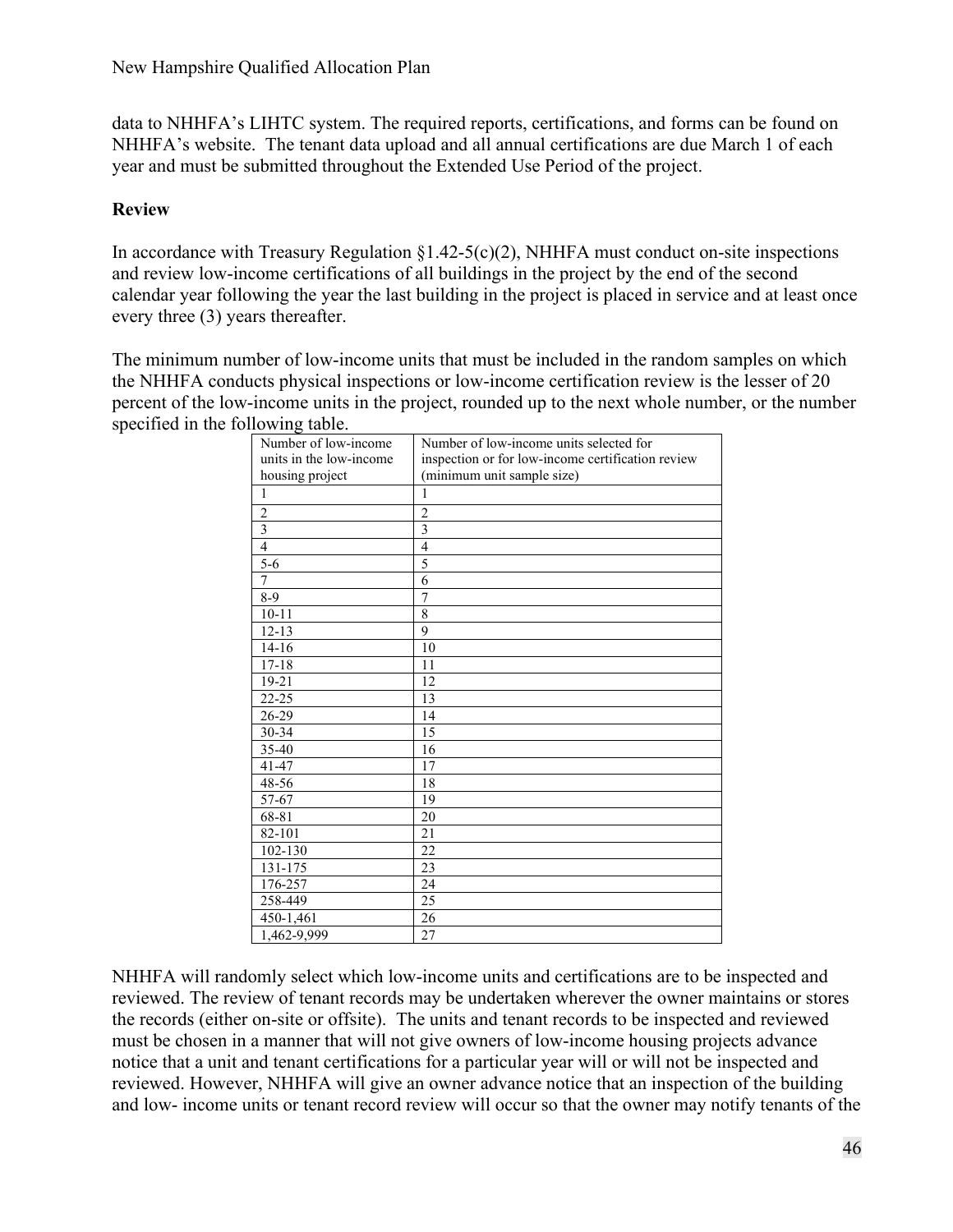inspection and assemble tenant certifications for review. Such notice will be provided no more than 15 days in advance.

# **Alternative Means of Conducting On-Site Inspections**

NHHFA may satisfy the on-site inspection requirements if the inspection is performed under the Department of Housing and Urban Development (HUD) Real Estate Assessment Center (REAC) protocol and the inspection satisfies the requirements of  $\S1.42-5(c)(2)(iii)(C)(4)$ .

# **Exception for Certain Buildings**

NHHFA may choose to enter into an agreement with the Rural Housing Service or the state's taxexempt bond issuer, under which those agencies agree to provide information concerning the income and rent of the tenants in buildings that they finance.

# **C. Inspection Provision**

As the allocating agency, NHHFA has the right to perform on-site inspections throughout the term of the Land Use Restriction Agreement. For the on-site inspections of buildings and low-income units required by Treasury Regulation  $\S1.42-5(c)(2)(ii)$ , NHHFA must review any local health, safety, or building code violation reports or notices retained by the owner under paragraph (b)(3) of Treasury Regulation §1.42-5 and must determine—

(i) Whether the buildings and units are suitable for occupancy, taking into account local health, safety, and building codes (or other habitability standards); or (ii) Whether the buildings and units satisfy, as determined by NHHFA, the uniform physical condition standards for public housing established by HUD (24 CFR 5.703). The HUD physical condition standards do not supersede or preempt local health, safety, and building codes. A low-income housing project under Section 42 must continue to satisfy these codes and, if NHHFA becomes aware of any violation of these codes, NHHFA must report the violation to the IRS. However, provided NHHFA determines by inspection that the HUD standards are met, NHHFA is not required to determine by inspection whether the project meets local health, safety, and building codes.

# **D. Notification of Noncompliance**

NHHFA will provide prompt written notice to the owner when NHHFA does not receive the required certifications and other forms, does not receive or is not permitted to inspect the tenant income certifications, supporting documentation and rent records or discovers by inspection, review or in some other manner that the project is not in compliance with the provisions of Section 42. The correction period established by NHHFA is 30 days from the date of the notice. NHHFA may extend the correction period for up to 6 months, but only if NHHFA determines there is good cause for granting the extension. All requests for an extension must be made in writing.

NHHFA is required to file Form 8823, "Low-Income Housing Credit Agencies Report of Noncompliance," with the Internal Revenue Service no later than 45 days after the end of the correction period (as noted above, including extensions) and no earlier than the end of the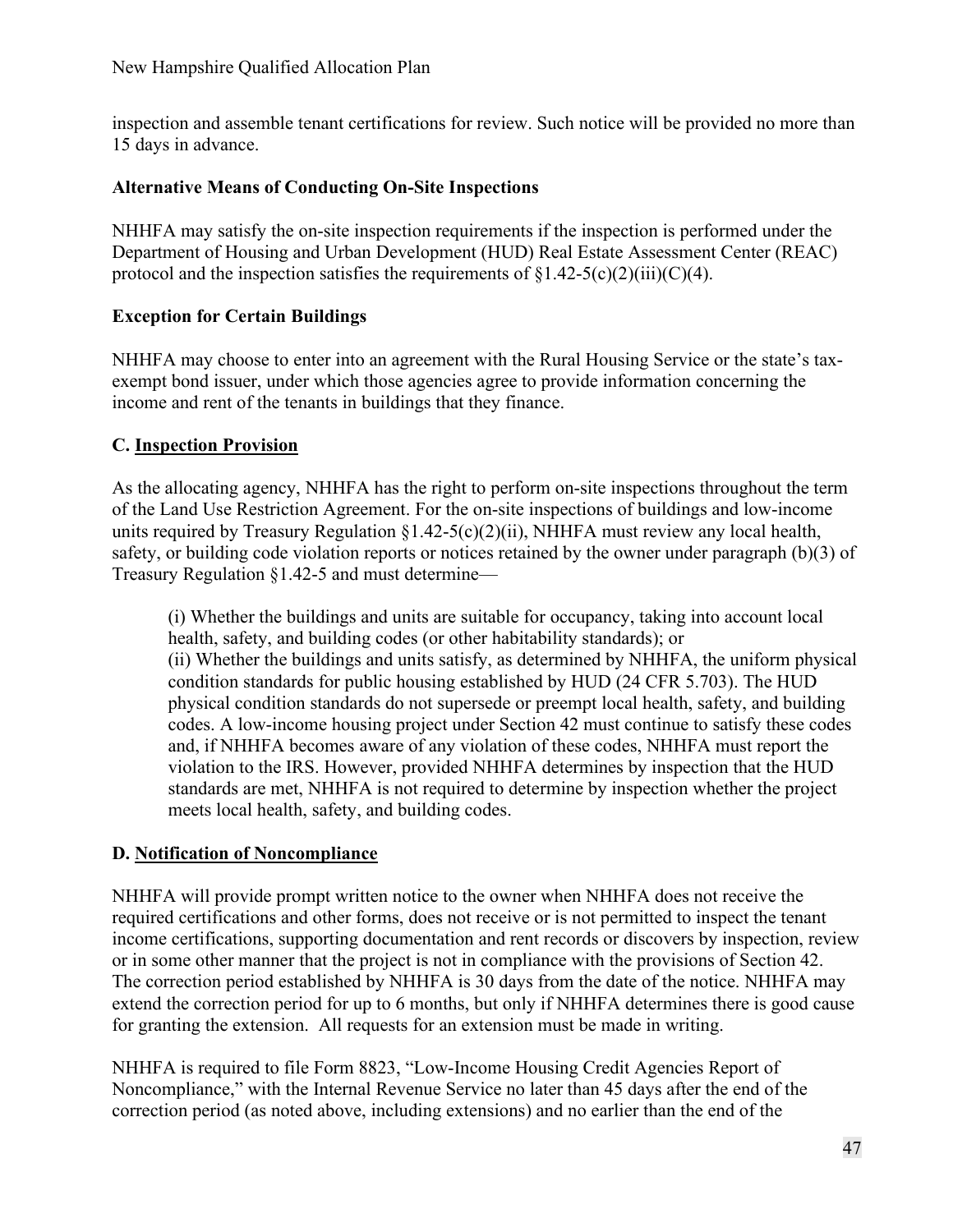correction period, whether or not the noncompliance or failure to certify is corrected. NHHFA must explain on Form 8823 the nature of the noncompliance or failure to certify and indicate whether the owner has corrected the noncompliance or failure to certify. Any change in either the applicable fraction or eligible basis that results in a decrease in the qualified basis of the project under section  $42(c)(1)(A)$  is noncompliance that must be reported to the Internal Revenue Service. If NHHFA reports on Form 8823 that a building is entirely out of compliance and will not be in compliance at any time in the future, NHHFA need not file Form 8823 in subsequent years to report that building's noncompliance. If the noncompliance or failure to certify is corrected within 3 years after the end of the correction period, NHHFA is required to file Form 8823 with the Service reporting the correction of the noncompliance or failure to certify.

NHHFA must retain records of noncompliance or failure to certify for 6 years beyond NHHFA's filing of the respective Form 8823. In all other cases, NHHFA must retain the certifications and records described above for 3 years from the end of the calendar year the Agency receives the certifications and records.

# **E. Delegation of Authority**

Treasury Regulation §1.42-5(f) permits NHHFA to retain an agent or other private contractor ("Authorized Delegate") to perform compliance monitoring. The Authorized Delegate must be unrelated to the owner of any building that the Authorized Delegate monitors. The Authorized Delegate may be delegated all of the functions of NHHFA, except for the responsibility of notifying the IRS under Section D above. For example, the Authorized Delegate may be delegated the responsibility of reviewing tenant certifications and documentation, the right to inspect buildings and records, and the responsibility of notifying building owners of lack of certification or noncompliance. The Authorized Delegate must notify NHHFA of any noncompliance or failure to certify.

Should NHHFA delegate compliance monitoring to an Authorized Delegate, NHHFA must use reasonable diligence to ensure that the Authorized Delegate properly performs the delegated monitoring functions. Delegation by NHHFA of compliance monitoring functions to an Authorized Delegate does not relieve NHHFA of its obligation to notify the Internal Revenue Service of any noncompliance of which NHHFA becomes aware.

NHHFA may delegate all or some of its compliance monitoring responsibilities for a building to another Agency within the State. This delegation may include the responsibility of notifying the IRS under Section D above.

# **F. Liability**

Compliance with the requirements of Section 42 of the Internal Revenue Code is the responsibility of the owner of the qualified low income building for which the credit is allowable. NHHFA's obligation to monitor for compliance with the requirements of Section 42 of the Code does not make NHHFA liable for an owner's noncompliance.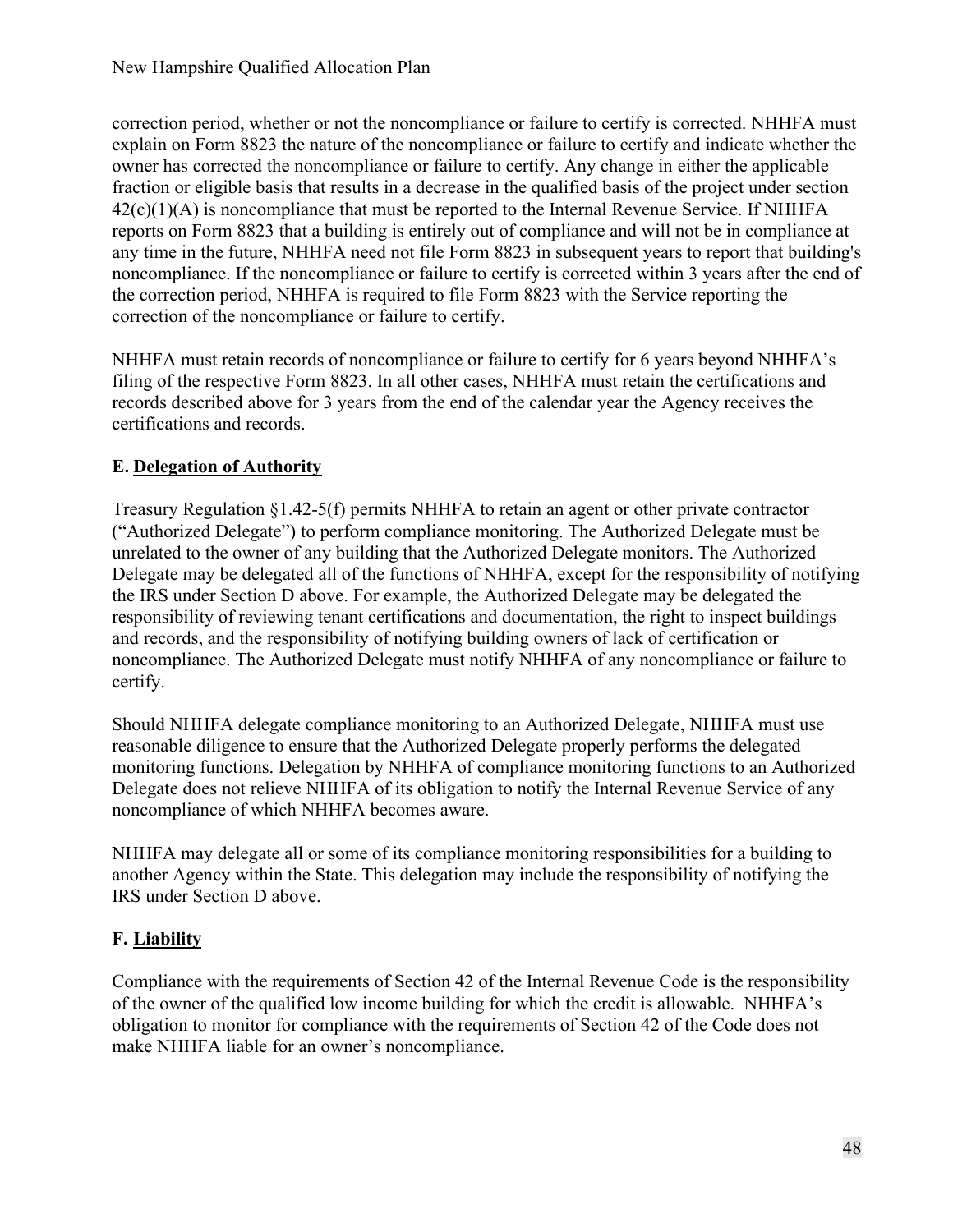# **G. Other**

NHHFA reserves the right to revise compliance monitoring policies and procedures as required by Section 42, including other guidance published by the IRS.

Please refer to NHHFA's website for further information and required documents.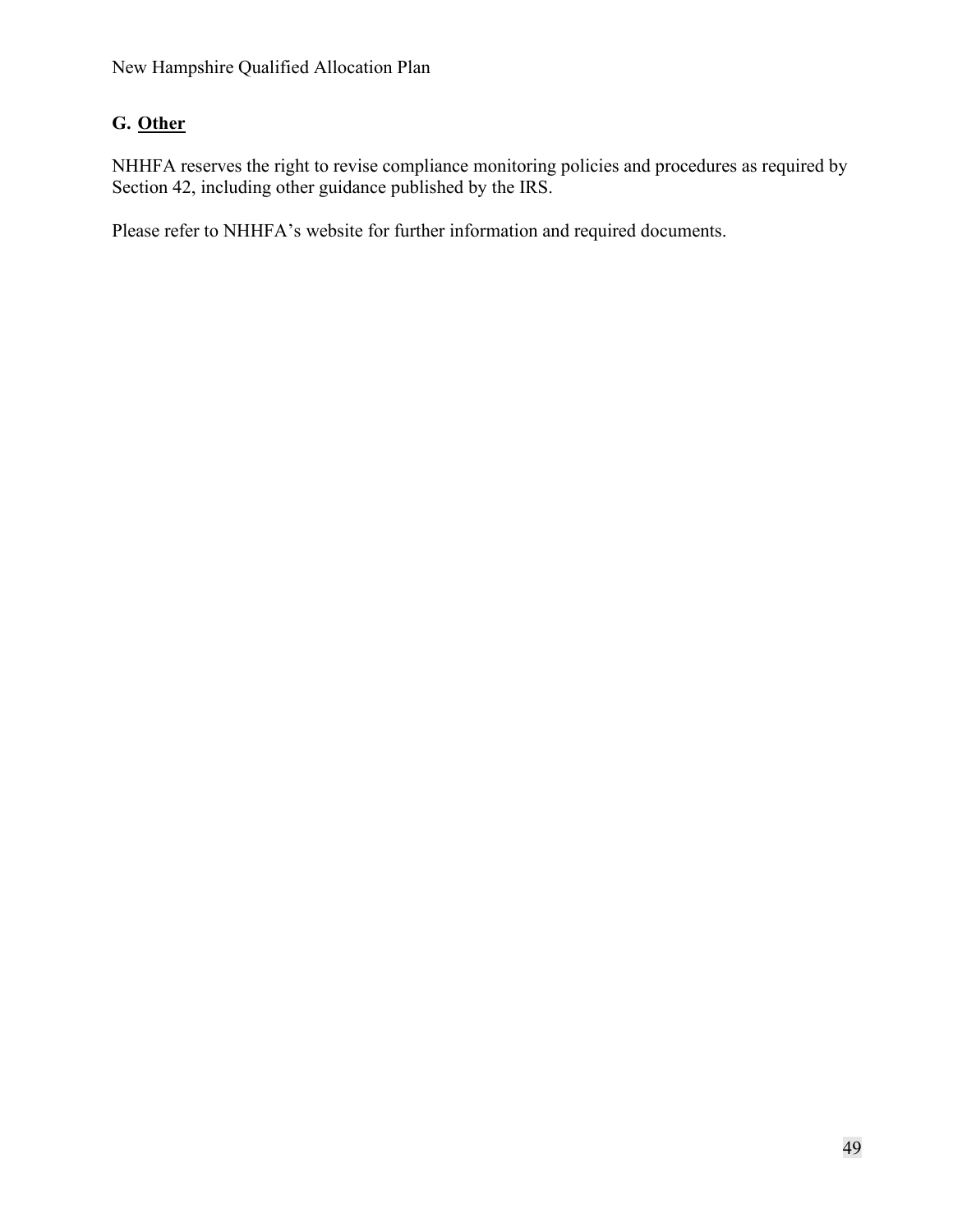|                                  |                                                                                                                         |                                                                                                                                                     | Tier 2 (Add 4                                                                                                                                                                        |                                                                                                                                               |
|----------------------------------|-------------------------------------------------------------------------------------------------------------------------|-----------------------------------------------------------------------------------------------------------------------------------------------------|--------------------------------------------------------------------------------------------------------------------------------------------------------------------------------------|-----------------------------------------------------------------------------------------------------------------------------------------------|
|                                  |                                                                                                                         | Tier 1 (Add 8 points)                                                                                                                               | points)                                                                                                                                                                              | Tier 3 (Add 2 points)                                                                                                                         |
| Top-tier Eligibility Category    | <b>Expiring</b><br><b>Affordability</b><br>Covenants/<br><b>Risk of Market</b><br>Conversion                            | No legal impediments<br>to market-rate<br>conversion (such as<br>affordability<br>restrictions) in the<br>next four years.                          | No legal<br>impediments to<br>market-rate<br>conversion (such as<br>affordability<br>restrictions) in the<br>next eight years.                                                       | No legal impediments to<br>market-rate conversion (such<br>as affordability restrictions) in<br>the next fifteen years.                       |
|                                  | Project-based<br>Rental<br><b>Assistance</b><br>(PBVs, RD,<br>etc.)                                                     | 100% of units have<br>rental assistance for at<br>least five years                                                                                  | 50% of units have<br>rental assistance for<br>at least five years                                                                                                                    | 20% of units have rental<br>assistance for at least five<br>years                                                                             |
|                                  |                                                                                                                         | Tier 1 (Add 6 points)                                                                                                                               | Tier 2 (Add 3<br>points)                                                                                                                                                             | Tier 3 (Add 1 point)                                                                                                                          |
| Second-Tier Eligibility Category | <b>Risk of Loss</b><br>due to Physical<br><b>Condition</b>                                                              | Probable loss of the<br>property in the next<br>2-4 years due to<br>condemnation or<br>government action.<br>Significant code<br>and safety issues. | Significant code and<br>safety issues that<br>present a risk to<br>tenants and/or<br>threaten the<br>long-term viability<br>of the property.                                         | Extensive capital needs                                                                                                                       |
|                                  | <b>Risk of Loss</b><br>Due to<br>Financial<br><b>Viability</b><br><b>Analysis based</b><br>on 3 years of<br>financials. | Lender has declared<br>or threatened to<br>declare a default due<br>to a payment<br>default by the current<br>owner                                 | Property income is<br>insufficient to pay<br>debt service and<br>basic operating<br>expenses plus<br>required reserve<br>deposits, requiring<br>contributions from<br>other sources. | Property is financially<br>troubled, but able to maintain<br>loan payments and basic<br>operating expenses plus<br>required reserve deposits. |
|                                  | Unique<br><b>Acquisition</b><br>Opportunity                                                                             | Unique opportunity to<br>purchase a<br>project at a below-<br>market price due to<br>seller motivations.                                            | Sale price based on<br>present value of<br>reduced income<br>stream - value will<br>increase as<br>expiration date<br>approaches.                                                    | Property for sale $-$ no<br>particular<br>economic benefit to purchase<br>at this moment.                                                     |
|                                  | Leveraged<br><b>Funds</b>                                                                                               | Greater than \$29,999<br>per unit                                                                                                                   | \$20,000 to \$29,999<br>per unit                                                                                                                                                     | \$10,000 to \$19,999 per unit                                                                                                                 |

#### **APPENDIX L PRESERVATION SCORING MATRIX**

Leveraged Funds: existing debt, debt that is transferred, resubordinated, rolled over, restated or reissued, as well as existing or transferred reserves as development sources.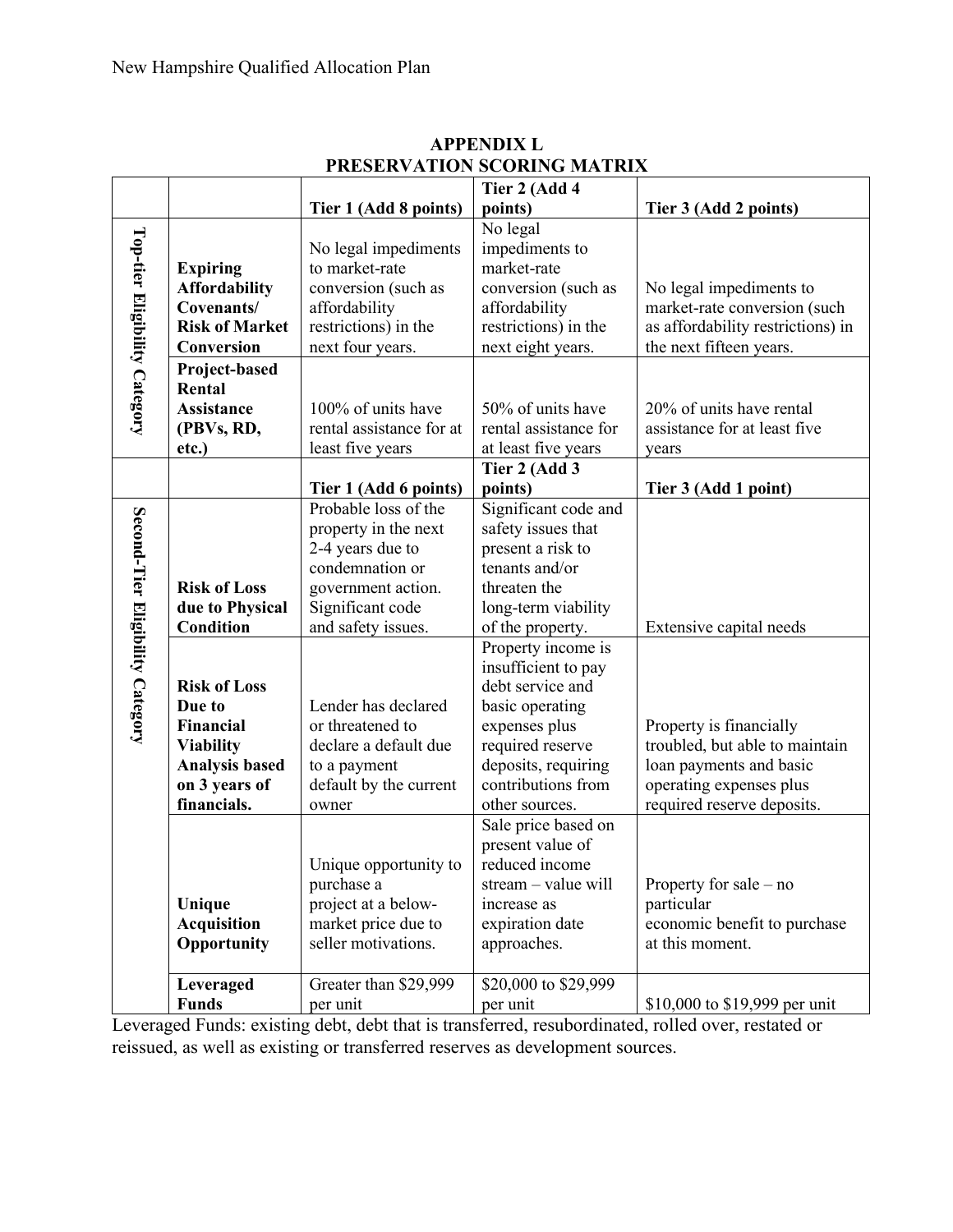## **APPENDIX M CONDUIT BOND PROVISIONS**

In accordance with its Conduit Bond Rules, New Hampshire Housing will allocate such volume cap to developers for the issuance of conduit bonds to support the creation or preservation of eligible housing developments. Sponsors of projects using Conduit Bonds may access the 4% LIHTC in accordance with IRC 42.

The following sections of the QAP shall apply to projects financed with Conduit Bonds and 4% LIHTCs.

| <b>OAP</b> Section | <b>Provision</b>                                                                                                                                         |
|--------------------|----------------------------------------------------------------------------------------------------------------------------------------------------------|
| 109.01             | Introduction                                                                                                                                             |
| 109.04.G           | <b>Basis Boost</b>                                                                                                                                       |
| 109.06.A           | <b>Feasibility and Appropriateness</b>                                                                                                                   |
| 109.06.B           | Market Demand                                                                                                                                            |
| 109.06.J           | <b>Public Housing Waiting Lists</b>                                                                                                                      |
| 109.06.K           | Projects Intended for Eventual Tenant Ownership                                                                                                          |
| 109.08.D.3         | <b>Final Allocation Requirements</b>                                                                                                                     |
| 109.09             | Program Fees                                                                                                                                             |
| 109.10             | Long Term Affordability and Compliance (entire section)                                                                                                  |
| 109.11             | Miscellaneous NHHFA Provisions (entire section, except for<br>applicability of NHHFA Underwriting Standards and Design and<br><b>Construction Rules)</b> |
| Appendix C         | <b>Final Allocation Requirements</b>                                                                                                                     |
| Appendix D         | <b>Right of First Refusal</b>                                                                                                                            |
| Appendix E         | Developer's Certification of Development Costs                                                                                                           |
| Appendix F         | Developer's Certification of Equity Proceeds                                                                                                             |
| Appendix G         | As Built Architect's Certification                                                                                                                       |
| Appendix H         | <b>Election of Gross Rent Floor</b>                                                                                                                      |
| Appendix K         | <b>LIHTC Compliance Monitoring Requirements</b>                                                                                                          |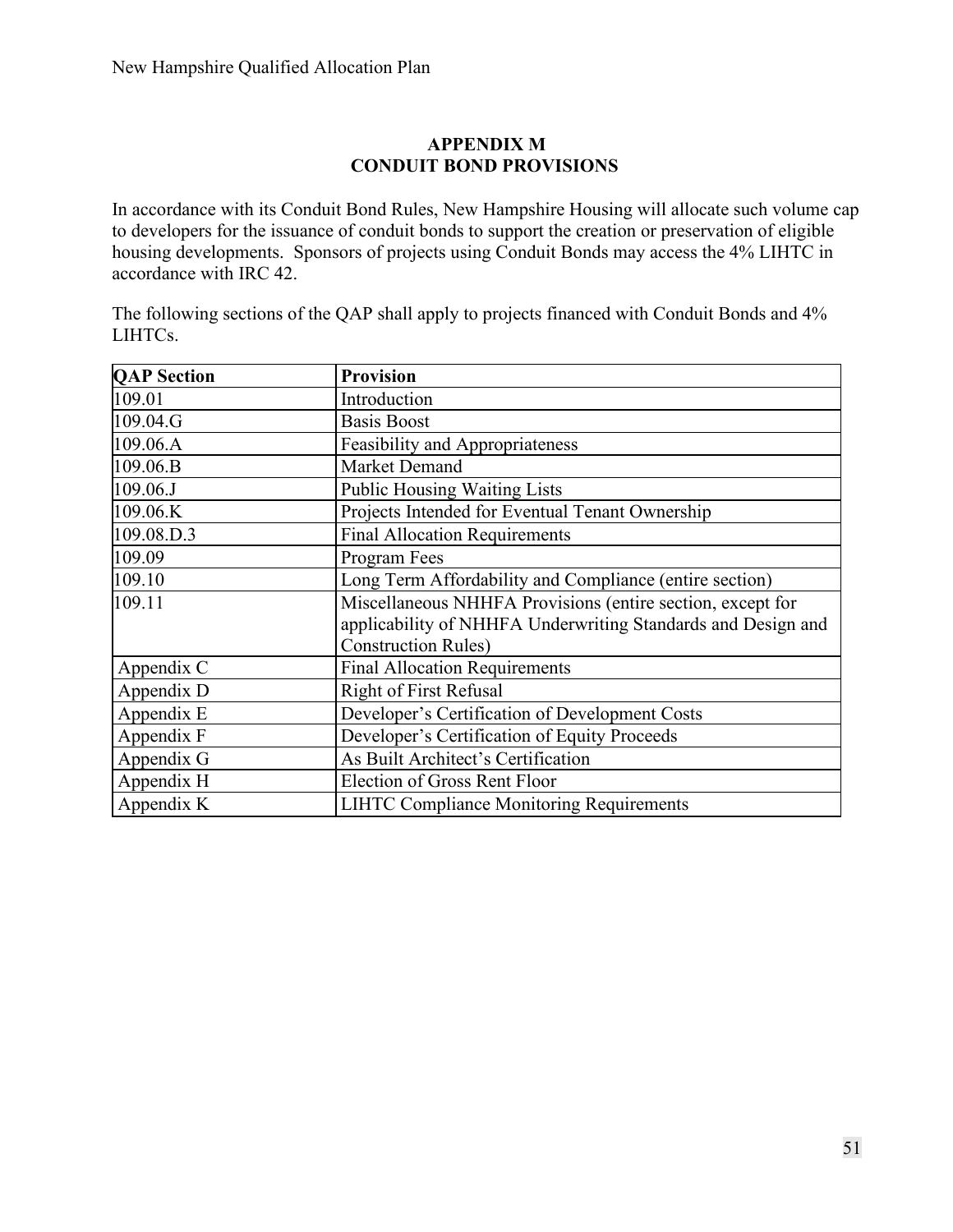#### **APPENDIX N 4% LIHTC THRESHOLD AND SCORING CRITERIA**

#### THRESHOLD CRITERIA

Projects will be required to meet the Threshold Criteria of this QAP (see HFA 109.06), as applicable, along with the criteria listed below:

- Project must be financed using NHHFA-issued Tax-exempt bond financing and 4% LIHTCs. All loans will be credit enhanced by NHHFA through the FHA 542(c) Risk Sharing program.
- If intending to apply for Project Based Vouchers, projects must also meet the eligibility requirements for federally funded PBVs (24 CFR Part 983) including site selection standards of 24 CFR 983.57.

#### SCORING CRITERIA

All applications that meet the Threshold Criteria will be evaluated based on the Scoring Criteria. Scores from the Scoring Criteria will be used to award Project-Based Vouchers and to allocate funding from the Notice of Funding Availability if the applications submitted for funding exceed the available resources. The factors listed in the Scoring Criteria may be used to guide funding decisions even if the applications submitted for funding in a given month do not exceed the available resources.

Preference will be given to projects that have all the necessary zoning and site plan approvals in hand, with all appeal periods having passed without any appeal by adverse parties.

5 points

Preference will be given to projects that have conducted appropriate environmental site assessment and are either free from identified environmental issues or are able to demonstrate that any necessary environmental permits or approvals will be received within a reasonable time period as determined by the NHHFA.

2 points

Preference will be given to projects that can demonstrate the most efficient use of NHHFA resources per affordable unit.

Preference will be given to mixed-income projects over projects that are 100% income and rent restricted.

2 points

2 points

Preference will be given to general occupancy projects over age-restricted housing.

2 points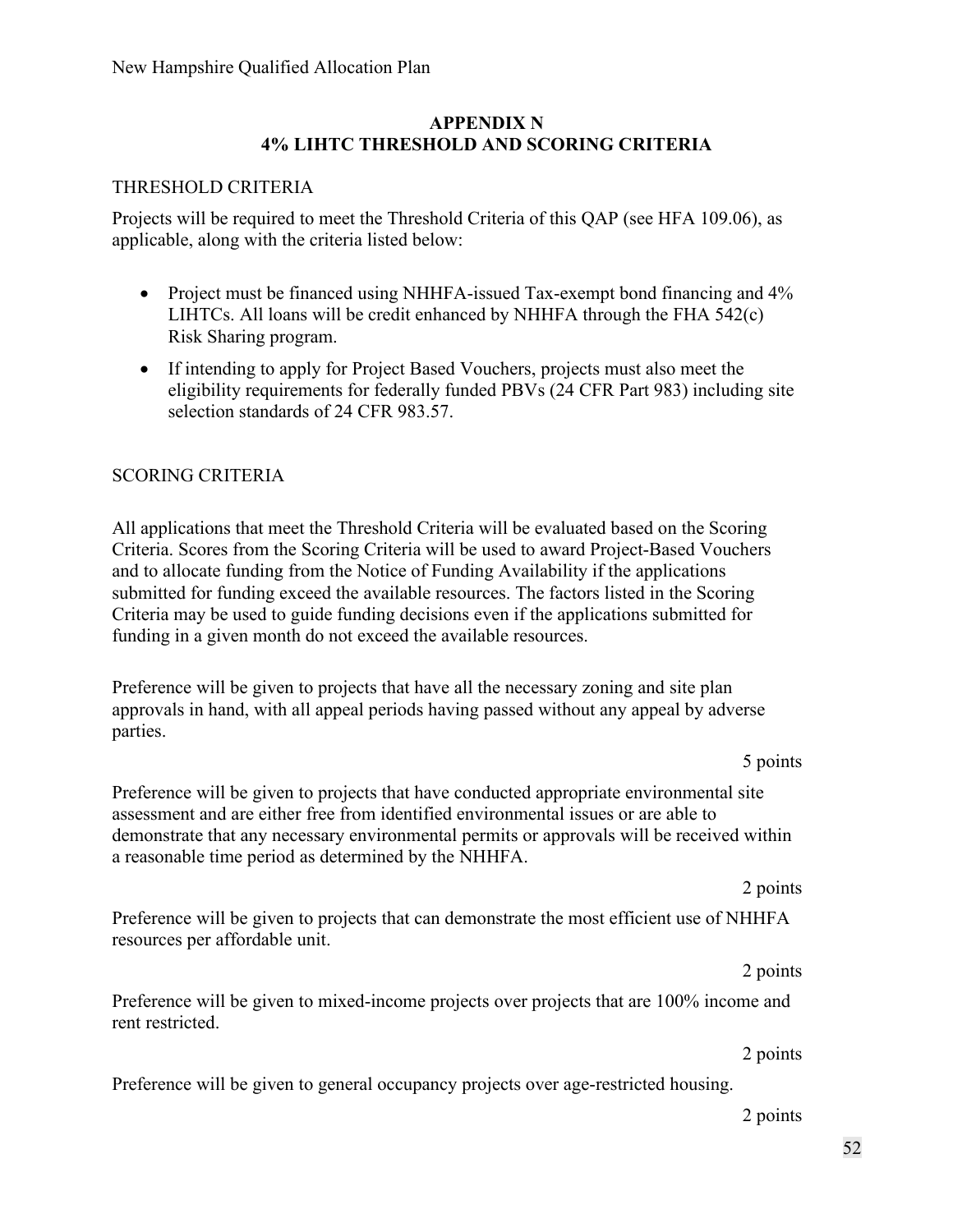Preference will be given to projects that offer a high quality of housing including energy efficiency.

2 points

Preference will be given to projects that offer supportive housing services.

2 points

Other factors:

The factors below will not be awarded points in the Scoring Criteria. However, they may be used on a comparative basis to make funding decisions.

Preference may be given to projects that can demonstrate broad community development objectives including "smart growth" and neighborhood revitalization.

Preference may be given to projects located in regions of the state with lower rates of vacancy or higher rates of cost burden.

NHHFA reserves the right to consider geographical location in order to avoid concentrating investment in too few communities.